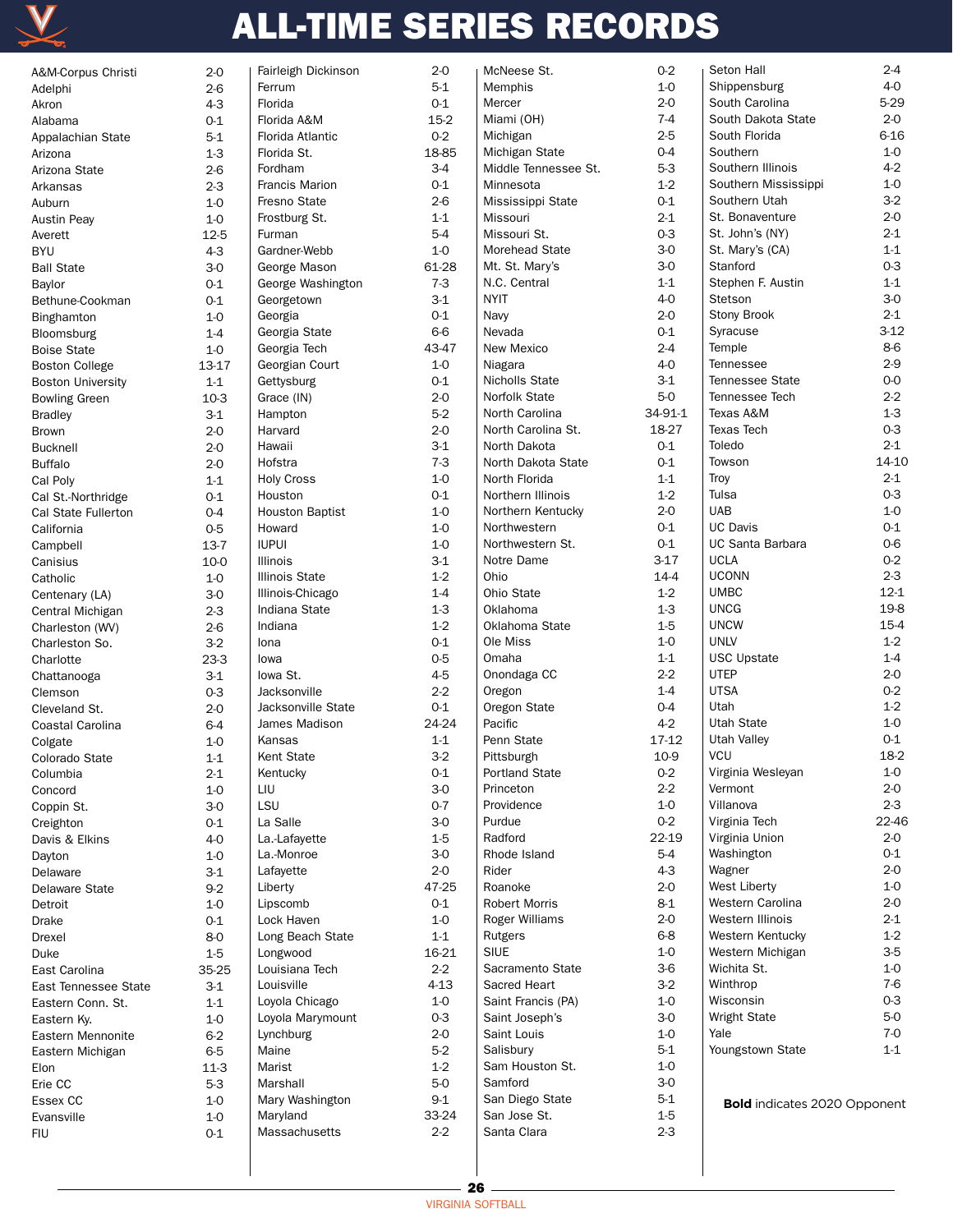

|         |                                                                                                                | <b>A&amp;M-CORPUS CHRISTI</b> |                                    |
|---------|----------------------------------------------------------------------------------------------------------------|-------------------------------|------------------------------------|
|         | UVA Lead Series 2-0                                                                                            |                               | Ark                                |
|         | H: 0-0   A: 0-0   N: 2-0                                                                                       |                               | ł                                  |
| 3/17/00 | W. 3-2                                                                                                         | N <sup>1</sup>                | 2/25/                              |
| 2/19/16 | W, 8-1                                                                                                         | $\mathsf{N}^2$                | 2/25/                              |
|         | <sup>1</sup> Capital Classic (Sacramento, Calif.)<br><sup>2</sup> UTSA Classic (San Antonio, Texas)            |                               | 2/9/0                              |
|         |                                                                                                                |                               | 2/11/                              |
|         | <b>ADELPHI</b>                                                                                                 |                               | 2/21/                              |
|         |                                                                                                                |                               |                                    |
|         | Adelphi Leads Series 6-2                                                                                       |                               |                                    |
|         | H: 0-0   A: 0-0   N: 2-6                                                                                       |                               |                                    |
| 4/11/86 | $L, 1-7$                                                                                                       | N <sup>1</sup>                |                                    |
| 4/10/87 | $L, 1-2$                                                                                                       | N <sup>1</sup>                | ι                                  |
| 4/29/88 | L, 0-4                                                                                                         | N <sup>1</sup>                | ŀ                                  |
| 4/30/88 | L, 4-6                                                                                                         | N <sup>1</sup>                | 3/21                               |
| 3/22/91 | $L, 1-2$                                                                                                       | $\mathsf{N}^2$                | $\overline{\mathbf{S}}$            |
| 3/23/91 | $L, 3-6$                                                                                                       | $\mathsf{N}^2$                |                                    |
| 3/13/92 | W, 7-0                                                                                                         | Nз                            |                                    |
| 3/20/93 | W, 3-2                                                                                                         | $\mathsf{N}^4$                |                                    |
|         | <sup>1</sup> Lady Lion Invitational (State College, Pa.)                                                       |                               | ł                                  |
|         | <sup>2</sup> San Jose Invitational (San Jose, Calif.)<br><sup>3</sup> South Florida Invitational (Tampa, Fla.) |                               | 4,<br>21                           |
|         | <sup>4</sup> Lady Seminole Classic (Tallahassee, Fla.)                                                         |                               | Frost                              |
|         |                                                                                                                |                               |                                    |
|         | <b>AKRON</b>                                                                                                   |                               |                                    |
|         | UVA Leads Series 4-3                                                                                           |                               | ι                                  |
|         | H: 1-0   A: 0-0   N: 3-3                                                                                       |                               | ł                                  |
| 3/19/83 | L, 1-5                                                                                                         | N <sup>1</sup>                | 4/1/8                              |
| 4/10/87 | L, 3-4                                                                                                         | $\mathsf{N}^2$                | 4/1/8                              |
|         |                                                                                                                | $N^3$                         | 4/12/                              |
| 2/19/99 | W, 12-2                                                                                                        |                               | 3/26/                              |
| 3/26/99 | W, 4-3                                                                                                         | н                             | 3/26/                              |
| 3/9/03  | $L, 0-7$                                                                                                       | N <sup>4</sup>                | 4/22/                              |
| 3/9/03  | W, 2-0                                                                                                         | $\mathsf{N}^4$                |                                    |
| 2/17/06 | W. 4-2                                                                                                         | N5                            | 4/22/                              |
|         | <sup>1</sup> Played in Orlando, Fla.<br><sup>2</sup> Lady Lion Invitational (State College, Pa.)               |                               | 4/24/                              |
|         | <sup>3</sup> Triangle Classic (Raleigh, N.C.)                                                                  |                               | 3/24/                              |
|         | 4 49er Invitational (Charlotte, N.C.)                                                                          |                               | 3/24/                              |
|         | <sup>5</sup> Triangle Classic (Chapel Hill, N.C.)                                                              |                               | 4/8-10                             |
|         |                                                                                                                |                               | 4/14/                              |
|         | ALABAMA                                                                                                        |                               | 4/14/                              |
|         | Alabama Leads Series 1-0                                                                                       |                               | 3/24/                              |
|         | H: 0-0   A: 0-0   N: 0-1                                                                                       |                               | 3/24/                              |
| 3/6/11  | L, 0-4                                                                                                         | N <sup>1</sup>                | 1983                               |
|         |                                                                                                                |                               |                                    |
|         | <sup>1</sup> ESPN Rise Tournament (Lake Buena Vista, Fla.)                                                     |                               | 1983                               |
|         |                                                                                                                |                               | 1U                                 |
|         | <b>APPALACHIAN STATE</b>                                                                                       |                               | 2 <sub>l</sub><br><sup>3</sup> Lac |
|         | UVA Leads Series 5-1                                                                                           |                               | $\overline{a}$                     |
|         | H: 1-0   A: 0-0   N: 4-1                                                                                       |                               |                                    |
| 3/10/01 | W. 8-2                                                                                                         | N <sup>1</sup>                |                                    |
| 3/1/02  | W, 11-2                                                                                                        | н                             |                                    |
| 2/23/18 | W, 4-3                                                                                                         | $N^2$                         |                                    |
| 2/24/18 | W. 2-1                                                                                                         | $N^2$                         | 3/8/9                              |
| 2/8/20  |                                                                                                                | N <sup>1</sup>                |                                    |
| 2/9/20  | L, 0-1<br>W, 9-7                                                                                               | N <sup>1</sup>                | 3/11/<br>3/10/                     |
|         |                                                                                                                |                               | 1 S <sub>0</sub>                   |
|         | <sup>1</sup> UNC-Charlotte 49er Invit. (Charlotte, N.C.)<br><sup>2</sup> UNCG Invitational (Greensboro, N.C.)  |                               | $^{2}S$                            |
|         |                                                                                                                |                               |                                    |
|         | ARIZONA                                                                                                        |                               |                                    |
|         | Arizona Leads Series 3-1                                                                                       |                               | В                                  |
|         | H: 0-0   A: 0-2   N: 1-1                                                                                       |                               | I                                  |
|         |                                                                                                                | А                             | з,<br>10/                          |
| 2/22/03 | L, 1-13                                                                                                        | A                             | <sup>1</sup> Nation                |
| 2/17/07 | $L, 3-12$                                                                                                      |                               |                                    |
| 3/21/10 | W, 2-1                                                                                                         | N <sup>1</sup><br>$N^2$       |                                    |
| 2/26/11 | L, 3-9<br><sup>1</sup> Judi Garman Invitational (Fullerton, Calif.)                                            |                               |                                    |
|         | <sup>2</sup> Cathedral City Classic (Palm Springs, Calif.)                                                     |                               |                                    |
|         |                                                                                                                |                               | Ί<br>1FAU                          |
|         | ARIZONA STATE                                                                                                  |                               |                                    |
|         | ASU Leads Series 6-2                                                                                           |                               |                                    |
|         | H: 0-0   A: 2-5   N: 0-1                                                                                       |                               |                                    |
| 3/14/87 | L, 0-1                                                                                                         | N <sup>1</sup>                |                                    |
| 3/26/94 | $L, 2-6$                                                                                                       | А                             |                                    |
| 3/27/94 | W, 4-1                                                                                                         | A                             |                                    |
| 3/25/95 | W, 5-3                                                                                                         | A                             |                                    |
| 3/25/95 | $L, 2-4$                                                                                                       | Α                             | Bloc                               |
| 3/23/96 | $L, 2-7$                                                                                                       | A                             |                                    |
| 2/16/08 | L, 4-14                                                                                                        | А                             | 3/28/                              |

1 South Florida Tournament (Tampa, Fla.)

| <b>ARKANSAS</b><br>Arkansas Leads Series 3-2                                                              |                                  |                          | <b>BOISE STATE</b>                                                                                                                                                               |                |                     | <b>BROWN</b>                                                                                                                |                                  | 2/20/99           | W. 4-3                                                                                                    | $N^2$          |
|-----------------------------------------------------------------------------------------------------------|----------------------------------|--------------------------|----------------------------------------------------------------------------------------------------------------------------------------------------------------------------------|----------------|---------------------|-----------------------------------------------------------------------------------------------------------------------------|----------------------------------|-------------------|-----------------------------------------------------------------------------------------------------------|----------------|
|                                                                                                           |                                  |                          | UVA Leads Series 1-0                                                                                                                                                             |                |                     | UVA Leads Series 2-0                                                                                                        |                                  | 4/12/00           | $L, 2-3$                                                                                                  | Н              |
| H: $0-0$   A: $0-2$   N: 2-1                                                                              |                                  |                          | H: $0-0$   A: $0-0$   N: 1-0                                                                                                                                                     |                |                     | H: 2-0   A: 0-0   N: 0-0                                                                                                    |                                  | 4/12/00           | W, 5-0                                                                                                    | H              |
| 2/25/00<br>$L, 1-7$                                                                                       | Α                                | 2/11/16                  | W. 12-4                                                                                                                                                                          | N <sup>1</sup> | 3/31/04             | W, 7-5                                                                                                                      | H.                               | 3/27/01           | W. 9-0                                                                                                    | A              |
| $L, 0-2$<br>2/25/00                                                                                       | A                                |                          | <sup>1</sup> Kajikawa Classic (Tempe, Ariz.)                                                                                                                                     |                | 3/31/04             | W. 9-0                                                                                                                      | H                                | 3/27/01           | W. 5-4                                                                                                    | A              |
| 2/9/07<br>W. 2-1                                                                                          | N <sup>1</sup>                   |                          |                                                                                                                                                                                  |                |                     |                                                                                                                             |                                  | 2/14/03           | W, 13-4                                                                                                   | $N^2$          |
| 2/11/07<br>W. 4-1                                                                                         | N <sup>1</sup>                   |                          | <b>BOSTON COLLEGE</b>                                                                                                                                                            |                |                     | <b>BUCKNELL</b>                                                                                                             |                                  | 3/20/04           | W, 11-2                                                                                                   | H              |
| $L.5-6$<br>2/21/15                                                                                        | $N^2$                            |                          | BC Leads Series 20-13                                                                                                                                                            |                |                     | <b>UVA Leads Series 2-0</b>                                                                                                 |                                  | 3/9/05            | $L, 2-4$                                                                                                  | $N^3$          |
| <sup>1</sup> Tampa, Fla.                                                                                  |                                  |                          | H: 6-9   A: 7-11   N: 0-0                                                                                                                                                        |                |                     | H: 2-0   A: 0-0   N: 0-0                                                                                                    |                                  | 2/11/11           | $L, 2-7$                                                                                                  | A              |
| <sup>2</sup> Orlando, Fla.                                                                                |                                  |                          | ACC: 13-20   ACCT: 0-0                                                                                                                                                           |                | $\frac{1}{3}$ 10/20 | W, 2-1                                                                                                                      | H                                | 2/8/13            | L, 0-8                                                                                                    | A              |
|                                                                                                           |                                  | *4/29/06                 | $L, 0-2$                                                                                                                                                                         | Α              | 3/10/20             | W. 2-1                                                                                                                      | H                                | 2/22/15           | $L, 2-5$                                                                                                  | N <sup>4</sup> |
| <b>AUBURN</b>                                                                                             |                                  | *4/29/06                 | $L, 2-5$                                                                                                                                                                         | A              |                     |                                                                                                                             |                                  | 2/28/18           | $L. 2 - 16$                                                                                               | Н              |
| UVA Leads Series, 1-0                                                                                     |                                  | *4/30/06                 | W. 1-0                                                                                                                                                                           | A              |                     | <b>BUFFALO</b>                                                                                                              |                                  |                   | <sup>1</sup> Played in Greensboro, N.C.                                                                   |                |
| H: $0-0$   A: $0-0$   N: 1-0                                                                              |                                  | *3/31/07                 | L, 6-8                                                                                                                                                                           | Н              |                     | <b>UVA Leads Series 2-0</b>                                                                                                 |                                  |                   | <sup>2</sup> Triangle Classic (Raleigh, N.C.)<br><sup>3</sup> Hawaiian Airlines Spring Fling Tournament   |                |
| 3/27/98<br>$W. 2-1$                                                                                       | $N^1$                            | *3/31/07                 | $L, 7-8$                                                                                                                                                                         | H              |                     | H: 2-0   A: 0-0   N: 0-0                                                                                                    |                                  |                   | (Honolulu, Hawaii)                                                                                        |                |
| <sup>1</sup> Sports Club Classic (Richmond, Va.)                                                          |                                  | $*4/1/07$                | W. 6-2                                                                                                                                                                           | Н              | $\frac{1}{3}/2/19$  | W, 11-3 (6)                                                                                                                 | H.                               |                   | <sup>4</sup> Citrus Classic (Orlando, Fla.)                                                               |                |
| <b>AUSTIN PEAY</b>                                                                                        |                                  | $*4/26/08$               | $L, 2-6$                                                                                                                                                                         | A              | 3/2/19              | W. 11-4                                                                                                                     | H                                |                   |                                                                                                           |                |
| UVA Leads Series 1-0                                                                                      |                                  | $*4/26/08$               | $L, 4-6$                                                                                                                                                                         | A              |                     |                                                                                                                             |                                  |                   | <b>CANISIUS</b>                                                                                           |                |
| H: $0-0$   A: $0-0$   N: $0-0$                                                                            |                                  | $*4/27/08$               | W. 2-1                                                                                                                                                                           | A              |                     | <b>BYU</b>                                                                                                                  |                                  |                   | UVA Leads Series 10-0                                                                                     |                |
| 4/21/89<br>W. 3-0                                                                                         | $N^{1_1}$                        | $*4/24/10$               | W. 13-1                                                                                                                                                                          | A              |                     | BYU Leads Series 3-4                                                                                                        |                                  |                   | H: 8-0   A: 0-0   N: 2-0                                                                                  |                |
| Frost Cutlery Invitational (Chattanooga, Tenn.)                                                           |                                  | $*4/24/10$               | W. 6-4                                                                                                                                                                           | A              |                     | H: $0-0$   A: $0-0$   N: 3-4                                                                                                |                                  | 4/7/83            | W, 18-0                                                                                                   | N <sup>1</sup> |
|                                                                                                           |                                  | $*4/25/10$               | W. 4-2                                                                                                                                                                           | A              | 2/27/04             | W, 3-1                                                                                                                      | N <sup>1</sup>                   | 4/9/85            | W. 1-0                                                                                                    | Н              |
| <b>AVERETT</b>                                                                                            |                                  | $*3/19/11$               | $L, 3-9$                                                                                                                                                                         | Н              | 2/22/07             | W. 7-5                                                                                                                      | $N^2$                            | 4/9/85            | W. 4-2                                                                                                    | Н              |
| UVA Leads Series 12-5                                                                                     |                                  | $*3/19/11$               | $L, 3-11$                                                                                                                                                                        | H              | 2/23/08             | $L, 1-5$                                                                                                                    | $N^3$                            | 4/2/86            | W. 6-1                                                                                                    | Н              |
| H: $4-1$   A: $5-3$   N: $3-1$                                                                            |                                  | *3/20/11                 | $L, 6-7$                                                                                                                                                                         | H              | 2/12/09             | $L, 0-8$                                                                                                                    | N <sup>4</sup>                   | 4/2/86            | W. 12-0                                                                                                   | H              |
| 4/1/80<br>$L, 3-8$                                                                                        | Α                                | $*3/31/12$               | W. 7-4                                                                                                                                                                           | A              | 2/24/11             | W, 9-3                                                                                                                      | N <sup>5</sup>                   | 3/30/88           | W. 4-3                                                                                                    | Н              |
| W. 12-9<br>4/1/80                                                                                         | Α                                | $*3/31/12$               | $L, 4-10$                                                                                                                                                                        | A              | 2/20/14             | $L, 0-9$                                                                                                                    | N <sup>5</sup>                   | 3/28/89           | W. 2-0                                                                                                    | H              |
| W, 10-3<br>4/12/80                                                                                        | $H^1$                            | $*4/1/12$                | W, 5-1                                                                                                                                                                           | A              | 2/5/15              | $L.4-5$                                                                                                                     | N <sup>6</sup>                   | 3/28/89           | W. 2-0                                                                                                    | Н              |
| 3/26/81<br>W, 16-3                                                                                        | Н                                | $*3/29/13$               | W. 3-2                                                                                                                                                                           | Н              |                     | <sup>1</sup> Hyatt Regency Cougar Classic (Houston, Texas)                                                                  |                                  | 3/30/91           | W. 8-0                                                                                                    | Н              |
| 3/26/81<br>W, 13-1                                                                                        | H                                | $*3/29/13$               | $L, 2-3$                                                                                                                                                                         | н              |                     | <sup>2</sup> Palm Springs Classic (Cathedral City, Calif)<br><sup>3</sup> Tennessee Classic (Knoxville, Tenn.)              |                                  | 2/11/12           | W. 7-2<br><sup>i</sup> Liberty Invitational (Lynchburg, Va.)                                              | $N^2$          |
| 4/22/81<br>W. 14-0                                                                                        | Α                                | $*3/30/13$               | W. 4-1                                                                                                                                                                           | н              |                     | <sup>4</sup> Louisville Slugger Desert Classic (Las Vegas, Nev.)                                                            |                                  |                   | <sup>2</sup> East Carolina Pirate Invitational (Greenville, N.C.)                                         |                |
| 4/22/81<br>W. 8-3                                                                                         | Α                                | $*4/26/14$<br>$*4/26/14$ | $L, 1-5$                                                                                                                                                                         | A<br>A         |                     | <sup>5</sup> Mary Nutter Classic (Palm Springs, Calif.)<br><sup>6</sup> Kajikawa Classic (Tempe, Ariz.)                     |                                  |                   | <b>CATHOLIC</b>                                                                                           |                |
| 4/24/81<br>W. 12-2                                                                                        | $N^2$                            | $*4/27/14$               | $L, 1-9$<br>$L, 1-4$                                                                                                                                                             | A              |                     |                                                                                                                             |                                  |                   | UVA Leads Series 1-0                                                                                      |                |
| $L, 3-4$<br>3/24/82                                                                                       | Α                                | $*4/3/15$                | $L, 7-9$                                                                                                                                                                         | Н              |                     | <b>CAL POLY</b>                                                                                                             |                                  |                   | H: $0-0$   A: $1-0$   N: $0-0$                                                                            |                |
| 3/24/82<br>$L, 1-3$                                                                                       | Α                                | $*4/3/15$                | W. 3-1                                                                                                                                                                           | H              |                     | Cal Poly Leads Series 1-2                                                                                                   |                                  | 4/24/81           | W, 10-9                                                                                                   | Α              |
| 4/8-10/82<br>W. 4-2                                                                                       | $N^3$                            | *4/4/15                  | W. 7-4                                                                                                                                                                           | H              |                     | H: 0-0   A: 0-0   N: 1-2                                                                                                    |                                  |                   |                                                                                                           |                |
| 4/14/82<br>$L, 5-6$                                                                                       | H                                | $*3/10/17$               | $L, 0-4$                                                                                                                                                                         | H              | 2/27/99             | $L, 3-4$                                                                                                                    | N <sup>1</sup>                   |                   | <b>CENTENARY (LA)</b>                                                                                     |                |
| W. 3-0<br>4/14/82                                                                                         | Н                                | $*3/10/17$               | W. 5-4                                                                                                                                                                           | H              | 2/28/99             | W, 3-2                                                                                                                      | N <sup>1</sup>                   |                   | UVA Leads Series 3-0                                                                                      |                |
| 3/24/83<br>W. 6-0                                                                                         | Α                                | $*3/11/17$               | $L, 3-10$                                                                                                                                                                        | Н              | 2/28/99             | $L, 3-15$                                                                                                                   | $N^2$                            |                   | H: 0-0   A: 0-0   N: 3-0                                                                                  | N <sup>1</sup> |
| 3/24/83<br>W. 17-7                                                                                        | Α                                | $*3/23/18$               | $L, 0-8(5)$                                                                                                                                                                      | A <sup>1</sup> |                     | <sup>1</sup> UCSB/Easton Invitational (Santa Barbara, Calif.)<br><sup>2</sup> Palm Springs Classic (Cathedral City, Calif.) |                                  | 4/14/95<br>4/6/01 | W. 9-1<br>W. 12-4                                                                                         | $N^2$          |
| 1983<br>$L, 0-1$                                                                                          | N <sup>4</sup><br>N <sup>4</sup> | *3/23/18                 | L, 6-10                                                                                                                                                                          | A <sup>1</sup> |                     |                                                                                                                             |                                  | 4/7/01            | W. 8-2                                                                                                    | $N^2$          |
| 1983<br>W. 4-3<br><sup>1</sup> UVA Invitational (Charlottesville, Va.)                                    |                                  | *3/24/18                 | $L. 0-3$                                                                                                                                                                         | A <sup>1</sup> |                     | <b>CAL ST.-NORTHRIDGE</b>                                                                                                   |                                  |                   | <sup>1</sup> Frost Cutlery Classic (Chattanooga, Tenn.)                                                   |                |
| <sup>2</sup> D.C. Invitational (Washington, D.C.)                                                         |                                  |                          | *ACC Contest<br><sup>1</sup> Played in North Andover, Mass.                                                                                                                      |                |                     | CSN Leads Series 1-0                                                                                                        |                                  |                   | <sup>2</sup> Lady Vol Spring Invit. (Knoxville, Tenn.)                                                    |                |
| <sup>3</sup> Lady Flame Invitational (Lynchburg, Va.)<br><sup>4</sup> Radford Invitational (Radford, Va.) |                                  |                          |                                                                                                                                                                                  |                |                     | H: 0-0   A: 0-0   N: 0-1                                                                                                    |                                  |                   |                                                                                                           |                |
|                                                                                                           |                                  |                          | <b>BOSTON UNIVERSITY</b>                                                                                                                                                         |                | 3/9/06              | $L.4-5$<br><sup>1</sup> LMU Tournament (Los Angeles, Calif.)                                                                | N <sup>1</sup>                   |                   | <b>CENTRAL MICHIGAN</b>                                                                                   |                |
| <b>BALL STATE</b>                                                                                         |                                  |                          | Series Tied 1-1                                                                                                                                                                  |                |                     |                                                                                                                             |                                  |                   | CMU leads series 3-2<br>H: $0-0$   A: $0-0$   N: 2-3                                                      |                |
| UVA Leads Series 3-0                                                                                      |                                  |                          | H: 0-0   A: 0-0   N: 1-1                                                                                                                                                         |                |                     | <b>CAL STATE FULLERTON</b>                                                                                                  |                                  | 3/11/89           | W, 5-2                                                                                                    | N <sup>1</sup> |
| H: 0-0   A: 0-0   N: 3-0                                                                                  |                                  | 12/15/03                 | W, 10-9                                                                                                                                                                          | N <sup>1</sup> |                     | CSF Leads Series 4-0                                                                                                        |                                  |                   |                                                                                                           | N <sup>1</sup> |
| 3/8/91<br>W. 8-3                                                                                          |                                  |                          |                                                                                                                                                                                  |                |                     |                                                                                                                             |                                  |                   |                                                                                                           |                |
|                                                                                                           | N <sup>1</sup>                   | 2/16/20                  | $L, 0-2$                                                                                                                                                                         | $N^2$          |                     | H: 0-0   A: 0-3   N: 0-1                                                                                                    |                                  | 3/11/90           | $L, 5-6$                                                                                                  |                |
| 3/11/94<br>W, 2-1                                                                                         | $N^2$                            |                          | <sup>1</sup> Triangle Classic (Raleigh, N.C.)                                                                                                                                    |                | 2/26/98             | $L, 0-1$                                                                                                                    | Α                                | 3/22/96           | $L, 0-2$                                                                                                  | $N^2$          |
| 3/10/95<br>W. 3-0                                                                                         | $N^2$                            |                          | <sup>2</sup> Winthrop Classic (Rock Hill, S.C.)                                                                                                                                  |                | 3/1/98              | $L, 0-2$                                                                                                                    | Α                                | 3/7/97            | W, 3-1                                                                                                    | $N^3$          |
| <sup>1</sup> South Florida Invitational (Tampa, Fla.)<br><sup>2</sup> South Florida Classic (Tampa, Fla.) |                                  |                          |                                                                                                                                                                                  |                | 3/7/06              | $L, 0-5$                                                                                                                    | A                                | 3/10/00           | L, 3-5<br><sup>1</sup> South Florida Tournament (Tampa, Fla.)                                             | N <sup>4</sup> |
|                                                                                                           |                                  |                          | <b>BOWLING GREEN</b>                                                                                                                                                             |                | 2/23/07             | L, 0-10                                                                                                                     | N <sup>1</sup>                   |                   | <sup>2</sup> Played in Tempe, Ariz.                                                                       |                |
| <b>BAYLOR</b>                                                                                             |                                  |                          | UVA Leads Series 10-3<br>H: $6-1$   A: $0-0$   N: 4-2                                                                                                                            |                |                     | <sup>1</sup> Palm Springs Classic (Cathedral City, Calif.)                                                                  |                                  |                   | <sup>3</sup> Speedline Tournament (Tampa, Fla.)<br><sup>4</sup> National Invitational Softball Tournament |                |
| Baylor Leads Series 1-0                                                                                   |                                  | 3/11/85                  | $L, 0-3$                                                                                                                                                                         | N <sup>1</sup> |                     |                                                                                                                             |                                  |                   | (Sunnyvale, Calif.)                                                                                       |                |
| H: $0-0$   A: $0-0$   N: $0-1$                                                                            |                                  | 3/11/85                  | W. 2-0                                                                                                                                                                           | N <sup>1</sup> |                     | <b>CALIFORNIA</b>                                                                                                           |                                  |                   |                                                                                                           |                |
| 3/10/00<br>L. 3-5                                                                                         | N <sup>1</sup>                   | 3/24/00                  | $L, 0-3$                                                                                                                                                                         | H              |                     | Cal Leads Series 5-0                                                                                                        |                                  |                   | <b>CHARLESTON (WV)</b>                                                                                    |                |
| <sup>1</sup> National Invitational Softball Tournament (Sunnyvale, Calif.)                                |                                  | 3/13/01                  | W, 5-1                                                                                                                                                                           | $N^2$          |                     | H: 0-0   A: 0-0   N: 0-5<br>$L, 0-8$                                                                                        | N <sup>1</sup>                   |                   | Charleston leads Series 6-2                                                                               |                |
|                                                                                                           |                                  | 3/24/01                  | W, 12-2                                                                                                                                                                          | H              | 3/21/91             |                                                                                                                             |                                  |                   | H: 1-3   A: 0-2   N: 1-1                                                                                  |                |
| <b>BETHUNE COOKMAN</b>                                                                                    |                                  | 3/24/01                  | W, 5-1                                                                                                                                                                           | H              | 2/19/00             | $L, 1-6$                                                                                                                    | $N^2$                            | 4/8/80            | $L, 1-4$                                                                                                  | н              |
| <b>BCU Leads Series 1-0</b>                                                                               |                                  | 2/24/02                  | W, 3-2                                                                                                                                                                           | $N^3$          | 3/16/00             | $L, 5-6$<br>$L, 1-7$                                                                                                        | $N^3$<br>N <sup>4</sup>          | 4/8/80<br>3/28/81 | W, 3-1<br>L, 0-5                                                                                          | H<br>Н         |
| H: 0-0   A: 0-0   N: 0-1<br>L. $4-5(9)$                                                                   | N <sup>1</sup>                   | 3/13/03                  | W, 1-0                                                                                                                                                                           | H              | 3/8/02<br>3/12/04   | $L.0-8$                                                                                                                     | N <sup>5</sup>                   | 4/7/82            | L, 0-5                                                                                                    | H              |
| 2/8/19<br><sup>1</sup> FAU First Pitch Classic (Boca Raton, Fla.)                                         |                                  | 3/16/03                  | W, 9-2                                                                                                                                                                           | н              |                     | <sup>1</sup> San Jose Invitational (San Jose, Calif.)                                                                       |                                  | 4/8-10/82         | W. 7-3                                                                                                    | $\mathsf{N}^1$ |
|                                                                                                           |                                  | 3/16/03                  | W. 5-3                                                                                                                                                                           | Н              |                     | <sup>2</sup> UNLV Classic (Las Vegas, Nev.)<br><sup>3</sup> Capital Classic (Sacramento, Calif.)                            |                                  | 1984              | L, 6-13                                                                                                   | N <sup>1</sup> |
| <b>BINGHAMTON</b>                                                                                         |                                  | 2/25/05                  | W. 4-0                                                                                                                                                                           | N <sup>4</sup> |                     | <sup>4</sup> National Invitational Softball Tournament (Pleasanton, Calif.)                                                 |                                  | 1984              | $L, 3-5$                                                                                                  | A              |
| UVA Leads Series 1-0                                                                                      |                                  | 3/18/05                  | W, 5-1                                                                                                                                                                           | Н              |                     | <sup>5</sup> National Invitational Softball Tournament (Sunnyvale, Calif.)                                                  |                                  | 1984              | L, 2-6                                                                                                    | А              |
| H: 1-0   A: 0-0   N: 0-0                                                                                  |                                  | 2/24/06                  | L, 0-3<br>Played in Columbia, S.C.                                                                                                                                               | N <sup>4</sup> |                     | <b>CAMPBELL</b>                                                                                                             |                                  |                   | <sup>1</sup> Lady Flame Invitational (Lynchburg, Va.)                                                     |                |
| 3/27/04<br>W. 8-2                                                                                         | н                                |                          |                                                                                                                                                                                  |                |                     | UVA Leads Series 13-7                                                                                                       |                                  |                   |                                                                                                           |                |
|                                                                                                           |                                  |                          | <sup>2</sup> Coastal Carolina Classic (Conway, S.C.)<br><sup>3</sup> Worth/Icebreaker Tournament (Cookeville, Tenn.)<br><sup>4</sup> Panera Bread Challenge (Chattanooga, Tenn.) |                |                     | H: 6-2   A: 4-2   N: 3-3                                                                                                    |                                  |                   | <b>CHARLESTON SOUTHERN</b>                                                                                |                |
| <b>BLOOMSBURG</b>                                                                                         |                                  |                          |                                                                                                                                                                                  |                | 4/11/91             | W, 8-1                                                                                                                      | H.                               |                   | UVA Leads Series 3-2                                                                                      |                |
| Bloomsburg Leads Series 4-1                                                                               |                                  |                          | <b>BRADLEY</b>                                                                                                                                                                   |                | 4/11/91             | W, 3-0                                                                                                                      | H                                |                   | H: 1-1   A: 2-1   N: 0-0                                                                                  |                |
| H: 1-3   A: 0-0   N: 0-1                                                                                  |                                  |                          | UVA Leads Series 2-1                                                                                                                                                             |                | 3/5/92              | W, 9-5                                                                                                                      | A                                | 3/15/90           | W, 3-0                                                                                                    | Α              |
| 3/28/86<br>L, 0-3                                                                                         | н                                | 2/24/02                  | H: 0-0   A: 0-0   N: 2-1<br>W, 2-1                                                                                                                                               | N <sup>1</sup> | 3/5/92              | W, 2-1                                                                                                                      | A                                | 3/15/90           | W, 10-0                                                                                                   | Α              |
| $L, 3-10$<br>3/28/86                                                                                      | н                                | 2/20/04                  | W, 6-5                                                                                                                                                                           | $N^2$          | 3/30/95             | W, 3-2                                                                                                                      | н                                | 3/27/91           | W, 3-0                                                                                                    | н              |
| 3/29/87<br>$L, 0-1$                                                                                       | н                                | 2/27/05                  | $L.3-6$                                                                                                                                                                          | $N^2$          | 3/30/95             | W, 5-4                                                                                                                      | н                                | 3/27/91           | $L, 0-2$                                                                                                  | Н              |
| 3/29/87<br>W, 3-1<br>4/11/87<br>$L. 2-3$                                                                  | H<br>N <sup>1</sup>              |                          | Worth/Icebreaker Tournament (Cookeville, Tenn.)<br><sup>4</sup> Panera Bread Challenge (Chattanooga, Tenn.)                                                                      |                | 2/14/98<br>2/14/98  | W, 4-1<br>$L, 2-7$                                                                                                          | N <sup>1</sup><br>N <sup>1</sup> | 2/17/17           | $L, 3-4$                                                                                                  | Α              |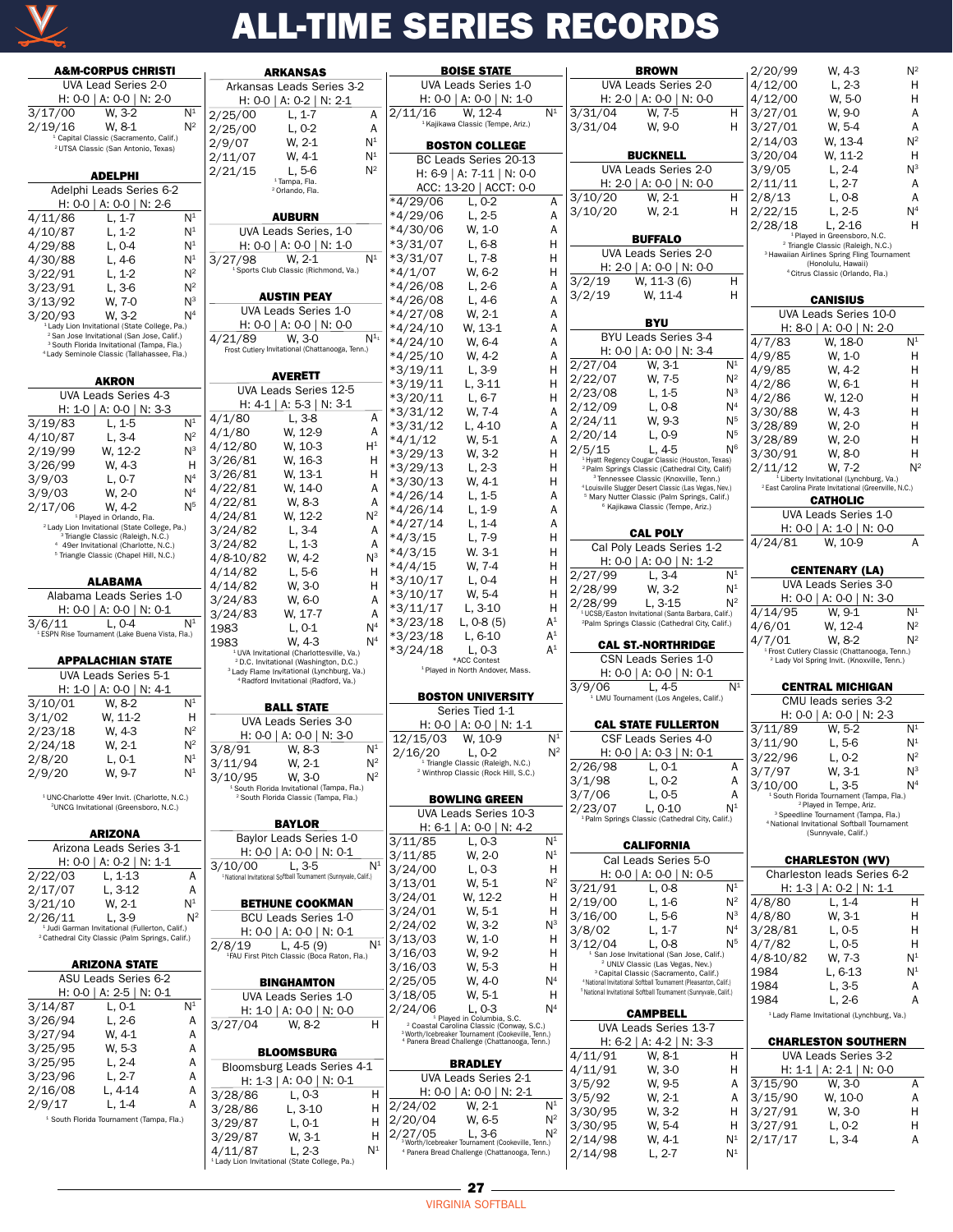

|         | <b>CHARLOTTE</b>                                                                                                  |                |                                                             | <b>COLORADO STATE</b>                                                                                                              |                   | <b>DRAKE</b>                                                                |                         | 4/12/01                             | L, 5-6                                                                                                                 | A                                |                    | <b>ELON</b>                                                                         |                |
|---------|-------------------------------------------------------------------------------------------------------------------|----------------|-------------------------------------------------------------|------------------------------------------------------------------------------------------------------------------------------------|-------------------|-----------------------------------------------------------------------------|-------------------------|-------------------------------------|------------------------------------------------------------------------------------------------------------------------|----------------------------------|--------------------|-------------------------------------------------------------------------------------|----------------|
|         | UVA Leads Series 23-3                                                                                             |                |                                                             | Series Tied 1-1                                                                                                                    |                   | Drake Leads Series 1-0                                                      |                         | 2/17/02                             | W. 1-0                                                                                                                 | $N^{10}$                         |                    | UVA Leads Series 11-3                                                               |                |
|         | H: 9-0   A: 12-2   N: 2-1                                                                                         |                |                                                             | H: $0-0$   A: $0-0$   N: 1-1                                                                                                       |                   | H: $0-0$   A: $0-0$   N: $0-1$                                              |                         | 3/29/03                             | W. 5-1                                                                                                                 | $N^{11}$                         |                    | H: $4-0$   A: $5-2$   N: 1-1                                                        |                |
| 3/25/88 | W. 3-1                                                                                                            | N <sup>1</sup> | $\frac{1}{3}/23/90$                                         | N <sup>1</sup><br>$L, 1-2$                                                                                                         | 2/21/03           | $L.4-9$                                                                     | $N^1$                   | 4/2/03                              | W. 6-1                                                                                                                 | H                                | 4/8/99             | W. 4-1                                                                              | H              |
| 3/19/89 | W. 4-3                                                                                                            | $N^2$          | 2/23/13                                                     | $N^2$<br>W. 7-1                                                                                                                    |                   | <sup>1</sup> Worth Invitational (Tucson, Ariz.)                             |                         | 4/2/03                              | W. 6-5                                                                                                                 | H                                | 4/8/99             | W, 9-1                                                                              | н              |
| 4/2/89  | W. 4-0                                                                                                            | H              |                                                             | National Invitational Softball Tournament (San Jose, Calif.)<br><sup>2</sup> Mary Nutter Collegiate Classic (Palm Springs, Calif.) |                   |                                                                             |                         | 2/13/04                             | $L, 2-6$                                                                                                               | $N^{10}$                         | 4/7/00             | W. 13-1                                                                             | Α              |
| 3/17/90 | $L, 8-9$                                                                                                          | $N^2$          |                                                             |                                                                                                                                    |                   | <b>DREXEL</b>                                                               |                         | 3/18/05                             | W. 3-2                                                                                                                 | н                                | 4/7/00             | W. 11-0                                                                             | Α              |
| 3/27/92 | W. 2-0                                                                                                            | н              |                                                             | <b>COLUMBIA</b>                                                                                                                    |                   | UVA Leads Series 8-0                                                        |                         | 3/6/07                              | $L, 3-4$                                                                                                               | Α                                | 2/17/01            | W. 4-1                                                                              | N <sup>1</sup> |
| 3/28/92 | W, 10-0                                                                                                           | Η              |                                                             | UVA Leads Series 2-1                                                                                                               |                   | H: 4-0   A: 0-0   N: 4-0                                                    |                         | 3/6/07                              | $L, 1-7$                                                                                                               | Α                                | 4/18/01            | W. 4-0                                                                              | Η              |
| 2/26/94 | W. 4-1                                                                                                            | Α              |                                                             | H: 2-0   A: 0-0   N: 0-1                                                                                                           | 3/2/01            | W. 8-4                                                                      | н                       | 2/18/11                             | $L, 0-3$                                                                                                               | Α                                | 4/18/01            | W. 11-4                                                                             | н              |
| 2/26/94 | W. 4-0                                                                                                            | Α              | 3/6/10                                                      | H<br>$W, 9-3$                                                                                                                      | 3/2/01            | W, 1-0                                                                      | н                       | 2/10/12                             | W. 3-1                                                                                                                 | Α                                | 4/18/02            | W. 8-2                                                                              | Α              |
| 3/4/95  | W, 9-0                                                                                                            | Η              | 3/7/10                                                      | W. 8-0<br>н                                                                                                                        | 3/22/02           | W, 11-2                                                                     | н                       | 2/12/16                             | L, 1-9                                                                                                                 | $N^{12}$                         | 4/18/02            | W. 7-1                                                                              | Α              |
| 3/5/95  | W. 14-5                                                                                                           | Η              | 3/3/18                                                      | N <sup>1</sup><br>L, $8-11(9)$                                                                                                     | 3/22/02           | W, 2-0                                                                      | H                       | 2/24/17                             | $L, 1-10$                                                                                                              | Α                                | 2/14/10            | $L, 8-10$                                                                           | Α              |
| 2/23/96 | W. 6-0                                                                                                            | Α              |                                                             | <sup>1</sup> Played in Washington, D.C.                                                                                            | 2/12/11           | W. 4-3                                                                      | N <sup>1</sup>          | 2/25/17                             | W, 7-3                                                                                                                 | Α                                | 2/22/15            | L, 6-8                                                                              | $N^2$          |
| 2/23/96 | $L, 5-8$                                                                                                          | Α              |                                                             |                                                                                                                                    | 2/12/11           | W. 6-0                                                                      | N <sup>1</sup>          |                                     | Lady Flames Invitational (Lynchburg, Va.)<br><sup>2</sup> South Florida Invitational (Tampa, Fla.)                     |                                  | 2/19/17            | L, 4-6                                                                              | Α              |
| 4/25/97 | W. 2-0                                                                                                            | Η              |                                                             | <b>CONCORD</b>                                                                                                                     | 2/10/12           | W, 5-2                                                                      | $N^2$                   |                                     | <sup>3</sup> Frost Cutlery Invitational (Chattanooga, Tenn.)                                                           |                                  | 2/19/17            | W. 7-5                                                                              | Α              |
| 4/25/97 | W. 4-2                                                                                                            | Η              |                                                             | UVA Leads Series 1-0                                                                                                               | 2/11/12           | W. 14-0<br><sup>1</sup> Campbell Hampton Inn Tournament (Buies Creek, N.C.) | $N^2$                   |                                     | <sup>4</sup> Tar Heel Invitational (Chapel Hill, N.C.)<br><sup>5</sup> South Florida Classic (Tampa, Fla.)             |                                  | 2/10/19            | W. 7-3                                                                              | A              |
| 4/10/98 | W. 3-0                                                                                                            | Α              |                                                             | H: $0-0$   A: $0-0$   N: 1-0                                                                                                       |                   | <sup>2</sup> East Carolina Pirate Invitational (Greenville, N.C.)           |                         |                                     | <sup>6</sup> Played in Chapel Hill, N.C.                                                                               |                                  |                    | UNC Triangle Classic (Raleigh, N.C.)<br><sup>2</sup> Citrus Classic (Orlando, Fla.) |                |
| 4/10/98 | W. 2-0                                                                                                            | Α              | 1984                                                        | N <sup>1</sup><br>W. 9-0<br><sup>1</sup> Spring Training Tournament (Columbia, S.C.)                                               |                   |                                                                             |                         |                                     | <sup>7</sup> Sports Club Classic (Richmond, Va.)<br><sup>8</sup> Coastal Carolina Classic (Conway, S.C.)               |                                  |                    |                                                                                     |                |
| 4/17/99 | W. 4-1                                                                                                            | Η              |                                                             |                                                                                                                                    |                   | <b>DUKE</b>                                                                 |                         |                                     | <sup>9</sup> Winthrop Invitational (Rock Hill, S.C.)                                                                   |                                  |                    | <b>ERIE CC</b>                                                                      |                |
| 4/18/99 | W. 7-2                                                                                                            | Η              |                                                             | <b>COPPIN STATE</b>                                                                                                                |                   | Duke Leads Series 5-1                                                       |                         |                                     | <sup>10</sup> Triangle Classic (Raleigh, N.C.)<br><sup>11</sup> Tar Heel Invitational (Chapel Hill, N.C.)              |                                  |                    | UVA Leads Series 5-3                                                                |                |
| 3/9/01  | W. 6-5                                                                                                            | Α              |                                                             | UVA Leads Series 3-0                                                                                                               |                   | H: 1-2   A: 0-3   N: 0-0                                                    |                         |                                     | <sup>12</sup> Kajikawa Classic (Tempe, Ariz.)                                                                          |                                  |                    | H: 5-3   A: 0-0   N: 0-0                                                            |                |
| 3/11/01 | W. 8-0                                                                                                            | Α              |                                                             | H: 2-0   A: 9-2   N: 1-0                                                                                                           |                   | ACC: 1-5   ACCT: 0-0                                                        |                         |                                     |                                                                                                                        |                                  | 4/3/80             | L, 0-8                                                                              | H              |
| 3/7/03  | W. 11-1                                                                                                           | Α              | 3/30/96                                                     | W. 27-1<br>н                                                                                                                       | *4/27/18          | $L, 2-3$                                                                    | Α                       |                                     | <b>EAST TENNESSEE STATE</b>                                                                                            |                                  | 4/3/80             | W. 3-2                                                                              | н              |
| 2/19/05 | $L, 5-7$                                                                                                          | Α              | 3/31/96                                                     | W. 11-0<br>н                                                                                                                       | $*4/28/18$        | $L, 1-9$                                                                    | Α                       |                                     | UVA Leads Series 3-1                                                                                                   |                                  | 4/4/80             | $L, 2-13$                                                                           | н              |
| 2/20/05 | W. 4-1                                                                                                            | Α              | 2/26/17                                                     | W. 8-1<br>N <sup>1</sup>                                                                                                           | *4/29/18          | $L, 1-5$                                                                    | Α                       |                                     | H: 0-0   A: 0-0   N: 3-1                                                                                               |                                  | 4/4/80             | W. 12-8                                                                             | Η              |
| 3/12/19 | W. 6-0                                                                                                            | Α              | <sup>1</sup> East Carolina Pirate Classic (Greenville, N.C. |                                                                                                                                    | *3/22/19          | $L, 2-7$                                                                    | Η                       | 2/11/05                             | $L, 1-3$                                                                                                               | N <sup>1</sup>                   | 4/6/82             | $L, 0-3$                                                                            | Η              |
| 2/8/20  | W, 10-5 (11)                                                                                                      | Α              |                                                             |                                                                                                                                    | $*3/23/19$        | W. 2-1                                                                      | Η                       | 2/26/06                             | W, 3-2                                                                                                                 | $N^2$                            | 4/6/82             | W. 9-8                                                                              | Η              |
| 2/9/20  | W, 7-6 (8)                                                                                                        | Α              |                                                             | <b>CREIGHTON</b>                                                                                                                   | *3/24/19          | $L, 0-8(5)$                                                                 | н                       | 2/17/17                             | W. 11-3                                                                                                                | $N^3$                            | 4/6/83             | W. 6-2                                                                              | Η              |
|         | <sup>i</sup> George Mason Invitational (Fairfax, Va.)<br><sup>2</sup> Lady Pirate Invitational (Greenville, N.C.) |                |                                                             | Creighton Leads Series 1-0                                                                                                         |                   |                                                                             |                         | 2/18/17                             | W. 9-0                                                                                                                 | $N^3$                            | 4/6/83             | W. 8-2                                                                              | H              |
|         |                                                                                                                   |                |                                                             | H: 0-0   A: 0-0   N: 0-1                                                                                                           |                   | <b>EAST CAROLINA</b>                                                        |                         |                                     | <sup>1</sup> Triangle Classic (Chapel Hill, N.C.)<br><sup>2</sup> Panera Bread Challenge (Chattanooga, Tenn.)          |                                  |                    |                                                                                     |                |
|         | <b>CHATTANOOGA</b>                                                                                                |                | 3/22/91                                                     | N <sup>1</sup><br>L, 0-4                                                                                                           |                   | UVA Leads Series 35-25                                                      |                         |                                     | <sup>3</sup> Buccaneer Invitational (Charleston, S.C.)                                                                 |                                  |                    | <b>ESSEX CC</b>                                                                     |                |
|         | UVA Leads Series 3-1                                                                                              |                |                                                             | <sup>1</sup> San Jose Invitational (San Jose, Calif.)                                                                              | 4/14/84           | H: 20-4   A: 8-13   N: 7-8<br>$L, 2-4$                                      | N <sup>1</sup>          |                                     |                                                                                                                        |                                  |                    | UVA Leads Series 1-0                                                                |                |
|         | H: $0-0$   A: $3-1$   N: $0-0$                                                                                    |                |                                                             | <b>DAVIS &amp; ELKINS</b>                                                                                                          | 4/17/84           | W, 2-0                                                                      | Η                       |                                     | <b>EASTERN CONN. ST.</b>                                                                                               |                                  |                    | H: $0-0$   A: $0-0$   N: 1-0                                                        |                |
| 4/14/95 | W, 5-4                                                                                                            | Α              |                                                             | UVA Leads Series 4-0                                                                                                               | 4/17/84           | W, 3-2                                                                      | Η                       |                                     | Series Tied 1-1                                                                                                        |                                  | 4/25/81            | W, 6-5                                                                              | $N^1$          |
| 2/22/04 | W. 9-1                                                                                                            | Α              |                                                             | H: $4-0$   A: $0-0$   N: $0-0$                                                                                                     | 4/21/84           | $L, 1-2$                                                                    | Α                       |                                     | H: 1-1   A: 0-0   N: 0-0                                                                                               |                                  |                    | <sup>1</sup> D.C. Metro Tournament (Washington, D.C.)                               |                |
| 2/26/05 | L, 0-11                                                                                                           | Α              | 4/12/89                                                     | W. 6-0<br>H                                                                                                                        | 4/5/85            | W, 10-8                                                                     | Α                       | 3/23/82                             | $L, 3-8$                                                                                                               | Н                                |                    |                                                                                     |                |
| 2/25/06 | W. 2-0                                                                                                            | Α              | 4/12/89                                                     | W, 5-0<br>н                                                                                                                        | 4/5/85            | $L, 1-2$                                                                    | Α                       | 3/9/84                              | W, 7-0                                                                                                                 | H                                |                    | <b>EVANSVILLE</b>                                                                   |                |
|         |                                                                                                                   |                | 4/25/90                                                     | W. 12-0<br>н                                                                                                                       | 4/20/85           | $L, 2-7$                                                                    | Α                       |                                     |                                                                                                                        |                                  |                    | UVA Leads Series 1-0                                                                |                |
|         | <b>CLEMSON</b>                                                                                                    |                | 4/25/90                                                     | H<br>W. 7-1                                                                                                                        | 4/20/85           | W. 12-9                                                                     | Α                       |                                     | <b>EASTERN KENTUCKY</b>                                                                                                |                                  |                    | H: 0-0   A: 0-0   N: 1-0                                                            |                |
|         | Clemson Leads Series 3-0                                                                                          |                |                                                             |                                                                                                                                    | 4/24/85           | W. 5-3                                                                      | Η                       |                                     | UVA Leads Series 1-0                                                                                                   |                                  | 3/4/06             | W. 5-3<br><sup>1</sup> Buzz Classic (Marietta, Ga.)                                 | $N^1$          |
|         | H: $0-0$   A: $0-3$   N: $0-0$                                                                                    |                |                                                             | <b>DAYTON</b>                                                                                                                      | 4/24/85           | W, 3-2                                                                      | Η                       |                                     | H: 1-0   A: 0-0   N: 0-0                                                                                               |                                  |                    |                                                                                     |                |
| 2/28/20 | $L, 7-8$                                                                                                          | Α              |                                                             | UVA Leads Series 1-0                                                                                                               | 4/15/86           | $L, 0-1$                                                                    | Α                       | 3/5/00                              | W. 7-1                                                                                                                 | H                                |                    | <b>FAIRLEIGH DICKINSON</b>                                                          |                |
| 2/29/20 | $L, 4-8$                                                                                                          | Α              |                                                             | H: 0-0   A: 0-0   N: 1-0                                                                                                           | 4/15/86           | W, 2-0                                                                      | Α                       |                                     | <b>EASTERN MENNONITE</b>                                                                                               |                                  |                    | UVA Leads Series 2-0                                                                |                |
| 3/1/20  | L, 3-12                                                                                                           | Α              | 3/21/98                                                     | vs Dayton<br>W. 6-1                                                                                                                | 4/22/86           | $L, 1-3$                                                                    | Η                       |                                     | UVA Leads Series 6-2                                                                                                   |                                  |                    | H: 0-0   A: 0-0   N: 2-0                                                            |                |
|         |                                                                                                                   |                |                                                             | <sup>1</sup> Winthrop Invitational (Rock Hill, S.C.)                                                                               | 4/22/86           | W, 2-1                                                                      | Η                       |                                     | H: $4-1$   A: $2-0$   N: $0-1$                                                                                         |                                  | 1984               | W, 9-5                                                                              | $N^1$          |
|         | <b>CLEVELAND STATE</b>                                                                                            |                |                                                             |                                                                                                                                    | 4/23/87           | $L, 3-4$                                                                    | Α                       | 4/16/80                             | W. 7-2                                                                                                                 | Α                                | 1984               | W. 10-4                                                                             | N <sup>1</sup> |
|         | UVA Leads Series 2-0                                                                                              |                |                                                             | <b>DELAWARE</b>                                                                                                                    | 4/23/87           | $L, 5-6$                                                                    | Α                       | 4/16/80                             | W, 25-3                                                                                                                | Α                                |                    | Spring Training Tournament (Columbia, S.C.)                                         |                |
| 3/26/98 | H: 2-0   A: 0-0   N: 0-0                                                                                          |                |                                                             | UVA Leads Series 3-1                                                                                                               | 3/11/88           | $L, 0-2$                                                                    | $N^2$                   | 4/23/80                             | W, 6-5                                                                                                                 | H                                |                    | <b>FERRUM</b>                                                                       |                |
|         | W, 2-0                                                                                                            | н              |                                                             | H: 3-0   A: 0-0   N: 0-1<br>N <sup>1</sup>                                                                                         | 4/8/88            | W, 3-0                                                                      | н                       | 4/23/81                             | W, 13-0                                                                                                                | н                                |                    | UVA Leads Series 5-1                                                                |                |
| 3/26/98 | W, 5-3                                                                                                            | н              | 5/2/81                                                      | $L, 0-7$                                                                                                                           | 4/26/88           | L, 3-5                                                                      | н                       | 4/23/81                             | W, 12-3                                                                                                                | н                                |                    |                                                                                     |                |
|         | <b>COASTAL CAROLINA</b>                                                                                           |                | 4/1/89<br>3/30/91                                           | W, 6-2<br>H                                                                                                                        | 4/26/88           | W, 2-0                                                                      | н                       | 4/21/83                             | $L, 2-4$                                                                                                               | H                                | 4/17/80            | H: 2-1   A: 2-0   N: 1-0                                                            |                |
|         |                                                                                                                   |                | 3/3/00                                                      | W, 6-0<br>н                                                                                                                        | 3/19/89           | $L, 0-2$                                                                    | Α                       | 4/21/83                             | W, 5-1                                                                                                                 | H                                |                    | W, 10-8                                                                             | H              |
|         | UVA Leads Series 6-4<br>H: 0-0   A: 2-4   N: 4-0                                                                  |                |                                                             | W. 4-1<br>н<br><sup>1</sup> Navy Tournament (Annapolis, Md.)                                                                       | 4/2/89            | W, 3-2                                                                      | н                       | 1983                                | L, 2-5                                                                                                                 | $\mathsf{N}^1$                   | 4/17/80<br>3/28/81 | $L, 2-7$<br>W, 12-1                                                                 | н<br>н         |
| 3/19/89 | W. 2-0                                                                                                            | $\mathsf{N}^1$ |                                                             |                                                                                                                                    | 4/26/89           | W, 5-4                                                                      | н                       | Radford Invitational (Radford, Va.) |                                                                                                                        |                                  | 4/1/81             | W, 11-3                                                                             | Α              |
| 4/9/93  | W. 6-0                                                                                                            | $\mathsf{N}^2$ |                                                             | <b>DELAWARE STATE</b>                                                                                                              | 4/21/90           | $L, 1-4$                                                                    | $N^3$                   |                                     |                                                                                                                        |                                  | 4/1/81             | W, 22-4                                                                             | Α              |
| 4/8/94  | W, 5-0                                                                                                            | $N^3$          |                                                             | UVA Leads Series 9-2                                                                                                               | 4/27/91           | W, 3-0                                                                      | Α                       |                                     | <b>EASTERN MICHIGAN</b>                                                                                                |                                  | 3/27/82            | W. 7-3                                                                              | N <sup>1</sup> |
| 4/8/95  | W, 6-1                                                                                                            | Α              |                                                             | H: 8-2   A: 0-0   N: 1-0                                                                                                           | 4/27/91           | W, 1-0                                                                      | Α                       |                                     | UVA Leads Series 6-5                                                                                                   |                                  |                    | <sup>1</sup> Liberty Baptist Round Robin (Lynchburg, Va.)                           |                |
| 4/9/95  | $L, 1-4$                                                                                                          | Α              | 3/6/10                                                      | W, 7-0<br>H                                                                                                                        | 3/7/92            | $L, 3-6$                                                                    | Α                       |                                     | H: 2-1   A: 0-0   N: 4-4                                                                                               |                                  |                    |                                                                                     |                |
| 3/12/01 | W, 12-1                                                                                                           | Α              | 3/7/10                                                      | W, 9-0<br>н                                                                                                                        | 3/7/93            | W, 7-3                                                                      | Η                       | 3/15/86                             | $L, 2-3$                                                                                                               | N <sup>1</sup>                   |                    | <b>FLORIDA</b>                                                                      |                |
| 3/3/03  | $L, 0-2$                                                                                                          | Α              | 4/13/11                                                     | W, 2-0<br>н                                                                                                                        | 3/7/93            | W, 4-2                                                                      | н                       | 3/5/89                              | W, 6-4                                                                                                                 | $N^2$                            |                    | Florida Leads Series 1-0                                                            |                |
| 3/3/03  | $L, 0-8$                                                                                                          | Α              | 4/13/11                                                     | Н<br>L, 3-5                                                                                                                        | 4/11/93           | $L, 2-4$                                                                    | N <sup>4</sup>          | 3/5/89                              | $L, 1-3$                                                                                                               | $N^2$                            |                    | H: 0-0   A: 13-2   N: 0-1                                                           |                |
| 3/1/08  | W, 9-5                                                                                                            | N <sup>4</sup> | 4/10/13                                                     | Н<br>W, 9-1                                                                                                                        | 3/12/94           | $L, 3-5$                                                                    | N <sup>5</sup>          | 3/9/90                              | $L, 3-4$                                                                                                               | N <sup>1</sup>                   | 3/7/97             | $L, 0-1$                                                                            | $N^1$          |
| 2/15/14 | $L, 1-9$                                                                                                          | Α              | 4/10/13                                                     | Н<br>W, 10-1                                                                                                                       | 4/9/94            | W, 8-1                                                                      | N <sup>6</sup>          | 3/12/93                             | W, 4-0                                                                                                                 | N <sup>1</sup>                   |                    | <sup>1</sup> Speedline Tournament (Tampa, Fla.)                                     |                |
|         | <sup>1</sup> Lady Pirate Invitational (Greenville, N.C.)                                                          |                | 4/9/14                                                      | W, 8-0<br>н                                                                                                                        | 4/30/94           | W, 6-4                                                                      | н                       | 2/26/98                             | W, 4-1                                                                                                                 | $N^3$                            |                    |                                                                                     |                |
|         | <sup>2</sup> Tar Heel Invitational (Chapel Hill, N.C.)<br><sup>3</sup> Played in Chapel Hill, N.C.                |                | 4/9/14                                                      | Н<br>W, 2-0                                                                                                                        | 4/26/97           | $L, 2-3$                                                                    | н                       | 3/3/99                              | W, 5-2                                                                                                                 | н                                |                    | <b>FLORIDA A&amp;M</b>                                                              |                |
|         | <sup>4</sup> JU Invitational (Jacksonville, Fla.)                                                                 |                | 2/13/15                                                     | N <sup>1</sup><br>W, 14-1                                                                                                          | 4/26/97           | W, 8-5                                                                      | Η                       | 3/4/99                              | W, 3-1                                                                                                                 | H                                |                    | UVA Leads Series 15-2                                                               |                |
|         |                                                                                                                   |                | 3/20/15                                                     | $L, 3-15$<br>Н                                                                                                                     | 3/6/98            | W, 6-1                                                                      | н                       | 3/5/99                              | $L, 3-6$                                                                                                               | н                                |                    | H: 0-0   A: 13-2   N: 2-0                                                           |                |
|         | <b>COLGATE</b>                                                                                                    |                | 3/21/15                                                     | Н<br>W. 8-7                                                                                                                        | 3/7/98            | L, 4-5                                                                      | Η                       | 2/7/14                              | $L, 1-3$<br>W. 6-0                                                                                                     | N <sup>4</sup><br>N <sup>5</sup> | 3/16/88            | $L, 1-4$                                                                            | A              |
|         | UVA Leads Series 1-0                                                                                              |                |                                                             | Eagle Challenge (Apex, N.C.)                                                                                                       | 3/7/98            | W, 7-3                                                                      | н                       | 2/18/18                             | South Florida Invitational (Tampa, Fla.)                                                                               |                                  | 3/16/88            | W, 11-0                                                                             | Α              |
|         | H: 1-0   A: 0-0   N: 0-0                                                                                          |                |                                                             |                                                                                                                                    | 3/27/98           | W, 9-2                                                                      | $N^7$                   |                                     | <sup>2</sup> Played in Tallahassee, Fla.                                                                               |                                  | 3/4/89             | W, 3-0                                                                              | Α              |
| 2/25/12 | W, 13-2                                                                                                           | H              |                                                             | <b>DETROIT</b>                                                                                                                     | 3/28/98           | W, 9-0                                                                      | $N^7$                   |                                     | <sup>3</sup> Easton Showcase Tournament (Fullerton, Calif.)<br><sup>4</sup> USC Upstate Tournament (Spartanburg, S.C.) |                                  | 3/4/89             | W, 1-0                                                                              | Α              |
|         |                                                                                                                   |                |                                                             | UVA Leads Series 1-0                                                                                                               | 4/26/00           | W, 6-5                                                                      | H                       |                                     | <b>EMU Invitational (Madeira Beach, Fla.)</b>                                                                          |                                  | 3/12/90            | W, 4-2                                                                              | Α              |
|         |                                                                                                                   |                |                                                             | H: 0-0   A: 0-0   N: 1-0                                                                                                           | 4/26/00           | W, 3-2                                                                      | H                       |                                     |                                                                                                                        |                                  | 3/12/90            | W, 5-1                                                                              | Α              |
|         |                                                                                                                   |                | 4/28/89                                                     | $N^1$<br>W. 4-1<br><sup>1</sup> Lady Lion Invitational (State College, Pa.)                                                        | 3/12/01           | W, 14-6                                                                     | $N^8$                   |                                     |                                                                                                                        |                                  | 3/11/91            | W, 3-1                                                                              | Α              |
|         |                                                                                                                   |                |                                                             |                                                                                                                                    | 3/14/01           | L, 0-4                                                                      | $N^8$<br>N <sup>9</sup> |                                     |                                                                                                                        |                                  | 3/11/91            | W, 5-1                                                                              | Α              |
|         |                                                                                                                   |                |                                                             |                                                                                                                                    | 3/18/01<br>4/1/01 | W, 10-5                                                                     | A                       |                                     |                                                                                                                        |                                  | 3/17/92<br>3/17/92 | W, 8-0<br>W, 4-1                                                                    | Α<br>Α         |
|         |                                                                                                                   |                |                                                             |                                                                                                                                    |                   | W, 2-1                                                                      |                         |                                     |                                                                                                                        |                                  |                    |                                                                                     |                |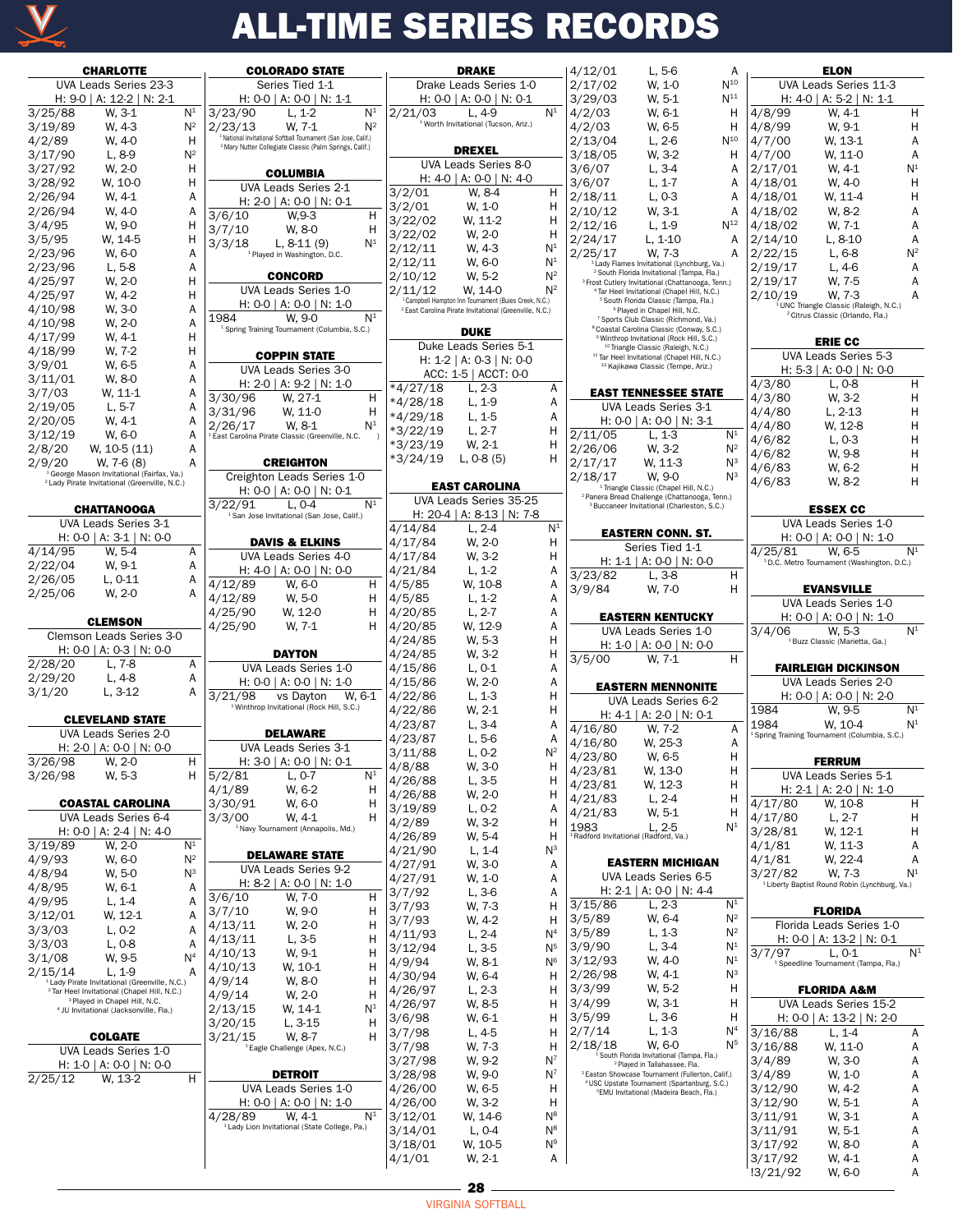

| 3/18/93                | L, 0-3                                                                | А                                | 5/11/03                  | L, 2-10                                                                                                               | A <sup>3</sup>            |
|------------------------|-----------------------------------------------------------------------|----------------------------------|--------------------------|-----------------------------------------------------------------------------------------------------------------------|---------------------------|
| 3/18/93                | W, 2-0                                                                | А<br>$\mathsf{N}^1$              | $*4/17/04$               | L, 0-1                                                                                                                | Н                         |
| 3/20/93<br>3/18/94     | W, 10-0<br>W. 7-0                                                     | $\mathsf{N}^{\mathsf{1}}$        | *4/17/04<br>$*4/23/05$   | W, 5-4<br>L, 3-5                                                                                                      | Н<br>A                    |
| 4/29/01                | W, 3-0                                                                | Α                                | *4/23/05                 | L, 0-4                                                                                                                | Α                         |
| 4/29/01                | W. 7-1                                                                | А                                | *4/24/05                 | L, 2-3                                                                                                                | Α                         |
|                        | <sup>1</sup> Lady Seminole Classic (Tallahassee, Fla.)                |                                  | $*4/9/06$                | W, 1-0                                                                                                                | Н                         |
|                        | FAU                                                                   |                                  | $*4/9/06$                | L, 5-8                                                                                                                | Н                         |
|                        | FAU Leads Series 2-0                                                  |                                  | $*4/21/07$<br>$*4/21/07$ | L, 2-8                                                                                                                | Α<br>Α                    |
|                        | H: 0-0   A: 0-1   N: 0-1                                              |                                  | *4/22/07                 | L, 2-4<br>L, 0-8 (5)                                                                                                  | Α                         |
| 3/14/99                | L, 2-8                                                                | $N^1$                            | *3/14/08                 | L, 1-9                                                                                                                | Н                         |
| 2/9/19                 | L, 0-1<br><sup>1</sup> Florida State Invitational (Tallahassee, Fla.) | $N^2$                            | $*3/14/08$               | L, 3-8                                                                                                                | Н                         |
|                        | <sup>2</sup> FAU First Pitch Classic (Boca Raton, Fla.)               |                                  | *3/15/08                 | L, 1-5                                                                                                                | Н                         |
|                        |                                                                       |                                  | $*4/25/09$               | L, 1-3                                                                                                                | Α<br>Α                    |
|                        | <b>FLORIDA STATE</b><br>FSU Leads Series 85-18                        |                                  | $*4/25/09$<br>$*4/26/09$ | L, 4-12 (5)<br>L, 1-5                                                                                                 | Α                         |
|                        | H: 7-25   A: 9-51   N: 2-9                                            |                                  | $*5/1/10$                | W, 2-1                                                                                                                | Н                         |
|                        | ACC: 10-55   ACCT: 4-14                                               |                                  | $*5/1/10$                | L, 6-9                                                                                                                | Н                         |
| 3/9/86                 | L, 0-4                                                                | Α                                | $*5/2/10$                | $L, 1-2$                                                                                                              | Н                         |
| 3/9/86<br>3/8/87       | W, 2-1<br>L, 0-7                                                      | Α<br>Α                           | *4/9/11<br>*4/9/11       | L, 0-8<br>W, 2-1                                                                                                      | Α<br>Α                    |
| 3/8/87                 | W, 5-2                                                                | Α                                | $*4/10/11$               | L, 1-6                                                                                                                | Α                         |
| 3/13/88                | L, 0-4                                                                | $\mathsf{N}^{\mathtt{1}}$        | 5/14/11                  | L, 5-12                                                                                                               | N <sup>6</sup>            |
| 3/17/88                | L, 0-5                                                                | Α                                | $*3/24/12$               | L, 0-5                                                                                                                | Н                         |
| 3/17/88                | L, 1-7                                                                | Α                                | *3/24/12                 | L, 0-2                                                                                                                | Н                         |
| 3/6/89<br>3/6/89       | L, 2-4<br>L, 1-5                                                      | Α<br>Α                           | $*3/25/12$<br>*4/14/13   | L, 1-3<br>L, 2-3                                                                                                      | Н<br>Α                    |
| 4/22/89                | $L, 0-2$                                                              | $N^2$                            | *4/14/13                 | L, 2-10                                                                                                               | Α                         |
| 3/13/90                | L, 0-3                                                                | Α                                | *4/15/13                 | $L, 0-2$                                                                                                              | Α                         |
| 3/13/90                | L, 0-10                                                               | Α                                | *3/8/14                  | W, 11-9                                                                                                               | Н                         |
| 3/13/91<br>3/13/91     | $L, 1-9$<br>$L, 1-2(10)$                                              | Α<br>Α                           | *3/8/14                  | L, 0-8<br>L, 0-15                                                                                                     | Н<br>Н                    |
| 4/19/91                | W, 2-1                                                                | $\mathsf{N}^2$                   | *3/9/14<br>*4/18/15      | L, 1-9                                                                                                                | Α                         |
| 4/21/91                | W, 2-0                                                                | $N^2$                            | $*4/18/15$               | L, 0-8                                                                                                                | Α                         |
| 3/14/92                | L, 0-10                                                               | $\mathsf{N}^{\mathsf{1}}$        | *4/19/15                 | L, 0-8                                                                                                                | Α                         |
| *3/18/92               | W, 1-0                                                                | Α<br>Α                           | $*3/24/17$               | L, 1-13                                                                                                               | н<br>Н                    |
| *3/18/92<br>4/18/92    | L, 2-5<br>L, 1-11                                                     | $A^3$                            | $*3/25/17$<br>*3/26/17   | L, 0-8<br>L, 0-10                                                                                                     | Η                         |
| *3/20/93               | L, 0-7                                                                | A                                | 5/11/17                  | L, 0-16                                                                                                               | N <sup>7</sup>            |
| 4/9/93                 | L, 2-3                                                                | N <sup>4</sup>                   | $*3/29/19$               | L, 0-11 (5)                                                                                                           | Н                         |
| 4/17/93                | W, 1-0                                                                | А <sup>з</sup>                   | *3/30/19                 | L, 2-8                                                                                                                | Н                         |
| 4/17/93<br>4/17/93     | L, 0-2<br>L, 2-4                                                      | А <sup>з</sup><br>А <sup>з</sup> | $*3/31/19$               | 3-16 (5)<br>*ACC Contest                                                                                              | Н                         |
| *3/12/94               | L, 0-7                                                                | $\mathsf{N}^{\mathsf{1}}$        |                          | <sup>1</sup> South Florida Invitational (Tampa, Fla.)<br><sup>2</sup> Frost Cutlery Invitational (Chattanooga, Tenn.) |                           |
| *3/16/94               | L, 3-4                                                                | A                                |                          | <sup>3</sup> ACC Tournament (Tallahassee, Fla.)<br><sup>4</sup> Tar Heel Invitational (Chapel Hill, N.C.)             |                           |
| $*4/10/94$             | L, 4-9                                                                | N5                               |                          | <sup>5</sup> Played in Chapel Hill, N.C.)<br><sup>6</sup> ACC Tournament (Atlanta, Ga.)                               |                           |
| *4/16/94<br>$*4/16/94$ | L, 0-8<br>W, 5-4                                                      | н<br>н                           |                          | 7 ACC Tournament (Chapel Hill, N.C.)                                                                                  |                           |
| 4/22/94                | W. 2-0                                                                | $A^3$                            |                          | FIU                                                                                                                   |                           |
| 4/23/94                | $L, 0-1$                                                              | А <sup>з</sup>                   |                          | FIU Leads Series 1-0                                                                                                  |                           |
| 4/23/94                | W, 3-0                                                                |                                  |                          | H: 0-0   A: 0-0   N: 0-1                                                                                              |                           |
|                        |                                                                       | $\mathsf{A}^3$                   |                          |                                                                                                                       |                           |
| 3/12/95                | $L, 1-2$                                                              | $\mathsf{N}^1$                   | 4/9/00                   | L, 0-4                                                                                                                |                           |
| *3/14/95               | $L, 2-3$                                                              | A                                |                          | <sup>1</sup> Tar Heel Invitational (Chapel Hill, N.C.)                                                                |                           |
| *3/14/95<br>*4/6/96    | L, 0-3<br>$L, 0-8$                                                    | A<br>н                           |                          | <b>FORDHAM</b>                                                                                                        |                           |
| *4/6/96                | $L, 4-5$                                                              | н                                |                          | Fordham Leads Series 4-3                                                                                              |                           |
| $*4/6/97$              | $L, 0-8$                                                              | Α                                |                          | H: 1-3   A: 0-0   N: 2-1                                                                                              | N <sup>1</sup>            |
| *4/6/97                | W, 6-3                                                                | Α                                | 2/18/00<br>3/13/11       | W, 5-4<br>L, 4-8                                                                                                      | Η                         |
| *4/18/98               | W, 4-1                                                                | н<br>н                           | 3/14/11                  | $L, 1-9$                                                                                                              | Н                         |
| *4/18/98<br>4/24/98    | W, 3-0<br>L, 0-10                                                     | $A^3$                            | 2/17/12                  | L, 1-2                                                                                                                | $N^2$                     |
| 4/25/98                | $L, 1-2$                                                              | $A^3$                            | 2/18/12                  | W, 6-4                                                                                                                | N <sup>1</sup><br>$N^2$   |
| *3/18/99               | $L, 2-8$                                                              | A                                | 3/20/14                  | W, 9-2<br>L, 2-8                                                                                                      | Н<br>Н                    |
| *3/18/99               | $L, 1-2$                                                              | A                                | 3/20/14                  | <sup>1</sup> UNLV Classic (Las Vegas, Nev.)                                                                           |                           |
| 5/15/99<br>5/16/99     | $L, 0-1$<br>$L, 0-3$                                                  | $A^3$<br>$\mathsf{A}^3$          |                          | <sup>2</sup> East Carolina Pirate Clash (Greenville, N.C.)                                                            |                           |
| 4/30/00                | W, 4-2                                                                | A                                |                          | <b>FRANCIS MARION</b>                                                                                                 |                           |
| 5/1/00                 | $L, 1-3$                                                              | $A^3$                            |                          | FM Leads Series 1-0                                                                                                   |                           |
| 5/1/00                 | L, 0-2                                                                | $\mathsf{A}^3$                   |                          | H: 0-0   A: 0-0   N: 0-1                                                                                              |                           |
| *5/3/00                | $L, 2-3$<br>$L, 2-6$                                                  | н<br>н                           | 4/8-10/82                | $L, 1-7$<br><sup>1</sup> Lady Flame Invitational (Lynchburg, Va.)                                                     | N <sup>1</sup>            |
| $*5/3/00$<br>*4/28/01  | L, 0-8                                                                | Α                                |                          |                                                                                                                       |                           |
| $*4/28/01$             | L, 2-10                                                               | Α                                |                          | <b>FRESNO STATE</b>                                                                                                   |                           |
| *4/30/02               | L, 0-4                                                                | н                                |                          | Fresno St. Leads Series 6-2<br>H: 0-0   A: 1-1   N: 1-5                                                               |                           |
| $*4/30/02$             | L, 3-6                                                                | н<br>Α                           | 3/13/99                  | $L, 1-4$                                                                                                              | $\mathsf{N}^{\mathsf{1}}$ |
| *4/26/03<br>*4/26/03   | L, 0-5<br>L, 1-12                                                     | A                                | 3/9/04<br>3/9/04         | L, 1-3<br>W, 9-3                                                                                                      | Α<br>Α                    |

|                                                        | $A^3$          |              |                                                                                                                           |                           | 4/15/89                                                                                     | W. 3-2                            |
|--------------------------------------------------------|----------------|--------------|---------------------------------------------------------------------------------------------------------------------------|---------------------------|---------------------------------------------------------------------------------------------|-----------------------------------|
| L, 2-10                                                |                | 2/24/07      | W, 10-9                                                                                                                   | $\mathsf{N}^2$            |                                                                                             |                                   |
| $L, 0-1$                                               | н              | 3/19/10      | L, 0-1                                                                                                                    | $\mathsf{N}^3$            | 4/15/89                                                                                     | W, 4-:                            |
| W, 5-4                                                 | н              | 2/25/11      | $L, 1-4$                                                                                                                  | $\mathsf{N}^4$            | 4/29/89                                                                                     | L, 0-1                            |
| L, 3-5                                                 | Α              | 3/15/12      | L, 0-1                                                                                                                    | N <sup>5</sup>            | 3/1/90                                                                                      | L, 0-3                            |
| $L, 0-4$                                               | Α              | 2/22/14      | L, 10-11                                                                                                                  | N <sup>6</sup>            | 3/1/90                                                                                      | W, 2-                             |
| $L, 2-3$                                               | А              |              | <sup>1</sup> Florida State Invitational (Tallahassee, Fla.)<br><sup>2</sup> Palm Springs Classic (Cathedral City, Calif.) |                           | 3/18/90                                                                                     | L, 0-1                            |
| W. 1-0                                                 | н              |              | <sup>3</sup> Judi Garman Invitational (Fullerton, Calif.)                                                                 |                           | 4/12/90                                                                                     | W, 6-:                            |
| L, 5-8                                                 | H.             |              | <sup>4</sup> Cathedral City Classic (Palm Springs, Calif.)                                                                |                           | 4/12/90                                                                                     | W, 2-                             |
| $L, 2-8$                                               | Α              |              | <sup>5</sup> Judi Garman Classic (Fullerton, Calif.)<br><sup>6</sup> Mary Nutter Classic (Palm Springs, Calif.)           |                           | 4/3/91                                                                                      | L, 2-3                            |
| L, 2-4                                                 | Α              |              |                                                                                                                           |                           | 4/3/91                                                                                      | W, 3-:                            |
| L, 0.8(5)                                              | Α              |              | <b>FROSTBURG STATE</b>                                                                                                    |                           | 4/24/91                                                                                     | W, 10                             |
| L, 1-9                                                 | Н              |              | Series Tied 1-1                                                                                                           |                           | 4/27/91                                                                                     | W, 3-                             |
| L, 3-8                                                 | Н              |              | H: 0-0   A: 0-0   N: 1-1                                                                                                  |                           | 3/7/92                                                                                      | W, 2-:                            |
|                                                        |                |              |                                                                                                                           | $\mathsf{N}^1$            |                                                                                             |                                   |
| L, 1-5                                                 | Н              | 4/26/81      | $L, 0-5$                                                                                                                  |                           | 4/8/92                                                                                      | W, 2-                             |
| $L, 1-3$                                               | А              | 4/26/81      | W. 6-3                                                                                                                    | $\mathsf{N}^{\mathtt{1}}$ | 4/8/92                                                                                      | W, 8-0                            |
| ., 4-12 (5)                                            | А              |              | <sup>3</sup> D.C. Invitational (Washington, D.C.)                                                                         |                           | 4/22/93                                                                                     | W, 2-                             |
| $L, 1-5$                                               | Α              |              | <b>FURMAN</b>                                                                                                             |                           | 4/22/93                                                                                     | W, 13                             |
| W, 2-1                                                 | Н              |              | UVA Leads Series 5-4                                                                                                      |                           | 4/5/94                                                                                      | W, 8-0                            |
| $L, 6-9$                                               | Н              |              | H: 1-0   A: 3-4   N: 1-0                                                                                                  |                           | 4/5/94                                                                                      | W, 9-:                            |
| $L, 1-2$                                               | Н              | 4/4/86       | W, 8-6                                                                                                                    | н                         | 4/9/94                                                                                      | W, 16                             |
| $L, 0-8$                                               | A              | 4/24/87      | L, 0-2                                                                                                                    | А                         | 4/29/95                                                                                     | W, 1-                             |
| W, 2-1                                                 | Α              | 4/23/88      | L, 0-1                                                                                                                    | А                         | 4/27/96                                                                                     | W, 17                             |
| $L, 1-6$                                               | А              | 4/23/88      | L. 1-2                                                                                                                    | А                         | 4/27/96                                                                                     | W, 7-3                            |
|                                                        |                | 4/9/89       | L, 0-1                                                                                                                    | Α                         |                                                                                             |                                   |
| L, 5-12                                                | N <sup>6</sup> | 4/9/89       | W, 2-1                                                                                                                    | А                         | 3/29/98                                                                                     | W, 2-                             |
| L, 0-5                                                 | Н              | 4/22/89      | W, 6-4                                                                                                                    | $\mathsf{N}^{\mathtt{1}}$ | 3/29/98                                                                                     | W. 3-                             |
| $L, 0-2$                                               | Н              |              |                                                                                                                           |                           | 4/14/99                                                                                     | W, 6-                             |
| $L, 1-3$                                               | Н              | 2/28/16      | W, 9-1                                                                                                                    | Α                         | 4/14/99                                                                                     | W, 9-0                            |
| L, 2-3                                                 | Α              | 3/13/19      | W, 10-1 (5)<br><sup>1</sup> Frost Cutlery Invitational (Chattanooga, Tenn.)                                               | А                         | 4/3/01                                                                                      | W, 9-0                            |
| L, 2-10                                                | Α              |              |                                                                                                                           |                           | 4/3/01                                                                                      | W, 5-0                            |
| $L, 0-2$                                               | Α              |              |                                                                                                                           |                           | 3/28/06                                                                                     | W, 2-:                            |
| W, 11-9                                                | н              |              | <b>GARDNER-WEBB</b>                                                                                                       |                           | 3/28/06                                                                                     | W, 7-                             |
| L, 0-8                                                 | Н              |              | UVA Leads Series 1-0                                                                                                      |                           | 4/25/07                                                                                     | W. 3-2                            |
| L, 0-15                                                | Н              |              | H: 1-0   A: 2-4   N: 1-0                                                                                                  |                           |                                                                                             | W, 9-1                            |
|                                                        |                | 2/17/06      | W, 2-0                                                                                                                    | N <sup>1</sup>            | 4/25/07                                                                                     |                                   |
| L, 1-9                                                 | А              |              | <sup>1</sup> Triangle Classic (Chapel Hill, N.C.)                                                                         |                           | 3/26/08                                                                                     | W, 5-3                            |
| $L, 0-8$                                               | Α              |              |                                                                                                                           |                           | 3/26/08                                                                                     | W, 6-:                            |
| L, 0-8                                                 | Α              |              | <b>GEORGE MASON</b>                                                                                                       |                           | 3/31/09                                                                                     | W, 3-:                            |
| $L, 1-13$                                              | н              |              | UVA Leads Series 61-28                                                                                                    |                           | 3/31/09                                                                                     | W, 5-:                            |
| L, 0-8                                                 | Н              |              | H: 29-14   A: 23-10   N: 9-4                                                                                              |                           | 5/1/12                                                                                      | W, 5-3                            |
| $L, 0-10$                                              | Н              | 4/13/80      | W, 8-2                                                                                                                    | H                         | 4/3/13                                                                                      | W, 8-0                            |
| L, 0-16                                                | $N^7$          | 4/21/80      | $L, 0-12$                                                                                                                 | Α                         | 4/3/13                                                                                      | W, 15                             |
| ., 0-11 (5)                                            | н              | 4/21/80      | $L, 3-12$                                                                                                                 | А                         | 3/27/14                                                                                     | L, 6-1                            |
| L, 2-8                                                 | Н              | 3/29/81      | L, 1-12                                                                                                                   | А                         | 3/27/14                                                                                     | $L, 5-1$                          |
| $3-16(5)$                                              | н              | 3/29/81      | W, 10-6                                                                                                                   | А                         | 3/11/15                                                                                     | W, 10                             |
| <b>ICC Contest</b>                                     |                |              |                                                                                                                           |                           |                                                                                             |                                   |
| Invitational (Tampa, Fla.)                             |                | 4/4/81       | W, 1-0                                                                                                                    | H                         | 3/11/15                                                                                     | $L, 7-8$                          |
| ational (Chattanooga, Tenn.)                           |                | 4/4/81       | L, 1-4                                                                                                                    | н                         | 4/5/17                                                                                      | $L, 2-6$                          |
| nent (Tallahassee, Fla.)<br>tional (Chapel Hill, N.C.) |                | 4/16-18/82   | W, 7-4 (13)                                                                                                               | $\mathsf{N}^1$            | 4/5/17                                                                                      | W, 7-:                            |
| Chapel Hill, N.C.)                                     |                | 4/18/82      | W, 1-0                                                                                                                    | $\mathsf{N}^1$            | 2/17/18                                                                                     | W, 2-                             |
| ament (Atlanta, Ga.)<br>nent (Chapel Hill, N.C.)       |                | 4/29/82      | L, 2-7                                                                                                                    | $\mathsf{N}^2$            | 3/28/18                                                                                     | W, 12                             |
|                                                        |                | 4/1-2/83     | L, 0-7                                                                                                                    | н                         | <sup>1</sup> D.C. Metro Tournament (V                                                       |                                   |
| FIU                                                    |                | $4/1 - 2/83$ | L, 1-3                                                                                                                    | Н                         | <sup>2</sup> Virginia State College Tournan<br><sup>3</sup> Carolina Pride Invitational (Ch |                                   |
| ds Series 1-0                                          |                | 4/19/83      | L, 7-9                                                                                                                    | Α                         | <sup>4</sup> Penn State Invitational (St                                                    |                                   |
| A: 0-0   N: 0-1                                        |                | 4/19/83      | L, 0-4                                                                                                                    | Α                         | <sup>5</sup> Played at Madison High Sch<br><sup>6</sup> Lady Lion Invitational (Sta         |                                   |
| L, 0-4                                                 | N <sup>1</sup> | 4/11/84      | L, 1-4                                                                                                                    | А                         | <sup>7</sup> East Carolina Tournament                                                       |                                   |
| tional (Chapel Hill, N.C.)                             |                |              |                                                                                                                           |                           | <sup>8</sup> East Carolina Invitational                                                     |                                   |
|                                                        |                | 4/11/84      | W, 12-11                                                                                                                  | Α                         | <sup>10</sup> EMU Invitational (Made                                                        | <sup>9</sup> Played in Chapel     |
| RDHAM                                                  |                | 4/25/84      | L, 2-8                                                                                                                    | н                         |                                                                                             |                                   |
| eads Series 4-3                                        |                | 1984         | W, 12-11                                                                                                                  | H                         |                                                                                             | <b>GEORGE WASH</b>                |
| A: 0-0   N: 2-1                                        |                | 3/27/85      | L, 0-2                                                                                                                    | А                         |                                                                                             | <b>UVA Leads Ser</b>              |
|                                                        | N <sup>1</sup> | 3/27/85      | W. 2-0                                                                                                                    | Α                         |                                                                                             |                                   |
| W, 5-4                                                 |                | 4/23/85      | L, 3-8                                                                                                                    | н                         |                                                                                             | H: 6-1   A: 3-1                   |
| L, 4-8                                                 | н              | 4/23/85      | L, 2-4                                                                                                                    | н                         | 4/20/05                                                                                     | W, 9-                             |
| L, 1-9                                                 | Н              | 4/5/86       | L, 0-7                                                                                                                    | н                         | 4/20/05                                                                                     | W, 7-0                            |
| $L, 1-2$                                               | $\mathsf{N}^2$ | 4/6/86       | W, 1-0                                                                                                                    | н                         | 2/28/09                                                                                     | W, 10                             |
| W, 6-4                                                 | $N^2$          | 4/6/86       | L, 0-6                                                                                                                    | н                         | 2/28/09                                                                                     | W, 9-:                            |
| W, 9-2                                                 | н              | 4/9/86       | L, 3-5                                                                                                                    | н                         | 3/10/09                                                                                     | W, 8-2                            |
| L, 2-8                                                 | Н              | 4/9/86       | W, 1-0                                                                                                                    | н                         | 3/10/09                                                                                     | W, 6-3                            |
| sic (Las Vegas, Nev.)                                  |                |              |                                                                                                                           | н                         | 2/26/10                                                                                     | W, 9-:                            |
| ate Clash (Greenville, N.C.)                           |                | 4/23/86      | L, 5-6                                                                                                                    |                           | 2/27/10                                                                                     | W, 6-0                            |
|                                                        |                | 4/23/86      | L, 0-2                                                                                                                    | н                         | 3/20/13                                                                                     | W, 2-:                            |
| CIS MARION                                             |                | 3/21/87      | W, 1-0                                                                                                                    | Α                         | 2/21/15                                                                                     | L, 9-1                            |
| ds Series 1-0                                          |                | 3/21/87      | W, 5-1                                                                                                                    | A                         |                                                                                             |                                   |
| A: 0-0   N: 0-1                                        |                | 4/17/87      | W, 4-0                                                                                                                    | $\mathsf{N}^3$            | 3/25/15                                                                                     | L, 2-5                            |
| L, 1-7                                                 | N <sup>1</sup> | 3/25/88      | W, 4-3                                                                                                                    | Α                         | 3/9/16                                                                                      | W, 4-3                            |
| itational (Lynchburg, Va.)                             |                | 3/26/88      | W, 10-0                                                                                                                   | А                         | 3/9/16                                                                                      | L, 2-5                            |
|                                                        |                | 3/26/88      | W, 5-1                                                                                                                    | Α                         | 4/26/17                                                                                     | W. 8-0                            |
| SNO STATE                                              |                | 3/29/88      | W, 4-3                                                                                                                    | н                         | <sup>1</sup> Cavalier Invitational (Nev                                                     | <sup>2</sup> Citrus Classic (Orla |
| Leads Series 6-2                                       |                | 3/29/88      | W, 4-1                                                                                                                    | н                         |                                                                                             |                                   |
| A: 1-1   N: 1-5                                        |                | 4/8/88       | W, 2-0                                                                                                                    | Н                         |                                                                                             |                                   |
| L, 1-4                                                 | N <sup>1</sup> |              | W, 4-2                                                                                                                    | н                         |                                                                                             |                                   |
| $L, 1-3$                                               | А              | 4/9/88       |                                                                                                                           |                           |                                                                                             |                                   |
| W, 9-3                                                 | А              | 4/29/88      | W, 2-1                                                                                                                    | $\mathsf{N}^4$            |                                                                                             |                                   |
|                                                        |                | 4/30/88      | L, 0-1                                                                                                                    | $\mathsf{N}^4$            |                                                                                             |                                   |

| 15/89                                                            |                                                                                                                       |                |                     |                                                            |                           |
|------------------------------------------------------------------|-----------------------------------------------------------------------------------------------------------------------|----------------|---------------------|------------------------------------------------------------|---------------------------|
|                                                                  | W, 3-2                                                                                                                | N <sup>5</sup> |                     | <b>GEORGETOWN</b>                                          |                           |
| 15/89                                                            | W, 4-1                                                                                                                | N <sup>5</sup> |                     | Series Tied 3-2                                            |                           |
| ′29/89                                                           | $L, 0-1$                                                                                                              | N <sup>6</sup> |                     | H: 2-1   A: 0-1   N: 1-0                                   |                           |
|                                                                  |                                                                                                                       |                |                     |                                                            |                           |
| 1/90                                                             | $L, 0-3$                                                                                                              | н              | 3/20/08             | $L, 0-4$                                                   | H                         |
| 1/90                                                             | W, 2-0                                                                                                                | н              | 3/24/11             | W, 8-4                                                     | H                         |
| 18/90                                                            | $L, 0-1$                                                                                                              | $N^7$          | 4/18/17             | W, 7-6                                                     | н                         |
| 12/90                                                            | W, 6-2                                                                                                                | Α              | 4/18/18             | L, 7-15 (5)                                                | A                         |
|                                                                  |                                                                                                                       |                |                     |                                                            | N                         |
| 12/90                                                            | W, 2-0                                                                                                                | A              | 2/15/20             | W, 7-6 (8)                                                 |                           |
| ′3/91                                                            | L, 2-3                                                                                                                | Α              |                     |                                                            |                           |
| 3/91                                                             | W, 3-1                                                                                                                | A              |                     | <b>GEORGIA</b>                                             |                           |
| ′24/91                                                           | W, 10-0                                                                                                               | н              |                     | UGA Leads Series 1-0                                       |                           |
|                                                                  |                                                                                                                       |                |                     |                                                            |                           |
| ′27/91                                                           | W, 3-0                                                                                                                | н              |                     | H: 0-0   A: 0-0   N: 0-1                                   |                           |
| ′7/92                                                            | W, 2-1                                                                                                                | $N^8$          | 2/9/19              | L. 7-15                                                    | $\mathsf{N}^1$            |
| 8/92                                                             | W, 2-0                                                                                                                | н              |                     | <sup>1</sup> FAU First Pitch Classic (Boca Raton, Fla.)    |                           |
| 8/92                                                             | W, 8-0                                                                                                                | H              |                     |                                                            |                           |
|                                                                  |                                                                                                                       |                |                     |                                                            |                           |
| 22/93                                                            | W, 2-0                                                                                                                | н              |                     | <b>GEORGIA STATE</b>                                       |                           |
| ′22/93                                                           | W, 13-0                                                                                                               | н              |                     | Series Tied 6-6                                            |                           |
| 5/94                                                             | W, 8-0                                                                                                                | A              |                     | H: 1-0   A: 4-3   N: 1-3                                   |                           |
| 5/94                                                             | W, 9-1                                                                                                                | A              | 4/12/85             | $L, 6-8(5)$                                                | N <sup>1</sup>            |
|                                                                  |                                                                                                                       |                |                     |                                                            |                           |
| ′9/94                                                            | W, 16-2                                                                                                               | N <sup>9</sup> | 4/25/86             | L, 2-4                                                     | $N^2$                     |
| ′29/95                                                           | W, 1-0                                                                                                                | н              | 3/18/88             | L, 2-6                                                     | $N^3$                     |
| 27/96                                                            | W, 17-4                                                                                                               | н              | 2/25/89             | W, 5-0                                                     | A                         |
| 27/96                                                            | W, 7-3                                                                                                                | н              | 2/25/89             | W, 4-2                                                     | A                         |
|                                                                  |                                                                                                                       |                |                     |                                                            |                           |
| 29/98                                                            | W, 2-0                                                                                                                | A              | 4/1/89              | W, 7-0                                                     | н                         |
| ′29/98                                                           | W, 3-1                                                                                                                | A              | 3/4/90              | L, 1-2                                                     | A                         |
| 14/99                                                            | W, 6-0                                                                                                                | н              | 4/24/93             | W, 8-1                                                     | A                         |
|                                                                  |                                                                                                                       |                |                     |                                                            | A                         |
| 14/99                                                            | W, 9-0                                                                                                                | н              | 4/2/93              | L, 3-4                                                     |                           |
| ′3/01                                                            | W, 9-0                                                                                                                | Α              | 4/15/95             | W, 8-5                                                     | N <sup>4</sup>            |
| ′3/01                                                            | W, 5-0                                                                                                                | A              | 3/29/02             | L, 3-9                                                     | A                         |
| 28/06                                                            | W, 2-1                                                                                                                | A              | 3/29/02             | W, 3-2                                                     | А                         |
|                                                                  |                                                                                                                       |                |                     | <sup>1</sup> Liberty Baptist Invitational (Lynchburg, Va.) |                           |
| ′28/06                                                           | W, 7-4                                                                                                                | A              |                     | <sup>2</sup> South Carolina Invitational (Columbia, S.C.)  |                           |
| 25/07                                                            | W, 3-2                                                                                                                | н              |                     | <sup>3</sup> Florida State Tournament (Tallahassee, Fla.)  |                           |
| 25/07                                                            | W, 9-1 (5)                                                                                                            | H.             |                     | <sup>4</sup> Frost Cutlery Classic (Chattanooga, Tenn.)    |                           |
| ′26/08                                                           | W, 5-3                                                                                                                | н              |                     |                                                            |                           |
|                                                                  |                                                                                                                       |                |                     | <b>GEORGIA TECH</b>                                        |                           |
| ′26/08                                                           | W, 6-2                                                                                                                | н              |                     | GT Leads Series 48-43                                      |                           |
| 31/09                                                            | W, 3-1                                                                                                                | н              |                     |                                                            |                           |
| ′31/09                                                           | W, 5-1                                                                                                                | н              |                     | H: 12-20   A: 21-19   N: 10-9                              |                           |
| '1/12                                                            | W, 5-1                                                                                                                | Н              |                     | ACC: 27-39   ACCT: 8-11                                    |                           |
|                                                                  |                                                                                                                       |                | 2/25/89             | W, 9-0                                                     | A                         |
| 3/13                                                             | W, 8-0                                                                                                                | Α              |                     | W, 4-0                                                     | А                         |
| ′3/13                                                            | W, 15-3                                                                                                               | A              | 2/25/89             |                                                            |                           |
| ′27/14                                                           | L, 6-17                                                                                                               | Н              | 3/3/90              | W, 2-0                                                     | A                         |
| 27/14                                                            | L, 5-15                                                                                                               | Н              | 3/3/90              | W, 5-0                                                     | A                         |
|                                                                  |                                                                                                                       |                | 4/17/92             | W, 10-3                                                    | $\mathsf{N}^{\mathsf{1}}$ |
| 11/15                                                            | W, 10-9                                                                                                               | A              | *4/25/93            |                                                            | A                         |
| 11/15                                                            | L, 7-8                                                                                                                | A              |                     | W, 6-0                                                     |                           |
| 5/17                                                             | $L, 2-6$                                                                                                              | A              | *4/25/93            | W, 10-1                                                    | A                         |
|                                                                  |                                                                                                                       |                | *2/27/94            | W, 2-0                                                     | A                         |
|                                                                  |                                                                                                                       |                |                     | W, 1-0                                                     | A                         |
|                                                                  | W, 7-2                                                                                                                | А              |                     |                                                            |                           |
| 5/17<br>17/18                                                    | W, 2-1                                                                                                                | $N^{10}$       | *2/27/94            |                                                            |                           |
| 28/18                                                            | W, 12-9                                                                                                               | н              | *3/22/95            | L, 2-9                                                     | н                         |
|                                                                  | <sup>1</sup> D.C. Metro Tournament (Washington, D.C.)                                                                 |                | *3/22/95            | W, 2-1                                                     | н                         |
|                                                                  | ${}^{2}\mathrm{V}$ irginia State College Tournament (Roanoke, Va.)                                                    |                | 4/21/95             | $L, 1-3$                                                   |                           |
|                                                                  | arolina Pride Invitational (Chapel Hill, N.C.)                                                                        |                |                     |                                                            | N <sup>1</sup>            |
|                                                                  | <sup>4</sup> Penn State Invitational (State College, Pa.)                                                             |                | 4/22/95             | $L, 4-7$                                                   | $\mathsf{N}^{\mathsf{1}}$ |
|                                                                  | <sup>5</sup> Played at Madison High School (Madison, Va.)<br><sup>6</sup> Lady Lion Invitational (State College, Pa.) |                | *3/16/96            | L, 2-5                                                     | Α                         |
|                                                                  | <sup>7</sup> East Carolina Tournament (Greenville, N.C.)                                                              |                | *3/16/96            | L, 4-5                                                     | A                         |
|                                                                  | <sup>8</sup> East Carolina Invitational (Greenville, N.C.)                                                            |                |                     | W, 3-2                                                     | $N^2$                     |
|                                                                  | <sup>9</sup> Played in Chapel Hill, N.C.                                                                              |                | 4/19/96             |                                                            |                           |
|                                                                  | <sup>10</sup> EMU Invitational (Madeira Beach, Fla.)                                                                  |                | *4/11/97            | W, 4-0                                                     | н                         |
|                                                                  |                                                                                                                       |                | *4/11/97            | W, 3-2                                                     | н                         |
|                                                                  | <b>GEORGE WASHINGTON</b>                                                                                              |                | 4/18/97             | L, 2-7                                                     | A                         |
|                                                                  | UVA Leads Series 11-3                                                                                                 |                | *4/11/98            | L, 3-5                                                     | Α                         |
|                                                                  |                                                                                                                       |                | *4/11/98            | L, 0-2                                                     | A                         |
|                                                                  | H: 6-1   A: 3-1   N: 2-1                                                                                              |                |                     |                                                            |                           |
|                                                                  | W, 9-7                                                                                                                | Α              | 4/23/98             | W, 3-1                                                     | $\mathsf{N}^{\mathsf{1}}$ |
| ′20/05<br>′20/05                                                 | W, 7-0                                                                                                                | Α              | *4/11/99            | W, 2-0                                                     | н                         |
|                                                                  | W, 10-1                                                                                                               | н              | *4/11/99            | W, 6-4                                                     | н                         |
|                                                                  |                                                                                                                       |                |                     |                                                            | $\mathsf{N}^{\mathsf{1}}$ |
|                                                                  | W, 9-1                                                                                                                | н              | p5/14/99            | W, 4-0                                                     |                           |
| ′28/09<br>28/09<br>10/09                                         | W, 8-2                                                                                                                | н              | $*4/15/00$          | W, 4-2                                                     | Α                         |
| 10/09/                                                           | W, 6-3                                                                                                                | н              | *4/15/00            | W, 4-1                                                     | A                         |
|                                                                  | W, 9-1                                                                                                                | N <sup>1</sup> |                     | W, 7-6                                                     | $\mathsf{N}^1$            |
| 26/10                                                            |                                                                                                                       |                | 4/29/00             |                                                            |                           |
|                                                                  | W, 6-0                                                                                                                | N <sup>1</sup> | *4/14/01            | W, 2-1                                                     | н                         |
|                                                                  | W, 2-1                                                                                                                | н              | *4/14/01            | W, 1-0                                                     | н                         |
|                                                                  | L, 9-16                                                                                                               | $N^2$          | 5/12/01             | W, 3-2                                                     | $\mathsf{N}^2$            |
|                                                                  | L, 2-5                                                                                                                | н              | 3/9/02              | W, 6-4                                                     | N <sup>4</sup>            |
|                                                                  |                                                                                                                       |                |                     |                                                            |                           |
|                                                                  | W, 4-3                                                                                                                | A              | *3/31/02            | L, 1-5                                                     | Α                         |
|                                                                  | L, 2-5                                                                                                                | A              | *3/31/02            | L, 1-3                                                     | A                         |
|                                                                  | W, 8-0                                                                                                                | н              | 4/6/02              | W, 1-0                                                     | N <sup>5</sup>            |
|                                                                  | <sup>1</sup> Cavalier Invitational (Newport News, Va.)                                                                |                | 4/7/02              | W, 10-5                                                    | N <sup>5</sup>            |
| ′27/10<br>′20/13<br>′21/15<br>′25/15<br>′9/16<br>'9/16<br>′26/17 | <sup>2</sup> Citrus Classic (Orlando, Fla.)                                                                           |                |                     |                                                            |                           |
|                                                                  |                                                                                                                       |                | *4/5/03             | W, 6-1                                                     | н                         |
|                                                                  |                                                                                                                       |                | $*4/5/03$           | L, 0-2                                                     | н                         |
|                                                                  |                                                                                                                       |                | 5/10/03             | W, 4-3                                                     | $\mathsf{N}^{\mathsf{1}}$ |
|                                                                  |                                                                                                                       |                |                     |                                                            | Α                         |
|                                                                  |                                                                                                                       |                | *4/10/04            | W, 2-0                                                     |                           |
|                                                                  |                                                                                                                       |                | *4/10/04<br>5/15/04 | L, 0-2<br>$L, 1-4$                                         | A<br>N <sup>1</sup>       |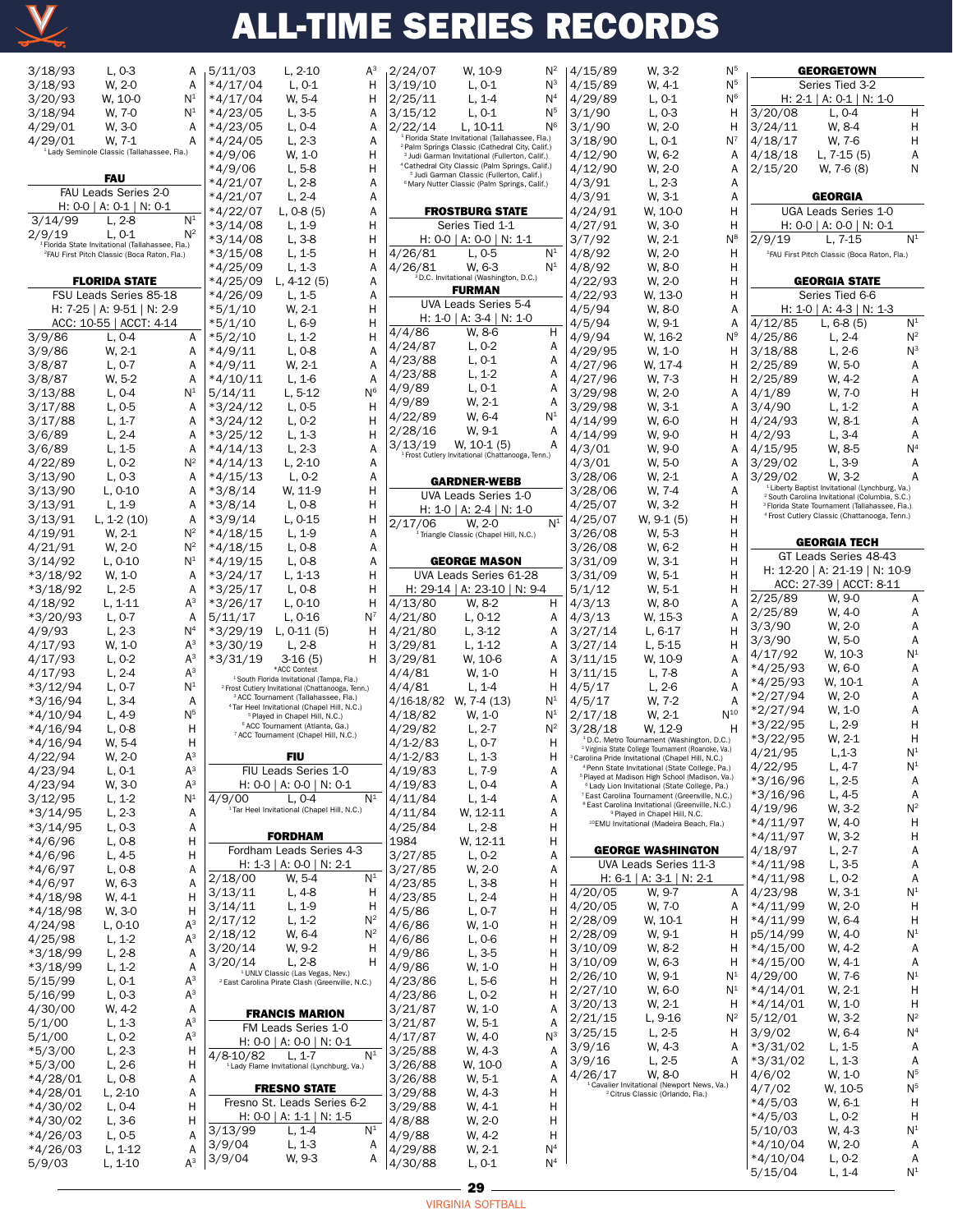

| *4/3/05<br>*4/3/05<br>5/14/05<br>$*3/25/06$<br>*3/25/06<br>$*3/26/06$<br>5/12/06<br>$*4/27/07$<br>$*4/27/07$<br>$*4/28/07$<br>*3/5/08<br>*3/5/08<br>*3/6/08<br>5/9/08<br>$*4/18/09$<br>$*4/18/09$<br>$*4/19/09$<br>5/8/09<br>$*4/10/10$<br>$*4/10/10$<br>$*4/11/10$<br>*4/22/11<br>$*4/23/11$<br>5/13/11<br>$*3/10/12$<br>$*3/10/12$<br>$*3/11/12$<br>5/10/12<br>*3/9/13<br>$*3/9/13$<br>$*3/10/13$<br>$*3/12/14$<br>$*3/12/14$ | L, 0-3<br>W, 6-4<br>L, 0-3<br>$L, 2-10$<br>L, 4-7<br>W, 5-4<br>L, 2-11<br>L, 3-12 (5)<br>L, 0-15 (5)<br>L, 10-11<br>W, 8-3<br>W, 2-1<br>L, 3-6<br>L, 3-5<br>L, 1-14<br>L, 4-13<br>L, 3-5<br>L, 0-7<br>L, 2-5<br>L, 3-5<br>L, 0-8<br>L, 0-8<br>L, 2-9<br>W, 6-0<br>W, 3-1<br>W, 13-2<br>W, 3-1<br>L, 4-6<br>L, 3-7<br>L, 2-5<br>W, 4-2<br>L, 2-10<br>L, 2-3 | Н<br>Н<br>N6<br>Α<br>Α<br>А<br>N <sup>7</sup><br>н<br>Н<br>Η<br>Α<br>Α<br>Α<br>N6<br>Н<br>Н<br>н<br>$\mathsf{N}^2$<br>Α<br>Α<br>А<br>Η<br>Н<br>Α<br>А<br>А<br>Α<br>N <sup>7</sup><br>н<br>н<br>Η<br>Α<br>А |
|---------------------------------------------------------------------------------------------------------------------------------------------------------------------------------------------------------------------------------------------------------------------------------------------------------------------------------------------------------------------------------------------------------------------------------|------------------------------------------------------------------------------------------------------------------------------------------------------------------------------------------------------------------------------------------------------------------------------------------------------------------------------------------------------------|------------------------------------------------------------------------------------------------------------------------------------------------------------------------------------------------------------|
| $*3/7/15$<br>$*3/7/15$<br>$*3/8/15$                                                                                                                                                                                                                                                                                                                                                                                             | L, 3-4<br>L, 5-7<br>L, 1-7                                                                                                                                                                                                                                                                                                                                 | Η<br>Н<br>Н                                                                                                                                                                                                |
| $*4/23/16$<br>*4/23/16                                                                                                                                                                                                                                                                                                                                                                                                          | W, 6-0<br>W, 13-1                                                                                                                                                                                                                                                                                                                                          | А<br>А                                                                                                                                                                                                     |
| $*4/24/16$<br>*4/14/17                                                                                                                                                                                                                                                                                                                                                                                                          | L, 6-8<br>L, 5-10                                                                                                                                                                                                                                                                                                                                          | А<br>Η                                                                                                                                                                                                     |
| $*4/15/17$<br>$*4/16/17$                                                                                                                                                                                                                                                                                                                                                                                                        | W, 3-2<br>W, 4-2                                                                                                                                                                                                                                                                                                                                           | Н<br>Н                                                                                                                                                                                                     |
| $*3/9/18$<br>$*3/10/18$                                                                                                                                                                                                                                                                                                                                                                                                         | L, 5-9<br>L, 9-18 (5)                                                                                                                                                                                                                                                                                                                                      | Н<br>Н                                                                                                                                                                                                     |
| $*3/10/18$                                                                                                                                                                                                                                                                                                                                                                                                                      | L, 5-8                                                                                                                                                                                                                                                                                                                                                     | Η                                                                                                                                                                                                          |
| *3/15/19<br>$*3/16/19$                                                                                                                                                                                                                                                                                                                                                                                                          | L, 0-13 (5)<br>$L, 3-6$                                                                                                                                                                                                                                                                                                                                    | Α<br>А                                                                                                                                                                                                     |
| $*3/17/19$                                                                                                                                                                                                                                                                                                                                                                                                                      | W, 7-1                                                                                                                                                                                                                                                                                                                                                     | Α                                                                                                                                                                                                          |
| 5/8/19                                                                                                                                                                                                                                                                                                                                                                                                                          | L, 0-8 (5)<br>* ACC Contest                                                                                                                                                                                                                                                                                                                                | $\mathsf{N}^{\mathsf{1}}$                                                                                                                                                                                  |
| $1$ ACC. To                                                                                                                                                                                                                                                                                                                                                                                                                     | (Tallah<br>Fla.)<br><sup>2</sup> ACC Tournament (Raleigh, N.C.)<br><sup>3</sup> ACC Tournament (Atlanta, Ga.)                                                                                                                                                                                                                                              |                                                                                                                                                                                                            |
|                                                                                                                                                                                                                                                                                                                                                                                                                                 | 4 National Invitational Softball Tournament (Pleasanton, Calif.)<br><sup>5</sup> Played in Chapel Hill, N.C.                                                                                                                                                                                                                                               |                                                                                                                                                                                                            |
|                                                                                                                                                                                                                                                                                                                                                                                                                                 | <sup>6</sup> ACC Tournament (College Park, Md.)<br>7 ACC Tournament (Chapel Hill, N.C.)                                                                                                                                                                                                                                                                    |                                                                                                                                                                                                            |
|                                                                                                                                                                                                                                                                                                                                                                                                                                 | <b>GEORGIAN COURT</b>                                                                                                                                                                                                                                                                                                                                      |                                                                                                                                                                                                            |
|                                                                                                                                                                                                                                                                                                                                                                                                                                 | UVA Leads Series 1-0<br>H: 1-0   A: 0-0   N: 0-0                                                                                                                                                                                                                                                                                                           |                                                                                                                                                                                                            |
| 3/6/92                                                                                                                                                                                                                                                                                                                                                                                                                          | W. 8-2                                                                                                                                                                                                                                                                                                                                                     | н                                                                                                                                                                                                          |
|                                                                                                                                                                                                                                                                                                                                                                                                                                 | <b>GETTYSBURG</b><br>GB Leads Series 1-0                                                                                                                                                                                                                                                                                                                   |                                                                                                                                                                                                            |
|                                                                                                                                                                                                                                                                                                                                                                                                                                 | H: 0-1   A: 0-0   N: 0-0                                                                                                                                                                                                                                                                                                                                   |                                                                                                                                                                                                            |
| $4/1 - 2/83$                                                                                                                                                                                                                                                                                                                                                                                                                    | $L, 1-2$                                                                                                                                                                                                                                                                                                                                                   | н                                                                                                                                                                                                          |
|                                                                                                                                                                                                                                                                                                                                                                                                                                 | GRACE (IN)<br>UVA Leads Series 2-0                                                                                                                                                                                                                                                                                                                         |                                                                                                                                                                                                            |
|                                                                                                                                                                                                                                                                                                                                                                                                                                 | H: 2-0   A: 0-0   N: 0-0                                                                                                                                                                                                                                                                                                                                   |                                                                                                                                                                                                            |
| 4/4/91<br>4/4/91                                                                                                                                                                                                                                                                                                                                                                                                                | W. 8-0<br>W. 4-0                                                                                                                                                                                                                                                                                                                                           | н<br>н                                                                                                                                                                                                     |
|                                                                                                                                                                                                                                                                                                                                                                                                                                 | HAMPTON                                                                                                                                                                                                                                                                                                                                                    |                                                                                                                                                                                                            |
|                                                                                                                                                                                                                                                                                                                                                                                                                                 | UVA Leads Series 6-2<br>H: 3-0   A: 2-2   N: 1-0                                                                                                                                                                                                                                                                                                           |                                                                                                                                                                                                            |
| $\frac{1}{4}$ /15/09                                                                                                                                                                                                                                                                                                                                                                                                            | $W, 4-2$                                                                                                                                                                                                                                                                                                                                                   | н                                                                                                                                                                                                          |
| 4/14/10                                                                                                                                                                                                                                                                                                                                                                                                                         | W, 5-0                                                                                                                                                                                                                                                                                                                                                     | Α                                                                                                                                                                                                          |

4/14/10 W, 5-0 A<br>4/14/10 W, 5-3 A  $4/14/10$  W, 5-3 A<br>3/6/18 L, 2-3 A 3/6/18 L, 2-3 A

 $3/6/18$ 

| W. 2-0<br>N <sup>1</sup><br>2/15/19                                                                                | $N^3$<br>3/5/11<br>W, 3-0 (8)                                                                                      | <b>JACKSONVILLE STATE</b>                                                                                         | <b>KENTUCKY</b>                                                                                                   |
|--------------------------------------------------------------------------------------------------------------------|--------------------------------------------------------------------------------------------------------------------|-------------------------------------------------------------------------------------------------------------------|-------------------------------------------------------------------------------------------------------------------|
| 4/30/19<br>W. 5-2<br>н                                                                                             | <sup>1</sup> South Florida Invitational (Tampa, Fla.) <sup>2</sup> Lady                                            | JSU Leads Series 1-0                                                                                              | UK Leads Series 1-0                                                                                               |
| 4/30/19<br>$W. 8-0(5)$<br>н                                                                                        | Seminole Classic (Tallahassee, Fla.)<br><sup>3</sup> ESPN Rise Tournament (Lake Buena Vista, Fla.)                 | H: $0 - 0$   A: $0 - 0$   N: $0 - 1$                                                                              | H: 0-0   A: 0-0   N: 0-1                                                                                          |
| <sup>1</sup> Elon Classic (Elon, N.C.)                                                                             |                                                                                                                    | N <sup>1</sup><br>2/20/15<br>$L. 2-6$                                                                             | N <sup>1</sup><br>2/25/05<br>$L. 7-10$                                                                            |
|                                                                                                                    | <b>ILLINOIS-CHICAGO</b>                                                                                            | <sup>1</sup> Citrus Classic (Orlando, Fla.)                                                                       | <sup>4</sup> Frost Classic (Chattanooga, Tenn.)                                                                   |
| <b>HARVARD</b><br>UVA Leads Series 2-0                                                                             | IC Leads Series 4-1                                                                                                |                                                                                                                   |                                                                                                                   |
| H: 2-0   A: 0-0  N: 0-0                                                                                            | H: 0-0   A: 0-0   N: 1-4                                                                                           | <b>JAMES MADISON</b><br>Series Tied 24-24                                                                         | <b>LIU-BROOKLYN</b><br>UVA Leads Series 3-0                                                                       |
| 3/28/00<br>W. 4-0<br>н                                                                                             | N <sup>1</sup><br>3/15/92<br>$L, 2-5$                                                                              | H: 13-17   A: 7-7   N: 4-0                                                                                        | H: $0-0$   A: $0-0$   N: $0-1$                                                                                    |
| 3/28/00<br>W. 8-0<br>н                                                                                             | $N^2$<br>3/19/93<br>W. 2-1                                                                                         | $L, 3-9$<br>3/26/80<br>н                                                                                          | N <sup>1</sup><br>2/16/01<br>W, 5-2                                                                               |
|                                                                                                                    | 3/17/94<br>$N^2$<br>$L, 4-5$<br>$N^3$                                                                              | 3/26/80<br>L, 1-5<br>н                                                                                            | 3/16/02<br>$N^2$<br>W. 4-1                                                                                        |
| <b>HAWAII</b>                                                                                                      | 3/8/97<br>$L, 0-2$<br>N <sup>4</sup><br>2/21/99<br>$L, 2-14$                                                       | $L, 4-9$<br>4/12/80<br>н                                                                                          | $N^3$<br>3/5/11<br>W. 9-4                                                                                         |
| UVA Leads Series 3-1                                                                                               | <sup>1</sup> South Florida Invitational (Tampa, Fla.)                                                              | 4/13/80<br>W. 8-1<br>н                                                                                            | <sup>1</sup> UNC Triangle Classic (Raleigh, N.C.)<br><sup>2</sup> Capital Classic Tournament (Sacramento, Calif.) |
| H: 0-0   A: 1-1   N: 2-0                                                                                           | <sup>2</sup> Lady Seminole Classic (Tallahassee, Fla.)<br><sup>3</sup> Speedline Tournament (Tampa, Fla.)          | 4/13/80<br>$L, 6-11$<br>н                                                                                         | <sup>3</sup> ESPN Rise Tournament (Lake Buena Vista, Fla.)                                                        |
| N <sup>1</sup><br>3/29/03<br>W. 8-7                                                                                | <sup>4</sup> Triangle Classic (Raleigh, N.C.)                                                                      | $L, 3-5$<br>4/8/81<br>Α                                                                                           |                                                                                                                   |
| 3/8/05<br>$L, 0-1$<br>Α                                                                                            |                                                                                                                    | W. 15-11<br>4/8/81<br>Α                                                                                           | LSU                                                                                                               |
| 3/11/05<br>W. 4-1<br>Α                                                                                             | <b>INDIANA STATE</b>                                                                                               | N <sup>1</sup><br>4/25/81<br>W. 5-2                                                                               | LSU Leads Series 7-0                                                                                              |
| $N^2$<br>2/26/11<br>W. 6-4                                                                                         | IC Leads Series 3-1                                                                                                | 4/27/81<br>$L, 2-5$<br>н                                                                                          | H: $0-0$   A: $0-6$   N: $0-1$                                                                                    |
| <sup>1</sup> Tar Heel Invitational (Chapel Hill, N.C.)<br><sup>2</sup> ESPN Rise Tournament (Palm Springs, Calif.) | H: $0-0$   A: $0-0$   N: 1-3                                                                                       | 4/27/81<br>$L, 0-6$<br>н                                                                                          | 3/9/98<br>$L, 2-8$<br>Α                                                                                           |
|                                                                                                                    | N <sup>1</sup><br>$L, 0-11$<br>1984                                                                                | W. 5-1<br>$N^2$<br>4/9/82                                                                                         | 3/9/98<br>$L, 4-5$<br>Α                                                                                           |
| <b>HOFSTRA</b>                                                                                                     | N <sup>1</sup><br>1984<br>$L, 3-4$                                                                                 | $N^3$<br>4/16-18/82<br>W. 5-4                                                                                     | N <sup>1</sup><br>3/22/98<br>$L, 2-8$                                                                             |
| UVA Leads Series 7-3                                                                                               | $N^2$<br>3/12/97<br>W. 6-1                                                                                         | 1982<br>L, 8-9<br>H                                                                                               | 2/19/10<br>$L, 0-3$<br>A                                                                                          |
| H: $4-1$   A: $1-1$   N: 3-2                                                                                       | 3/12/97<br>$N^2$<br>$L.4-6$<br>Spring Training Tournament (Columbia, S.C.)                                         | 4/12/83<br>W. 5-1<br>н<br>W, 10-0<br>4/12/83<br>н                                                                 | 2/21/10<br>A<br>$L, 0-8$<br>22/15/13<br>A<br>L, 2-7                                                               |
| 3/28/91<br>W. 3-2<br>н                                                                                             | <sup>2</sup> Speedline Tournament (Tampa, Fla.)                                                                    | 4/16/85<br>W. 7-3<br>н                                                                                            | 2/16/13<br>$L, 0-4$<br>A                                                                                          |
| $L, 0-1$<br>3/28/91<br>Н                                                                                           |                                                                                                                    | W. 4-2<br>н<br>4/16/85                                                                                            | <sup>1</sup> Winthrop Invitational (Rock Hill, S.C.)                                                              |
| W. 2-1<br>3/30/91<br>Н                                                                                             | <b>INDIANA</b>                                                                                                     | 4/24/02<br>$L, 2-3$<br>н                                                                                          |                                                                                                                   |
| 4/10/93<br>W. 3-2<br>N <sup>1</sup><br>$N^2$                                                                       | Series Tied 1-2                                                                                                    | W. 9-1<br>4/24/02<br>н                                                                                            | <b>La SALLE</b>                                                                                                   |
| 3/9/97<br>$L, 0-3$<br>W. 4-3<br>4/6/99                                                                             | H: $0-0$   A: $0-0$   N: 1-2<br>N <sup>1</sup><br>3/11/95                                                          | W. 3-2<br>3/22/03<br>н                                                                                            | <b>UVA Leads Series 3-0</b>                                                                                       |
| н<br>4/6/99<br>W. 4-3<br>н                                                                                         | W. 6-1<br>2/16/01<br>$N^2$<br>L, 2-5                                                                               | W. 8-3<br>4/23/03<br>A                                                                                            | H: 1-0   A: 0-0   N: 2-0                                                                                          |
| $N^3$<br>2/19/11<br>W. 2-0                                                                                         | $N^3$<br>2/8/19<br>$L, 1-9$                                                                                        | W. 12-3<br>A<br>4/23/03                                                                                           | H<br>3/20/04<br>W. 7-2                                                                                            |
| $\mathsf{N}^3$<br>2/20/11<br>$L, 1-2$                                                                              | <sup>1</sup> South Florida Classic (Tampa, Fla.)                                                                   | N <sup>4</sup><br>W. 3-2<br>2/14/04                                                                               | 2/27/16<br>N <sup>1</sup><br>W. 6-3                                                                               |
| N <sup>4</sup><br>2/18/12<br>W. 7-2                                                                                | <sup>2</sup> Triangle Classic (Raleigh, N.C.)<br><sup>3</sup> FAU First Pitch Classic (Boca Raton, Fla.)           | 4/21/04<br>W. 9-1<br>н                                                                                            | N <sup>1</sup><br>2/22/20<br>W. 10-2                                                                              |
| <sup>1</sup> Tar Heel Invitational (Chapel Hill, N.C.)                                                             |                                                                                                                    | W. 11-4<br>4/21/04<br>н                                                                                           | <sup>1</sup> Spartan Classic (Spartanburg, S.C.)                                                                  |
| <sup>2</sup> Speedline Tournament (Tampa, Fla.)<br><sup>3</sup> East Carolina Pirate Classic (Greenville, N.C.)    | <b>IONA</b>                                                                                                        | 3/30/05<br>$L, 0-1$<br>Α                                                                                          | <b>LOUISIANA-LAFAYETTE</b>                                                                                        |
| <sup>4</sup> East Carolina Pirate Clash (Greenville, N.C.)                                                         | Iona Leads Series 1-0                                                                                              | 3/30/05<br>W. 1-0<br>Α                                                                                            | ULL Leads Series 5-1                                                                                              |
|                                                                                                                    | H: $0-0$   A: $0-0$   N: $0-1$                                                                                     | 4/12/06<br>W. 4-0<br>н                                                                                            | H: 0-0   A: 0-2   N: 1-3                                                                                          |
| <b>HOLY CROSS</b>                                                                                                  | N <sup>1</sup><br>3/4/18<br>$L, 6-10$                                                                              | W. 4-3<br>н<br>4/12/06                                                                                            | N <sup>1</sup><br>3/15/86<br>$L, 1-2$                                                                             |
| UVA Leads Series 1-0                                                                                               | <sup>1</sup> District Classic (Washington, D.C.)                                                                   | 3/28/07<br>W. 6-5<br>A                                                                                            | $N^2$<br>4/16/95<br>$L, 0-9$                                                                                      |
| H: 0-0   A: 0-0   N: 1-0<br>N <sup>1</sup>                                                                         | <b>IOWA</b>                                                                                                        | $L, 0-4$<br>3/12/08<br>н                                                                                          | 3/10/98<br>$L, 1-3$<br>A                                                                                          |
| 2/15/20<br>$W, 11-1(5)$                                                                                            | Iowa Leads Series 5-0                                                                                              | 3/12/08<br>W. 2-1<br>н<br>W. 5-4<br>3/31/10<br>A                                                                  | 3/10/98<br>Α<br>$L, 0-4$                                                                                          |
| <sup>1</sup> Winthrop Classic (Rock Hill, S.C.)                                                                    | H: 0-0   A: 0-0   N: 0-5                                                                                           | 4/6/11<br>н<br>W. 6-0                                                                                             | $N^3$<br>3/18/10<br>W. 10-4                                                                                       |
| <b>HOUSTON</b>                                                                                                     | N <sup>1</sup><br>3/23/90<br>$L, 1-2$                                                                              | $L, 2-3$<br>3/13/13<br>н                                                                                          | N <sup>4</sup><br>3/4/11<br>$L, 1-9$                                                                              |
| HOU Leads Series 1-0                                                                                               | $N^2$<br>3/9/91<br>$L, 0-2$                                                                                        | 3/13/13<br>$L, 2-10$<br>н                                                                                         | <sup>1</sup> South Florida Invitational (Tampa, Fla.)<br><sup>2</sup> Frost Cutlery Classic (Chattanooga, Tenn.)  |
| H: $0-0$   A: $0-1$   N: $0-0$                                                                                     | $N^2$<br>3/8/96<br>L, 3-8                                                                                          | 4/22/14<br>$L, 1-3$<br>н                                                                                          | <sup>3</sup> Judi Garman Invitational (Fullerton, Calif.)                                                         |
| 2/28/04<br>$L, 1-4$<br>A                                                                                           | $N^3$<br>3/7/97<br>L, 0-8                                                                                          | 4/22/14<br>$L, 2-5$<br>н                                                                                          | <sup>4</sup> ESPN Rise Tournament (Lake Buena Vista, Fla.)                                                        |
|                                                                                                                    | 3/16/12<br>N <sup>4</sup><br>$L, 0-2$<br><sup>1</sup> National Invitational Softball Tournament (San Jose, Calif.) | $L, 1-9$<br>3/18/15<br>Α                                                                                          |                                                                                                                   |
| <b>HOUSTON BAPTIST</b>                                                                                             | <sup>2</sup> South Florida Invitational (Tampa, Fla.)                                                              | $L, 2-10$<br>A<br>3/18/15                                                                                         | <b>LOUISIANA-MONROE</b>                                                                                           |
| UVA Leads Series 1-0                                                                                               | <sup>3</sup> Speedline Tournament (Tampa, Fla.)<br><sup>4</sup> Judi Garman Classic (Fullerton, Calif.)            | 3/30/16<br>$L, 0-1$<br>н                                                                                          | UVA Leads Series 3-0                                                                                              |
| H: 0-0   A: 0-0   N: 1-0                                                                                           |                                                                                                                    | $L, 0-2$<br>3/30/16<br>н                                                                                          | H: $0-0$   A: $2-0$   N: 1-0                                                                                      |
| N <sup>1</sup><br>W. 3-1<br>2/9/18                                                                                 | <b>IOWA STATE</b>                                                                                                  | $L, 1-9$<br>4/4/17<br>Α                                                                                           | 3/12/98<br>W, 6-1<br>Α                                                                                            |
| <sup>1</sup> Cowgirl Invitational (Lake Charles, La.)                                                              | lowa St. Leads Series 5-4                                                                                          | 4/4/17<br>W. 5-4<br>A                                                                                             | 3/12/98<br>$W, 4-1$<br>Α<br>N <sup>1</sup><br>2/22/08<br>W. 6-3                                                   |
| <b>HOWARD</b>                                                                                                      | H: 0-0   A: 0-0   N: 4-5                                                                                           | $L.4-6$<br>4/25/18<br>н                                                                                           | <sup>1</sup> Tennessee Classic (Knoxville, Tenn.)                                                                 |
| UVA Leads Series 1-0                                                                                               | N <sup>1</sup><br>3/10/86<br>$L, 1-6$                                                                              | 4/23/19<br>L, 3-14 (5)<br>Α                                                                                       |                                                                                                                   |
| H: 0-0   A: 0-0   N: 1-0                                                                                           | N <sup>1</sup><br>3/12/86<br>$L, 7-9$                                                                              | 4/23/19<br>$L, 1-3$<br>Α<br>$L, 3-10$<br>3/3/20<br>н                                                              | <b>LIBERTY</b>                                                                                                    |
| N <sup>1</sup><br>3/4/18<br>W. 13-2<br><sup>1</sup> District Classic (Washington, D.C.)                            | $N^2$<br>3/11/89<br>W, 3-2                                                                                         | <sup>1</sup> D.C. Invitational (Washington, D.C.)                                                                 | UVA Leads Series 47-25                                                                                            |
|                                                                                                                    | 3/10/90<br>$N^2$<br>W. 7-6                                                                                         | <sup>2</sup> Lady Flame Invitational (Lynchburg, Va.)<br><sup>3</sup> D.C. Metro Tournament (Washington, D.C.)    | H: 27-9   A: 15-13   N: 5-3                                                                                       |
| <b>IUPUI</b>                                                                                                       | $N^3$<br>3/14/93<br>W, 6-0<br>3/11/97<br>$\mathsf{N}^4$                                                            | <sup>4</sup> Triangle Classic (Raleigh, N.C.)                                                                     | W, 7-0<br>н<br>4/2/80                                                                                             |
| UVA Leads Series 1-0                                                                                               | $L, 0-2$<br>$\mathsf{N}^4$                                                                                         |                                                                                                                   | 4/2/80<br>W, 11-1<br>н                                                                                            |
| H: 0-0   A: 0-0   N: 1-0                                                                                           | 3/11/97<br>W, 3-0<br>3/15/99<br>N <sup>5</sup><br>L, 4-6                                                           | <b>KANSAS</b>                                                                                                     | W. 9-4<br>Η<br>4/12/80                                                                                            |
| N <sup>1</sup><br>W. 10-1<br>3/15/02<br><sup>1</sup> Capital Classic Tournament (Sacramento, Calif.)               | N <sup>5</sup><br>3/15/99<br>L. 1-2                                                                                | Series Tied 1-1                                                                                                   | 4/22/80<br>Η<br>W. 6-5<br>Η<br>4/22/80<br>L, 4-7                                                                  |
|                                                                                                                    | <sup>1</sup> Played in Orlando, Fla.                                                                               | H: 0-0   A: 0-0   N: 1-1                                                                                          | W, 5-3<br>Η<br>4/7/81                                                                                             |
| <b>ILLINOIS</b>                                                                                                    | <sup>2</sup> South Florida Tournament (Tampa, Fla.)<br><sup>3</sup> South Florida Classic (Tampa, Fla.)            | N <sup>1</sup><br>3/14/99<br>W. 3-2<br>$N^2$                                                                      | Η<br>L, 5-8<br>4/7/81                                                                                             |
| UVA Leads Series 3-1                                                                                               | <sup>4</sup> Speedline Tournament (Tampa, Fla.)                                                                    | 2/24/19<br>L, 2-5<br><sup>5</sup> Florida State Invitational (Tallahassee, Fla.)                                  | 4/10/81<br>L, 3-5<br>А                                                                                            |
| H: 0-0   A: 0-0   N: 3-1                                                                                           | <sup>5</sup> Florida State Invitational (Tallahassee, Fla.)                                                        | <sup>2</sup> Tennessee Classic (Knoxville, Tenn.)                                                                 | А<br>4/29/81<br>W, 5-1                                                                                            |
| N <sup>1</sup><br>3/13/01<br>L, 0-5                                                                                | <b>JACKSONVILLE</b>                                                                                                |                                                                                                                   | 4/29/81<br>$L, 3-4$<br>А                                                                                          |
| N <sup>1</sup><br>3/14/01<br>W. 4-0                                                                                | Series Tied 2-2                                                                                                    | <b>KENT STATE</b>                                                                                                 | 3/27/82<br>Α<br>L, 3-8                                                                                            |
| $N^2$<br>3/18/01<br>W, 6-1                                                                                         | H: $0-0$   A: 2-2   N: 0-0                                                                                         | UVA Leads Series 3-2                                                                                              | Η<br>4/2/82<br>L, 3-8                                                                                             |
| $N^3$<br>2/17/02<br>W. 1-0                                                                                         | 3/4/07<br>Α<br>L, $2-10(5)$                                                                                        | H: 0-0   A: 0-0   N: 3-2<br>N <sup>1</sup><br>4/17/87<br>W. 6-4                                                   | N <sup>1</sup><br>4/29/82<br>$L, 1-6$                                                                             |
| Coastal Carolina Classic (Conway, S.C.)<br><sup>2</sup> Winthrop Invitational. (Rock Hill, S.C.)                   | 3/4/07<br>W, 8-4<br>Α                                                                                              | 3/22/98<br>W. 1-0<br>$N^2$                                                                                        | 3/26/83<br>$L, 0-1$<br>Η                                                                                          |
| <sup>3</sup> Triangle Classic (Raleigh, N.C.)                                                                      | 3/1/08<br>W, 8-3<br>Α                                                                                              | $N^3$<br>2/20/05<br>$L, 3-8$                                                                                      | $L, 1-4$<br>н<br>3/26/83                                                                                          |
|                                                                                                                    | 3/2/08<br>$L, 3-4$<br>Α                                                                                            | 2/26/05<br>N <sup>4</sup><br>$L, 0-8$                                                                             | W, 5-4<br>4/26/83<br>А                                                                                            |
| <b>ILLINOIS STATE</b>                                                                                              |                                                                                                                    | N <sup>5</sup><br>W. 8-0<br>2/18/11                                                                               | 4/26/83<br>W, 9-3<br>Α                                                                                            |
| ISU Leads Series 2-1<br>H: 0-0   A: 0-0   N: 1-2                                                                   |                                                                                                                    | Carolina Pride Invitational (Chapel Hill, N.C.)                                                                   | $N^2$<br>1984<br>W, 7-4                                                                                           |
| N <sup>1</sup><br>3/9/91<br>$L, 0-1$                                                                               |                                                                                                                    | <sup>2</sup> Winthrop Invitational. (Rock Hill, S.C.)<br><sup>3</sup> Holiday Inn Green & White (Charlotte, N.C.) | 3/31/84<br>W, 7-5<br>Α<br>$N^3$                                                                                   |
| $N^2$<br>3/18/94<br>$L, 1-5$                                                                                       |                                                                                                                    | <sup>4</sup> Frost Classic (Chattanooga, Tenn.)<br><sup>5</sup> East Carolina Pirate Classic (Greenville, N.C.)   | 4/21/84<br>$L, 1-3$<br>N <sup>4</sup><br>4/27/84<br>$L, 0-4$                                                      |
|                                                                                                                    |                                                                                                                    |                                                                                                                   |                                                                                                                   |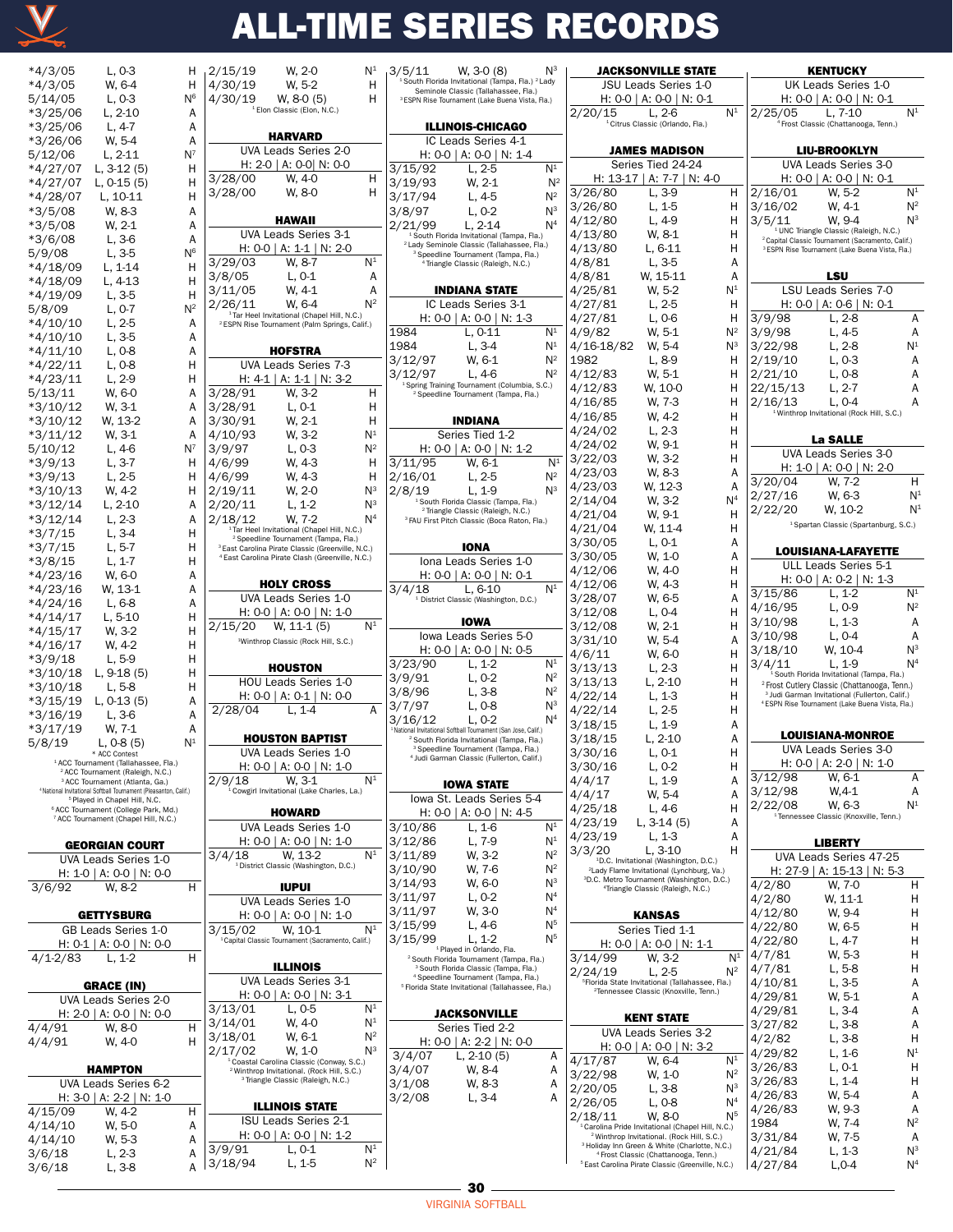

| 4/28/84           | W,9-3                                                                                                                             | $\mathsf{N}^4$            | 4/16/81            | $L, 2-5$                                                                                            | Α                            |
|-------------------|-----------------------------------------------------------------------------------------------------------------------------------|---------------------------|--------------------|-----------------------------------------------------------------------------------------------------|------------------------------|
| 5/1/84            | W, 6-2                                                                                                                            | н                         | 4/16/81            | L, 3-5                                                                                              | Α                            |
| 5/1/84            | L, 2-4                                                                                                                            | Н                         | 4/20/81            | W, 8-5                                                                                              | Α                            |
| 3/26/85           | W, 13-2                                                                                                                           | Н                         | 4/20/81            | L, 0-1                                                                                              | Α                            |
| 3/26/85           | W, 5-4                                                                                                                            | Н                         | 3/29/83            | W, 7-1                                                                                              | Α                            |
| 3/30/85           | W. 17-1                                                                                                                           | A                         | 3/29/83            | W, 8-3                                                                                              | Α                            |
| 4/26/85           | W, 10-1                                                                                                                           | Н                         | 3/17/91            | W, 6-3                                                                                              | Α                            |
| 4/26/97           | W, 2-0                                                                                                                            | н                         | 3/17/91            | W, 10-0                                                                                             | Α                            |
| 3/24/98           | L, 0-2                                                                                                                            | A                         | 3/27/98            | W, 2-0                                                                                              | N <sup>1</sup>               |
| 3/24/98           | L, 0-1                                                                                                                            | A                         | 4/12/05            | L, 2-5                                                                                              | Α                            |
| 3/28/98           | W, 3-0                                                                                                                            | $\mathsf{N}^5$            | 4/12/05            | $L, 2-7$                                                                                            | Α                            |
| 4/28/99           | W, 3-0                                                                                                                            | н                         | 4/18/06            | $L, 0-8$                                                                                            | Α                            |
| 4/28/99           | W, 9-1                                                                                                                            | Η                         | 4/18/06            | W, 5-4                                                                                              | Α                            |
| 3/23/01           | W, 9-0                                                                                                                            | Н                         | 4/18/07            | W, 5-2                                                                                              | Α                            |
| 3/23/01           | W, 2-1                                                                                                                            | Н                         | 4/18/07            | L, 2-6                                                                                              | Α                            |
| 4/17/01           | W, 8-4                                                                                                                            | Α<br>A                    | 4/2/08             | W, 3-0                                                                                              | Α                            |
| 4/17/01<br>3/8/03 | W, 6-2<br>W, 7-2                                                                                                                  | N <sup>6</sup>            | 4/2/08             | L, 3-5                                                                                              | Α<br>Н                       |
| 4/15/03           | W, 5-2                                                                                                                            | н                         | 4/8/09<br>4/8/09   | L, 5-9<br>W, 5-1                                                                                    | Н                            |
| 4/15/03           | W, 3-2                                                                                                                            | Н                         | 3/9/10             | L, 3-5                                                                                              | Α                            |
| 2/13/04           | W, 5-0                                                                                                                            | $N^7$                     | 3/9/10             | $L, 0-1$                                                                                            | Α                            |
| 4/20/04           | W, 8-0                                                                                                                            | А                         | 3/8/11             | L, 1-2                                                                                              | Н                            |
| 4/20/04           | W, 11-3                                                                                                                           | Α                         | 3/8/11             | L, 8-10                                                                                             | Н                            |
| 4/13/05           | W, 4-1                                                                                                                            | Η                         | 4/3/12             | W, 2-0                                                                                              | Α                            |
| 4/13/05           | W, 6-2                                                                                                                            | Η                         | 4/3/12             | L, 0-3                                                                                              | Α                            |
| 4/4/06            | L, 2-5                                                                                                                            | Α                         | 3/14/13            | W, 5-3                                                                                              | Н                            |
| 4/4/06            | W, 13-3                                                                                                                           | Α                         | 3/14/13            | W, 8-7                                                                                              | Н                            |
| 4/9/08            | W, 7-6                                                                                                                            | Α                         | 4/2/14             | L, 4-6                                                                                              | Α                            |
| 4/9/08            | L, 6-9                                                                                                                            | A                         | 4/2/14             | L, 4-8                                                                                              | Α                            |
| 4/1/09            | W, 2-1                                                                                                                            | Η                         | 4/15/15            | W, 7-6                                                                                              | Н                            |
| 4/1/09            | W, 7-6                                                                                                                            | Н                         | 4/15/15            | W, 6-4                                                                                              | Н                            |
| 3/24/10           | W, 4-0                                                                                                                            | н                         | 3/23/16            | L, 1-7                                                                                              | Α                            |
| 3/24/10           | L, 4-6                                                                                                                            | Η                         | 3/23/16            | W, 6-3                                                                                              | A                            |
| 5/3/11            | L, 0-8                                                                                                                            | Α                         | 3/28/17            | L, 0-1                                                                                              | Α                            |
| 5/3/11            | W, 3-2                                                                                                                            | A                         | 3/28/17            | L, 1-2                                                                                              | Α                            |
| 4/25/12           | W, 6-5                                                                                                                            | Η                         | 4/11/18            | L, 1-4                                                                                              | Н                            |
| 4/25/12           | W, 7-1                                                                                                                            | Η                         | 4/9/19             | L. 6-11                                                                                             | Α                            |
| 4/24/13           | W, 7-3                                                                                                                            | А                         |                    | <sup>5</sup> Sports Club Classic (Richmond, Va.)                                                    |                              |
|                   |                                                                                                                                   |                           |                    |                                                                                                     |                              |
| 4/24/13           | W, 7-6                                                                                                                            | Α                         |                    |                                                                                                     |                              |
| 4/23/14           | W, 3-1                                                                                                                            | Η                         |                    | LOUISIANA TECH                                                                                      |                              |
| 4/23/14           | W, 13-3                                                                                                                           | Η                         |                    | Series Tied 2-2                                                                                     |                              |
| 4/22/15           | L, 2-3                                                                                                                            | А                         |                    | H: 0-0   A: 1-1   N: 1-1                                                                            |                              |
| 4/22/15           | W, 4-2                                                                                                                            | A                         | 3/13/88            | L, 0-7                                                                                              | N <sup>1</sup>               |
| 4/20/16           | L, 0-1                                                                                                                            | Η                         | 3/11/95            | W, 6-0                                                                                              |                              |
| 4/20/16           | W, 9-7                                                                                                                            | н                         | 3/13/98            | L, 0-2                                                                                              | Α                            |
| 4/11/17           | L, 0-4                                                                                                                            | A                         | 3/13/98            | W, 2-0<br><sup>1</sup> South Florida Invitational (Tampa, Fla.)                                     | Α                            |
| 4/12/17           | $L, 0-3$                                                                                                                          | Η                         |                    | <sup>2</sup> South Florida Classic (Tampa, Fla.)                                                    |                              |
| 5/1/18            | $L, 2-3$                                                                                                                          | А                         |                    |                                                                                                     |                              |
| 5/1/18            | L, 0-7                                                                                                                            | Α                         |                    | <b>LOUISVILLE</b>                                                                                   |                              |
| 4/2/19            | L, 0-2                                                                                                                            | А                         |                    | LOU Leads Series 13-4                                                                               |                              |
| 4/16/19           | W, 4-3<br><sup>1</sup> Virginia State College Tournament (Roanoke, Va.)                                                           | н                         |                    | H: 0-3   A: 2-7   N: 2-3                                                                            |                              |
|                   | <sup>2</sup> Spring Training Tournament (Columbia, S.C.)                                                                          |                           |                    | ACC: 2-10                                                                                           |                              |
|                   | <sup>3</sup> East Carolina Round Robin (Greenville, Va.)<br><sup>4</sup> University of Charleston Invitational (Charleston, W.V.) |                           | 2/23/02            | W, 6-0                                                                                              | N                            |
|                   | <sup>5</sup> Sports Club Classic (Richmond, Va.)                                                                                  |                           | 2/15/09<br>5/21/10 | L, 5-6<br>W, 1-0                                                                                    | $N^2$                        |
|                   | <sup>6</sup> 49er Invitational (Charlotte, N.C.)<br><sup>7</sup> Triangle Classic (Raleigh, N.C.)                                 |                           | 5/22/10            | L, 4-7                                                                                              | $\mathsf{N}^2$               |
|                   |                                                                                                                                   |                           | 2/17/12            | L, 1-2                                                                                              | N <sup>3</sup>               |
|                   | LIPSCOMB                                                                                                                          |                           | $*3/14/15$         | L, 0-5                                                                                              | Α                            |
|                   | UVA Leads Series 0-1                                                                                                              |                           | $*3/14/15$         | L. 4-5                                                                                              | Α                            |
|                   | H: 0-0   A: 0-0   N: 0-1                                                                                                          |                           | *3/15/15           | L. 5-7                                                                                              | $N^2$<br>N <sup>1</sup><br>Α |
| 2/16/18           | $L, 3-4$                                                                                                                          | N <sup>1</sup>            | *3/18/16           | L, 0-2                                                                                              | Н                            |
|                   | <sup>1</sup> EMU Invitational (Madeira Beach, Fla.)                                                                               |                           | *3/18/16           | L, 2-7                                                                                              | Н                            |
|                   |                                                                                                                                   |                           | *3/19/16           | $L, 1-2$                                                                                            | Н                            |
|                   | <b>LOCK HAVEN</b>                                                                                                                 |                           | *4/28/17           | $L, 5-7$                                                                                            | А                            |
|                   | UVA Leads Series 1-0                                                                                                              |                           | *4/29/17           | L, 3-11                                                                                             | Α                            |
| 3/27/82           | H: 0-0   A: 0-0   N: 1-0<br>W. 7-5                                                                                                | $\mathsf{N}^1$            | *4/30/17           | W, 7-3                                                                                              | Α                            |
|                   | <sup>1</sup> Liberty Baptist Round Robin (Lynchburg, Va.)                                                                         |                           | *4/6/18            | L, 7-14                                                                                             | Α                            |
|                   |                                                                                                                                   |                           | *4/7/18            | L, 1-16 (5)                                                                                         | А                            |
|                   | LONG BEACH STATE                                                                                                                  |                           | *4/8/18            | W. 17-12                                                                                            | Α                            |
|                   | Series Tied 1-1                                                                                                                   |                           |                    | <sup>1</sup> Worth/Icebreaker Tournament (Cookeville, Tenn.)<br>2NCAA Tournament (Knoxville, Tenn.) |                              |
|                   | H: 0-0   A: 1-0   N: 0-1                                                                                                          |                           |                    | <sup>3</sup> East Carolina Pirate Clash (Greenville, N.C.)                                          |                              |
|                   |                                                                                                                                   |                           |                    |                                                                                                     |                              |
| 2/28/98           | L, 0-4                                                                                                                            | $\mathsf{N}^{\mathsf{1}}$ |                    | LOYOLA-CHICAGO                                                                                      |                              |
| 3/8/06            | W. 4-2<br><sup>1</sup> Easton Showcase Tournament (Fullerton, Calif.)                                                             | Α                         |                    | UVA Leads Series 1-0                                                                                |                              |
|                   |                                                                                                                                   |                           |                    | H: 0-0   A: 0-0   N: 1-0<br>W. 9-1                                                                  | N <sup>1</sup>               |
|                   | LONGWOOD<br>Longwood Leads Series 21-16                                                                                           |                           | 3/7/06             | <sup>4</sup> Fullerton Round Robin (Fullerton, Calif.)                                              |                              |

H: 9-8 | A: 6-13 | N: 1-0

| A              |                      | LOYOLA-MARYMOUNT                                                                                                |                           | $*4/22$             |
|----------------|----------------------|-----------------------------------------------------------------------------------------------------------------|---------------------------|---------------------|
| Α              |                      | LMU Leads Series 3-0                                                                                            |                           | $*4/22$             |
| Α              |                      | H: 0-0   A: 3-0   N: 0-0                                                                                        |                           | $*4/22$             |
| Α              | $\frac{2}{2}$ /22/01 | L, 0-4                                                                                                          | A                         | $*4/22$             |
| Α              | 2/22/01              | $L, 3-4$                                                                                                        | Α                         | 5/12/               |
| Α              |                      | $L, 1-2$                                                                                                        | A                         |                     |
|                | 3/9/06               |                                                                                                                 |                           | 4/6/C               |
| Α              |                      |                                                                                                                 |                           | $*4/21$             |
| A              |                      | <b>LYNCHBURG</b>                                                                                                |                           | 5/11/               |
| N <sup>1</sup> |                      | UVA Leads Series 2-0                                                                                            |                           | *4/19               |
| A              |                      | H: 2-0   A: 0-0   N: 0-0                                                                                        |                           | $*4/19$             |
| A              | 1980                 | W, 10-0                                                                                                         | н                         | 5/9/C               |
| А              | 1980                 | W. 27-0                                                                                                         | н                         | 5/10/               |
| A              |                      |                                                                                                                 |                           | *4/25               |
| А              |                      | <b>MAINE</b>                                                                                                    |                           | $*4/25$             |
| A              |                      | <b>UVA Leads Series 5-2</b>                                                                                     |                           | 5/14/               |
| Α              |                      | H: 2-0   A: 0-0   N: 3-2                                                                                        |                           | $*4/9/$             |
| A              | 3/10/86              | W, 1-0                                                                                                          | N <sup>1</sup>            | *4/9/               |
| н              | 3/12/86              | $L, 1-2$                                                                                                        | N <sup>1</sup>            | $*4/10$             |
| Η              | 3/14/87              | $L, 0-2$                                                                                                        | $N^2$                     | 5/12/               |
| A              | 4/1/90               | W. 4-0                                                                                                          | н                         | *4/15               |
| A              | 4/1/90               | W. 6-0                                                                                                          | н                         | *4/15               |
| н              | 2/26/06              | W, 1-0                                                                                                          | $\mathsf{N}^3$            | $*4/16$             |
| Н              | 2/21/20              | W. 1-0                                                                                                          | $\mathsf{N}^4$            | *3/24               |
| A              |                      | <sup>1</sup> Played in Orlando, Fla.<br><sup>2</sup> South Florida Tournament (Tampa, Fla.)                     |                           | $*3/24$             |
| Α              |                      | <sup>3</sup> Panera Bread Challenge (Chattanooga, Tenn.)                                                        |                           | *3/25               |
| н              |                      | <sup>4</sup> Wings, Etc. Classic (Spartanburg, S.C.)                                                            |                           | *4/19               |
| Н              |                      |                                                                                                                 |                           | $*4/19$             |
| A              |                      | <b>MARIST</b>                                                                                                   |                           | $*4/20$             |
| A              |                      | Marist Leads Series 2-1                                                                                         |                           | $*4/4/$             |
| н              |                      | H: 1-1   A: 0-0   N: 0-1                                                                                        | N <sup>1</sup>            | $*4/4/$             |
| Н              | 2/20/15              | $L, 4-6$                                                                                                        |                           | $*4/5/$             |
| A              | 3/21/15              | W. 9-8                                                                                                          | н                         | $*3/14$             |
| A              | 3/22/15              | L. 1-4<br><sup>1</sup> Citrus Classic (Orlando, Fla.)                                                           | н                         | *3/14               |
| А              |                      |                                                                                                                 |                           | *3/26               |
| A              |                      | MARSHALL                                                                                                        |                           | *3/26               |
| н              |                      | UVA Leads Series 5-0                                                                                            |                           | *4/14               |
| A              |                      | H: 3-0   A: 0-0   N: 2-0                                                                                        |                           | *4/14               |
|                | 4/9/81               | W, 7-1                                                                                                          | N <sup>1</sup>            | $*4/15$             |
|                | 3/12/96              | W. 6-5                                                                                                          | $N^2$                     | *3/23               |
|                | 3/28/99              | W. 6-2                                                                                                          | н                         | *3/23               |
|                | 4/2/02               | W. 7-3                                                                                                          | н                         | *3/24               |
| N <sup>1</sup> | 4/2/02               | W. 3-1                                                                                                          | н                         | 3/19/               |
| $N^2$          |                      | <sup>1</sup> Liberty Baptist Tournament (Lynchburg, Va.)<br><sup>2</sup> South Florida Tournament (Tampa, Fla.) |                           | 1/                  |
| A              |                      |                                                                                                                 |                           |                     |
| A              |                      | <b>MARY WASHINGTON</b>                                                                                          |                           | $^{4}$ $\prime$     |
| .)             |                      | UVA Leads Series 9-1                                                                                            |                           | <sup>6</sup> A      |
|                |                      | H: 5-1   A: 2-0   N: 2-0                                                                                        |                           |                     |
|                | 3/13/80              | W. 12-10                                                                                                        | н                         |                     |
|                | 3/13/80              | W, 8-2                                                                                                          | Н                         |                     |
|                | 4/10/81              | W, 8-1                                                                                                          | $\mathsf{N}^1$            |                     |
|                | 3/31/82              | W, 7-0                                                                                                          | А                         | 3/16/               |
| N <sup>1</sup> | 3/31/82              | W, 5-0                                                                                                          | Α                         | 3/18/               |
|                | 4/24/82              | L, 4-11                                                                                                         | н                         | 3/24/               |
| N              | 4/24/82              | W, 7-2                                                                                                          | н                         | 3/4/9               |
| $N^2$<br>$N^2$ | 1983                 | W, 1-0                                                                                                          | $N^2$                     | · So                |
|                | 4/7/93               | W, 10-0                                                                                                         | н                         | <sup>2</sup> Floric |
| N <sup>3</sup> | 4/7/93               | W. 6-0                                                                                                          | н                         |                     |
| A              |                      | <sup>1</sup> Liberty Baptist Tournament (Lynchburg, Va.)<br><sup>2</sup> Radford Invitational (Radford, Va.)    |                           |                     |
| Α              |                      |                                                                                                                 |                           |                     |
| А              |                      | <b>MARYLAND</b>                                                                                                 |                           |                     |
| Н<br>Н         |                      | UVA Leads Series 33-24                                                                                          |                           | 2/8/1               |
| Н              |                      | H: 9-10   A: 16-11   N: 8-3                                                                                     |                           | 2/8/1               |
| A              |                      | ACC: 21-21   ACCT: 7-4                                                                                          |                           |                     |
| A              | 4/21/82              | W, 8-5                                                                                                          | А                         |                     |
| А              | 4/21/82              | W, 7-5                                                                                                          | Α                         |                     |
| A              | 4/21/95              | W, 8-0                                                                                                          | $\mathsf{N}^{\mathtt{1}}$ | 2,<br>15/           |
| Α              | *4/10/96             | W, 2-1                                                                                                          | Α                         | <sup>1</sup> Purp   |
| А              | *4/10/96             | W, 5-3                                                                                                          | А                         |                     |
| nn.)           | 4/18/96              | W, 2-1                                                                                                          | $N^2$                     |                     |
|                | *4/8/97              | W, 3-0                                                                                                          | н                         |                     |
| .C.)           | *4/8/97              | W, 4-0                                                                                                          | н                         |                     |
|                | 4/18/97              | L, 3-4                                                                                                          | $\mathsf{N}^3$            | 3/21/               |
|                | *4/14/98             | L, 7-8                                                                                                          | Α                         | 3/21/               |
|                | *4/14/98             | W, 5-4                                                                                                          | Α                         |                     |
| $N^1$          | *4/24/99             | $L, 2-5$                                                                                                        | н                         |                     |
| .)             | *4/24/99             | W, 1-0                                                                                                          | н                         |                     |
|                | 5/14/99              | W, 1-0                                                                                                          | N <sup>4</sup>            |                     |
|                | 5/16/99              | W. 3-1                                                                                                          | N <sup>4</sup>            |                     |

| *4/22/00               | L, 3-5                                                                                      | Α                   |                    | <b>MIAMI (OH)</b>                                                                                                                           |                         |
|------------------------|---------------------------------------------------------------------------------------------|---------------------|--------------------|---------------------------------------------------------------------------------------------------------------------------------------------|-------------------------|
| $*4/22/00$             | W, 2-0                                                                                      | А                   |                    | <b>UVA Leads Series 7-4</b>                                                                                                                 |                         |
| $*4/22/01$             | W, 3-2                                                                                      | н                   |                    | H: 2-0   A: 0-0   N: 7-4                                                                                                                    |                         |
| $*4/22/01$             | W, 5-1                                                                                      | н                   | 3/16/86            | L, 0-3                                                                                                                                      | $\mathsf{N}^1$          |
| 5/12/01                | $L, 1-3$                                                                                    | $N^2$               | 3/4/90             | W, 2-0                                                                                                                                      | $N^2$                   |
| 4/6/02                 | W, 7-5                                                                                      | N <sup>5</sup>      | 3/14/92            | W, 8-6                                                                                                                                      | $\mathsf{N}^1$          |
| *4/21/02<br>5/11/02    | W, 3-2<br>W, 4-1                                                                            | A<br>N <sup>4</sup> | 3/21/92<br>3/15/93 | W, 1-0<br>W, 5-3                                                                                                                            | $N^3$<br>$\mathsf{N}^4$ |
| *4/19/03               | W, 3-0                                                                                      | н                   | 3/15/93            | W, 5-0                                                                                                                                      | $\mathsf{N}^4$          |
| *4/19/03               | W, 5-1                                                                                      | н                   | 3/12/99            | W, 6-0                                                                                                                                      | $\mathsf{N}^3$          |
| 5/9/03                 | W, 4-0                                                                                      | $\mathsf{N}^4$      | 3/8/02             | L, 0-1                                                                                                                                      | N <sup>5</sup>          |
| 5/10/03                | W, 6-3                                                                                      | N <sup>4</sup>      | 3/16/02            | L, 1-3                                                                                                                                      | N <sup>6</sup>          |
| *4/25/04               | W, 6-1                                                                                      | Α                   | 2/22/04            | W, 4-3                                                                                                                                      | $N^7$                   |
| *4/25/04               | W, 11-3                                                                                     | A                   | 2/24/06            | L, 7-9<br><sup>1</sup> South Florida Invitational (Tampa, Fla.)                                                                             | $N^8$                   |
| 5/14/04<br>$*4/9/05$   | L, 3-5<br>W, 2-1                                                                            | N <sup>4</sup><br>н |                    | <sup>2</sup> Georgia State Round Robin Invitational (Atlanta, Ga.)                                                                          |                         |
| $*4/9/05$              | $L, 0-1$                                                                                    | н                   |                    | <sup>3</sup> Florida State Invitational (Tallahassee, Fla.)<br><sup>4</sup> South Florida Classic (Tampa, Fla.)                             |                         |
| *4/10/05               | W, 2-0                                                                                      | н                   |                    | <sup>5</sup> National Invitational Softball Tournament (Pleasanton, Calif.)<br><sup>6</sup> Capital Classic Tournament (Sacramento, Calif.) |                         |
| 5/12/05                | W. 5-4                                                                                      | A <sup>6</sup>      |                    | 7 Sonic Challenge (Chattanooga, Tenn.)<br><sup>8</sup> Panera Bread Challenge (Chattanooga, Tenn.)                                          |                         |
| *4/15/06               | W, 2-1                                                                                      | A                   |                    |                                                                                                                                             |                         |
| *4/15/06               | W, 4-1                                                                                      | А                   |                    | MICHIGAN                                                                                                                                    |                         |
| *4/16/06               | $L, 0-1$                                                                                    | А                   |                    | UM Leads Series 5-2                                                                                                                         |                         |
| *3/24/07<br>$*3/24/07$ | $L, 1-15(6)$<br>L, 3-8                                                                      | н<br>н              | 3/9/90             | H: 0-0   A: 0-0   N: 2-5<br>L, 5-6                                                                                                          | N <sup>1</sup>          |
| *3/25/07               | $L, 1-11(6)$                                                                                | н                   | 3/12/94            | W, 4-0                                                                                                                                      | $N^2$                   |
| $*4/19/08$             | W, 5-4                                                                                      | А                   | 3/3/07             | L, 0-8 (6)                                                                                                                                  | $\mathsf{N}^3$          |
| $*4/19/08$             | L, 1-6                                                                                      | А                   | 3/4/07             | L, 0-8                                                                                                                                      | $N^3$                   |
| *4/20/08               | $L, 0-2$                                                                                    | А                   | 2/19/10            | L, 0-13                                                                                                                                     | $\mathsf{N}^4$          |
| *4/4/09                | $L, 2-5$                                                                                    | н                   | 2/20/10            | W, 2-1                                                                                                                                      | N <sup>4</sup>          |
| *4/4/09                | L, 4-8                                                                                      | н                   | 3/3/12             | L, 1-7<br>South Florida Tournament (Tampa, Fla.)                                                                                            | $N^5$                   |
| $*4/5/09$              | L, 4-8<br>W. 5-3                                                                            | н<br>А              |                    | <sup>2</sup> South Florida Classic (Tampa, Fla.)                                                                                            |                         |
| *3/14/10<br>*3/14/10   | W, 3-1                                                                                      | А                   |                    | <sup>3</sup> JU Invitational (Jacksonville, Fla.)<br><sup>4</sup> LSU Tiger Classic (Baton Rogue, La.)                                      |                         |
| $*3/26/11$             | L, 0-13                                                                                     | н                   |                    | <sup>5</sup> Citrus Classic (Lake Buena Vista, Fla.)                                                                                        |                         |
| $*3/26/11$             | L, 0-7                                                                                      | н                   |                    | <b>MICHIGAN STATE</b>                                                                                                                       |                         |
| $*4/14/12$             | $L, 1-3$                                                                                    | А                   |                    | MSU Leads Series 4-0                                                                                                                        |                         |
| *4/14/12               | L, 5-6                                                                                      | A                   |                    | H: 0-0   A: 0-0   N: 0-4                                                                                                                    |                         |
| $*4/15/12$             | $L, 0-8$                                                                                    | А                   | 3/15/96            | L, 2-12                                                                                                                                     | $\mathsf{N}^1$          |
| *3/23/13<br>*3/23/13   | L, 5-6<br>$L, 6-9$                                                                          | А<br>Α              | 3/15/96            | L, 1-8                                                                                                                                      | $\mathsf{N}^1$          |
| $*3/24/13$             | L, 5-6                                                                                      | А                   | 2/28/03            | L, 2-3                                                                                                                                      | $N^2$                   |
| 3/19/19                | W. 7-1                                                                                      | А                   | 3/2/03             | L. 0-11<br><sup>1</sup> Played at Georgia Tech (Atlanta, Ga.)                                                                               | $N^2$                   |
|                        | *ACC Contest<br><sup>1</sup> ACC Tournament (Tallahassee, Fla.)                             |                     |                    | <sup>2</sup> Cougar Classic (Mt. Pleasant, S.C.)                                                                                            |                         |
|                        | <sup>2</sup> ACC Tournament (Raleigh, N.C.)<br><sup>3</sup> ACC Tournament (Atlanta, Ga.)   |                     |                    | <b>MIDDLE TENNESSEE STATE</b>                                                                                                               |                         |
|                        | <sup>4</sup> ACC Tournament (Tallahassee, Fla.)<br><sup>5</sup> Played in Chapel Hill, N.C. |                     |                    | <b>UVA Leads Series 5-3</b>                                                                                                                 |                         |
|                        | <sup>6</sup> ACC Tournament (College Park, Md.)                                             |                     |                    | H: 0-0   A: 0-0   N: 5-3                                                                                                                    |                         |
|                        |                                                                                             |                     | 3/18/00            | W. 4-1                                                                                                                                      | N                       |
|                        | MASSACHUSETTS<br>Series Tied 2-2                                                            |                     | 2/23/02<br>3/14/02 | L, 1-4<br>w, 8-0                                                                                                                            | $\mathsf{N}^1$<br>$N^2$ |
|                        | H: 1-0   A: 2-0   N: 1-2                                                                    |                     | 3/17/02            | L, 4-5                                                                                                                                      | $N^2$                   |
| 3/16/86                | L, 0-5                                                                                      | N <sup>1</sup>      | 2/16/07            | W, 11-10                                                                                                                                    | $N^3$                   |
| 3/18/88                | W, 2-1                                                                                      | $N^2$               | 2/18/07            | $L, 2-11$                                                                                                                                   | $\mathsf{N}^3$          |
| 3/24/90                | L. 3-6                                                                                      | н                   | 2/7/09             | W, 6-3                                                                                                                                      | N                       |
| 3/4/95                 | W. 9-0<br><sup>1</sup> South Florida Invitational (Tampa, Fla.)                             | н                   | 2/7/09             | W. 7-2<br><sup>1</sup> Worth/Icebreaker Tournament (Cookeville, Tenn.)                                                                      | Ν                       |
|                        | <sup>2</sup> Florida State Tournament (Tallahassee, Fla.)                                   |                     |                    | <sup>2</sup> Capital Classic Tournament (Sacramento, Calif.)<br><sup>3</sup> Worth Wildcat Invitational (Tucson, Ariz.)                     |                         |
|                        | <b>MCNEESE STATE</b>                                                                        |                     |                    |                                                                                                                                             |                         |
|                        | <b>MCN Leads Series 2-0</b>                                                                 |                     |                    | <b>MINNESOTA</b>                                                                                                                            |                         |
|                        | H: 0-0   A: 0-2   N: 0-0                                                                    |                     |                    | <b>MINN Leads Series 2-1</b><br>H: $0-0$   A: $0-0$   N: 1-2                                                                                |                         |
| 2/8/18                 | L. 0-7                                                                                      | A                   | 2/20/99            | L, 0-1                                                                                                                                      | N <sup>1</sup>          |
| 2/8/18                 | L, 3-4                                                                                      | A                   | 2/18/01            | W. 2-1                                                                                                                                      | $N^2$                   |
|                        | <b>MEMPHIS</b>                                                                              |                     | 2/16/02            | L, 1-4                                                                                                                                      | $\mathsf{N}^3$          |
|                        | UVA Leads Series 1-0                                                                        |                     |                    | <sup>1</sup> Triangle Classic (Raleigh, N.C.)<br><sup>2</sup> UNC Triangle Classic (Raleigh, N.C.)                                          |                         |
|                        | H: 0-0   A: 0-0   N: 1-0                                                                    |                     |                    |                                                                                                                                             |                         |
| 2/15/13                | W. 2-0<br><sup>1</sup> Purple & Gold Challenge (Baton Rouge, La.)                           | N <sup>1</sup>      |                    | <b>MISSISSIPPI STATE</b><br>MSU Leads Series 1-0                                                                                            |                         |
|                        |                                                                                             |                     |                    | H: 0-0   A: 0-0   N: 0-1                                                                                                                    |                         |
|                        | <b>MERCER</b><br>UVA Leads Series 2-0                                                       |                     | 2/29/04            | L. 0-5<br><sup>1</sup> Hyatt Regency Cougar Classic (Houston, Texas)                                                                        | N <sup>1</sup>          |
|                        | H: 2-0   A: 0-0   N: 0-0                                                                    |                     |                    |                                                                                                                                             |                         |
| 3/21/90                | W. 3-0                                                                                      | н                   |                    | <b>MISSOURI</b><br>UVA Leads Series 2-1                                                                                                     |                         |
| 3/21/90                | W. 4-0                                                                                      | н                   |                    | H: 0-0   A: 0-0   N: 2-1                                                                                                                    |                         |
|                        |                                                                                             |                     | 3/12/89            | W. 2-0                                                                                                                                      | $\mathsf{N}^1$          |
|                        |                                                                                             |                     | 2/26/00            | L, 3-5                                                                                                                                      | $N^2$                   |
|                        |                                                                                             |                     | 2/26/00            | W, 7-6<br><sup>1</sup> South Florida Tournament (Tampa, Fla.)                                                                               | $N^2$                   |
|                        |                                                                                             |                     |                    |                                                                                                                                             |                         |

2 Morning News Invitational (Fayetteville, Ark.)

 $5/16/99$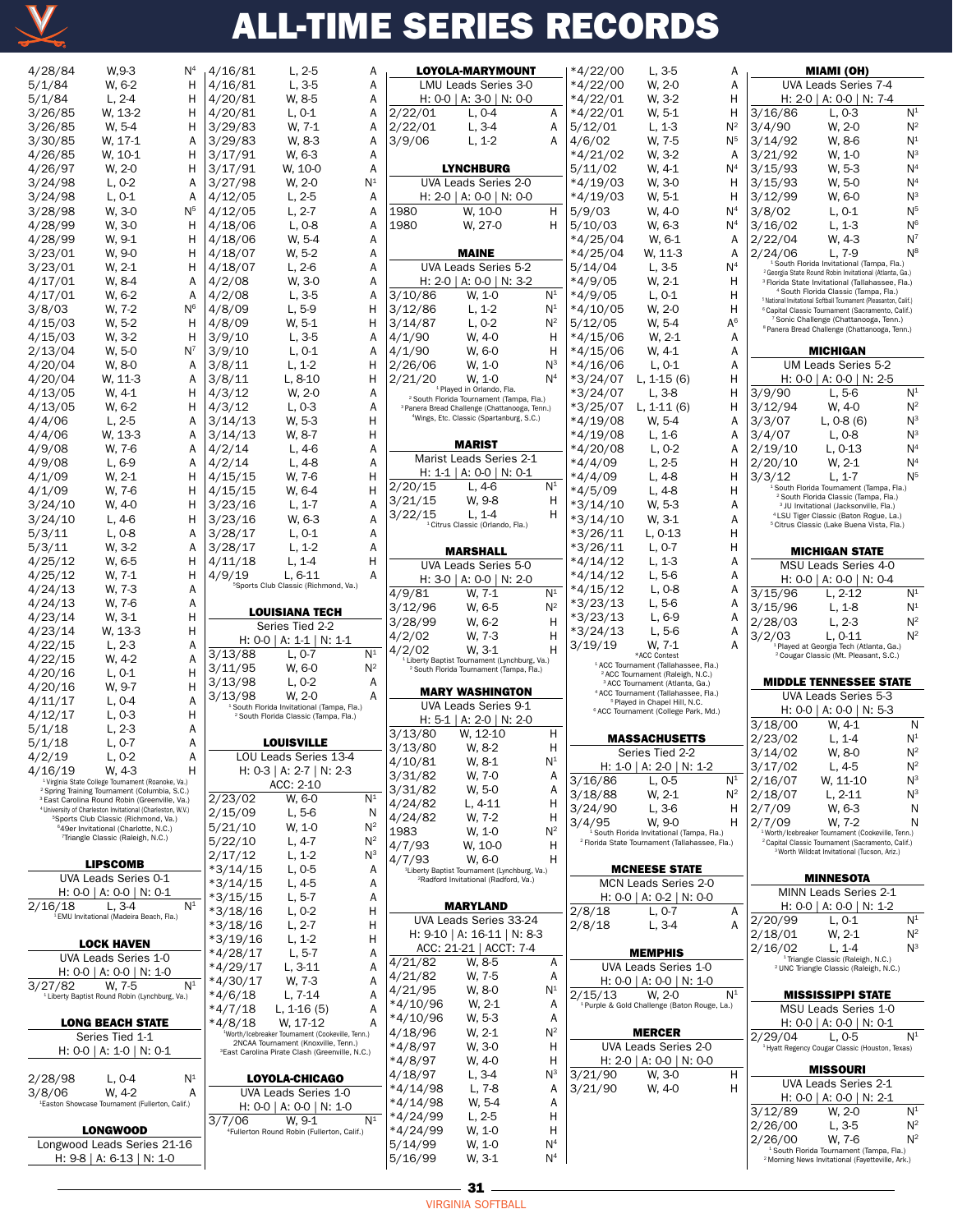

| <b>MISSOURI STATE</b>                                                                          |                |                          | <sup>2</sup> Frost Cutlery Invitational (Chattanooga, Tenn.) |                | $+4/9/00$            | $L, 2-6$                                                                                                              | A        | $*3/26/05$  | W. 8-0                                                  | Α              |                                    | <sup>1</sup> Kajikawa Classic (Tempe, Ariz.)                                                                          |                |
|------------------------------------------------------------------------------------------------|----------------|--------------------------|--------------------------------------------------------------|----------------|----------------------|-----------------------------------------------------------------------------------------------------------------------|----------|-------------|---------------------------------------------------------|----------------|------------------------------------|-----------------------------------------------------------------------------------------------------------------------|----------------|
| MSU Leads Series 3-0                                                                           |                |                          | <sup>3</sup> Purple & Gold Challenge (Baton Rouge, La.)      |                | 4/29/00              | W, 3-1                                                                                                                | $N^7$    | *3/27/05    | $L, 3-5$                                                | Α              |                                    |                                                                                                                       |                |
| H: $0-0$   A: $0-0$   N: $0-3$                                                                 |                |                          | <b>NORFOLK STATE</b>                                         |                | $*3/31/01$           | $L, 1-2$                                                                                                              | A        | 3/5/06      | L, 7-8                                                  | N <sup>1</sup> |                                    | <b>NORTHWESTERN STATE</b>                                                                                             |                |
| 3/11/86<br>$L, 0-7$                                                                            | N <sup>1</sup> |                          | UVA Leads Series 5-0                                         |                | *4/13/01             | $L, 0-2$                                                                                                              | A        | $*4/22/06$  | $L, 0-4$                                                | н              |                                    | NWST Leads Series 1-0                                                                                                 |                |
| 3/11/86<br>$L, 1-4$                                                                            | N <sup>1</sup> |                          | H: 5-0   A: 0-0   N: 0-0                                     |                | 5/11/01              | $L, 3-7$                                                                                                              | $N^8$    | $*4/22/06$  | $L, 5-7$                                                | н              |                                    | H: $0-0$   A: $0-0$   N: $0-1$                                                                                        |                |
| L, 0.5<br>3/18/94                                                                              | $N^2$          | 4/16/88                  | W. 10-0                                                      | Н              | 4/6/02               | W, 4-3                                                                                                                | A        | $*4/23/06$  | W. 5-2                                                  | н              | 4/21/91                            | $L, 2-4$<br><sup>1</sup> Frost Cutlery Invitational (Chattanooga, Tenn.)                                              | N <sup>1</sup> |
| <sup>1</sup> Played in Orlando, Fla.<br><sup>2</sup> Lady Seminole Classic (Tallahassee, Fla.) |                | 4/16/88                  | W. 11-1                                                      | Η              | *4/14/02             | $L, 0-1$                                                                                                              | Н        | $*4/14/07$  | $L, 2-6$                                                | Α              |                                    |                                                                                                                       |                |
|                                                                                                |                | 3/10/10                  | W. 9-1                                                       | H              | *4/14/02             | $L, 5-6$                                                                                                              | н        | $*4/14/07$  | $L, 2-7$                                                | Α              |                                    | <b>NOTRE DAME</b>                                                                                                     |                |
| <b>MOREHEAD STATE</b>                                                                          |                | 3/10/10                  | W, 3-2                                                       | Н              | 5/10/02              | $L, 0-6$                                                                                                              | $N^7$    | *4/14/07    | L, $0-12(5)$                                            | Α              |                                    | ND Leads Series 17-3                                                                                                  |                |
| UVa Leads Series 3-0                                                                           |                | 3/2/19                   | W, 10-2 (6)                                                  | Η              | 5/11/02              | $L, 1-2$                                                                                                              | $N^7$    | $*3/29/08$  | W. 4-0                                                  | н              |                                    | H: $0-9$   A: $3-0$   N: $0-8$                                                                                        |                |
| H: 1-0   A: 0-0   N: 2-0                                                                       |                |                          |                                                              |                | *4/13/03             | $L, 2-10$                                                                                                             | A        | $*3/29/08$  | L, 0.5                                                  | H              |                                    | ACC: 3-9   ACCT: 0-0                                                                                                  |                |
| 1984<br>W. 8-6                                                                                 | N <sup>1</sup> |                          | <b>NORTH CAROLINA</b>                                        |                | $*4/13/03$           | $L, 2-3$                                                                                                              | A        | *3/30/08    | W. 8-7                                                  | н              | 3/12/96                            | $L, 2-5$                                                                                                              | N <sup>1</sup> |
| 1984<br>W, 12-2                                                                                | $N^2$          |                          | UNC Leads Series 91-34-1                                     |                | *4/3/04              | $L, 1-3$                                                                                                              | H        | $*3/21/09$  | $L, 1-9$                                                | Α              | 2/27/00                            | $L, 0-1$                                                                                                              | $N^2$          |
| 3/1/02<br>W. 16-4                                                                              | н              |                          | H: 11-31-1   A: 14-44   N: 9-16                              |                | *4/3/04              | $L, 2-7$                                                                                                              | Н        | $*3/21/09$  | $L, 2-3$                                                | Α              | 2/27/00                            | $L, 1-6$                                                                                                              | $N^2$          |
| <sup>1</sup> University of Charleston Invitational (Charleston, W.V.)                          |                |                          | ACC: 15-55   ACCT: 7-8                                       |                | 2/13/05              | $L, 2-3$                                                                                                              | A        | $*3/22/09$  | W. 5-3                                                  | Α              | 3/10/05                            | $L, 1-3$                                                                                                              | $N^3$          |
|                                                                                                |                | 3/31/84                  | $L, 0-9$                                                     | N <sup>1</sup> | *4/16/05             | $L, 1-4$                                                                                                              | A        | $*4/17/10$  | W. 4-1                                                  | Н              | 3/2/07                             | $L, 1-4$                                                                                                              | N <sup>4</sup> |
| <b>MOUNT ST. MARY'S</b>                                                                        |                | 4/12/84                  | W. 2-1                                                       | $N^2$          | *4/16/05             | W, 2-0                                                                                                                | A        | $*4/17/10$  | $L, 0-9$                                                | н              | 3/3/07                             | $L, 3-6$                                                                                                              | N <sup>4</sup> |
| UVA Leads Series 3-0                                                                           |                | 4/21/84                  | $L, 2-6$                                                     | $N^3$          | *4/17/05             | W, 3-2                                                                                                                | A        | $*4/18/10$  | W. 1-0                                                  | н              | 2/26/10                            | L, 3-11                                                                                                               | N <sup>5</sup> |
| H: 2-0   A: 0-0   N: 1-0                                                                       |                | 3/30/85                  | $L, 2-4$                                                     | N <sup>1</sup> | *4/1/06              | $L, 1-3$                                                                                                              | Н        | $*4/30/11$  | $L, 0-1$                                                | Α              | 2/27/10                            | $L, 0-9$                                                                                                              | N <sup>5</sup> |
| 3/11/01<br>W, 8-0                                                                              | N <sup>1</sup> | 4/12/85                  | $L, 1-5$                                                     | $N^2$          | *4/1/06              | $L, 2-13$                                                                                                             | Н        | $*4/30/11$  | $L, 2-3$                                                | Α              | $*4/18/14$                         | $L, 0-8$                                                                                                              | Н              |
| 4/27/05<br>W, 16-0                                                                             | Η              | 4/13/85                  | $L, 6-8$                                                     | $N^2$          | *4/2/06              | $L, 4-5$                                                                                                              | Н        | $*5/1/11$   | W. 1-0                                                  | Α              | *4/18/14                           | $L, 1-12$                                                                                                             | Н              |
| 4/27/05<br>W. 6-1                                                                              | н              | 4/14/85                  | $L, 3-7$                                                     | $N^2$          | 5/12/06              | $L, 0-1$                                                                                                              | $A^9$    | $*4/28/12$  | W. 2-0                                                  | н              | *4/19/14                           | L, 8-15                                                                                                               | Н              |
| <sup>1</sup> UNC-Charlotte 49er Invit. (Charlotte, N.C.)                                       |                | 4/14/85                  | $L, 1-2$                                                     | $N^2$          | *3/17/07             | $L, 1-3$                                                                                                              | A        | $*4/28/12$  | L. 4-14                                                 | н              | *3/12/16                           | $L, 2-9$                                                                                                              | Н              |
| <b>NC CENTRAL</b>                                                                              |                | 4/17/85                  | $L, 0-4$                                                     | Α              | *3/18/07             | L, $2-10(5)$                                                                                                          | A        | $*4/29/12$  | W, 5-1                                                  | н              | *3/12/16                           | $L, 3-7$                                                                                                              | Н              |
| Series Tied 1-1                                                                                |                | 4/17/85                  | $L, 3-7$                                                     | Α              | *3/18/07             | $L, 0-9(6)$                                                                                                           | A        | $*4/20/13$  | L, 1-10                                                 | н              | *3/13/16                           | $L, 3-16$                                                                                                             | Н              |
| H: 0-0   A: 0-0   N: 1-1                                                                       |                | 3/25/86                  | $L, 0-1$                                                     | Α              | 5/11/07              | L, $0-8(5)$                                                                                                           | $N^7$    | $*4/20/13$  | $L, 0-10$                                               | н              | *4/22/17                           | W, 6-3                                                                                                                | А              |
| 2/7/14<br>W, 8-1                                                                               | N <sup>1</sup> | 3/25/86                  | $L, 1-4$                                                     | Α              | *4/12/08             | $L, 2-11$                                                                                                             | н        | $*4/21/13$  | $L, 0-2$                                                | н              | *4/22/17                           | W, 12-6                                                                                                               | А              |
| 2/14/15<br>$L.4-5$                                                                             | $N^2$          | 4/4/86                   | $L, 0-1$                                                     | Η              | *4/12/08             | $L, 1-6$                                                                                                              | н        | 5/9/13      | $L, 0-7$                                                | $N^2$          | *4/23/17                           | W, 10-6                                                                                                               | Α              |
| <sup>1</sup> USC Upstate Tournament (Spartanburg, S.C.)                                        |                | 4/4/86                   | $L, 0-1$                                                     | Н              | *4/13/08             | $L, 1-7$                                                                                                              | Н        | $*3/1/14$   | $L, 0-3$                                                | A              |                                    | *4/20/19 L, 10-14 (9)                                                                                                 | н              |
| <sup>2</sup> Eagle Challenge (Apex, N.C.)                                                      |                | 4/26/86                  | $L, 1-2$                                                     | N <sup>4</sup> | 5/8/08               | $L, 0-6$                                                                                                              | $N^{10}$ | $*3/1/14$   | $L, 2-5$                                                | Α              | *4/20/19                           | L, $2-13(6)$                                                                                                          | Н              |
|                                                                                                |                | 4/1/87                   | $L, 1-3$                                                     | H              | *4/11/09             | $L, 3-8$                                                                                                              | A        | $*3/2/14$   | $L, 1-9$                                                | Α              | *4/20/19                           | L, $0-7(6)$                                                                                                           | н              |
| <b>NYIT</b>                                                                                    |                | 4/1/87                   | $T, 2-2$                                                     | H              | *4/11/09             | $L, 0-6$                                                                                                              | A        | $*4/11/15$  | W. 3-2                                                  | Н              |                                    | *ACC Contest                                                                                                          |                |
| UVA Leads Series 4-0                                                                           |                | 4/14/87                  | W. 2-1                                                       | Α              | *4/2/10              | W. 5-4                                                                                                                | н        | $*4/11/15$  | $L, 0-8$                                                | н              |                                    | <sup>1</sup> South Florida Tournament (Tampa, Fla.)<br><sup>2</sup> Morning News Invitational (Fayetteville, Ark.)    |                |
| H: $4-0$   A: $0-0$   N: $0-0$<br>4/3/85<br>W, 4-1                                             | H              | 4/14/87                  | $L, 1-3$                                                     | Α              | $*4/3/10$            | $L, 0-8$                                                                                                              | H        | $*4/12/15$  | $L, 0-6$                                                | н              |                                    | <sup>3</sup> Hawaiian Airlines Spring Fling Tournament                                                                |                |
| 4/3/85<br>W, 8-0                                                                               | н              | 4/18/87                  | $L, 0-6$                                                     | Α              | *4/3/10              | W, 3-1                                                                                                                | H        | $*3/17/17$  | L, 3-10                                                 | Α              |                                    | (Honolulu, Hawaii)<br><sup>4</sup> JU Invitational (Jacksonville, Fla.)                                               |                |
| W, 9-0<br>4/26/85                                                                              | н              | 4/19/87                  | $L, 2-8$                                                     | Α              | *4/2/11              | L, 3-5                                                                                                                | A        | $*3/18/17$  | $L, 6-8$                                                | Α              |                                    | <sup>5</sup> Cavalier Invitational (Newport News, Va.)                                                                |                |
| 4/18/86<br>W, 9-1                                                                              | н              | 3/12/88                  | $L, 0-2$                                                     | N <sup>5</sup> | *4/2/11              | $L, 2-8$                                                                                                              | A        | $*3/19/17$  | $L, 1-9$                                                | Α              |                                    |                                                                                                                       |                |
|                                                                                                |                | 3/23/88                  | W. 4-3                                                       | H              | *4/3/11              | W, 3-1                                                                                                                | A        | *4/26/19    | W, 12-0 (5)                                             | Α              |                                    | <b>OHIO</b>                                                                                                           |                |
| <b>NAVY</b>                                                                                    |                | 3/23/88                  | W. 2-0                                                       | Η              | $*4/6/12$            | $L, 2-3$                                                                                                              | H        | $*4/27/19$  | W. 8-5<br>W, 11-7                                       | A              |                                    | UVA Leads Series 14-4                                                                                                 |                |
|                                                                                                |                |                          |                                                              |                |                      |                                                                                                                       |          |             |                                                         |                |                                    |                                                                                                                       |                |
| UVA Leads Series 2-0                                                                           |                | 4/6/88                   | W. 1-0                                                       | Α              | $*4/7/12$            | $L, 0-2$                                                                                                              | H        | $*4/29/19$  | *ACC Contest                                            | Α              |                                    | H: $7-2$   A: $0-0$   N: $7-2$                                                                                        |                |
| H: 2-0   A: 0-0   N: 0-0                                                                       |                | 4/6/88                   | W. 8-0                                                       | Α              | $*4/7/12$            | $L, 6-7$                                                                                                              | Н        |             | <sup>1</sup> Buzz Classic (Marietta, Ga.)               |                | 4/18/87                            | W. 2-0                                                                                                                | N <sup>1</sup> |
| 4/15/81<br>W. 11-0                                                                             | H              | 4/2/89                   | W, 2-1                                                       | Η              | *4/6/13              | $L, 1-5$                                                                                                              | A        |             | <sup>2</sup> ACC Tournament (Tallahassee, Fla.)         |                | 3/26/88                            | W. 3-1                                                                                                                | $N^2$          |
| 4/15/81<br>W, 7-3                                                                              | н              | 4/14/89                  | $L, 0-1$                                                     | Α              | $*4/6/13$            | $L, 1-2$                                                                                                              | A        |             | <b>NORTH DAKOTA</b>                                     |                | 4/9/88                             | W, 2-1                                                                                                                | Н              |
|                                                                                                |                | 4/14/89                  | W, 4-0                                                       | Α              | *4/7/13              | $L, 1-2$                                                                                                              | A<br>H   |             | ND Leads Series 1-0                                     |                | 3/18/89                            | W, 6-0                                                                                                                | $N^3$          |
| <b>NEVADA</b>                                                                                  |                | 4/4/90                   | W, 3-2                                                       | Α              | *4/5/14<br>*4/5/14   | $L, 0-7$<br>$L, 1-3$                                                                                                  | Н        |             | H: $0 - 0$   A: $0 - 0$   N: $0 - 1$                    |                | 3/18/90                            | W, 3-0                                                                                                                | N <sup>4</sup> |
| Nevada Leads Series 1-0                                                                        |                | 4/4/90                   | $L, 1-3$                                                     | Α              | *4/6/14              | $L, 0-8$                                                                                                              | Н        | 2/20/16     | L, 6-10                                                 | N <sup>1</sup> | 3/3/95                             | $L, 1-3$                                                                                                              | Н<br>Н         |
| H: 0-0   A: 0-0   N: 0-1                                                                       |                | 4/21/90                  | W. 5-3                                                       | N <sub>e</sub> | *3/28/15             | L, 7-13                                                                                                               | Α        |             | UTSA Classic (San Antonio, Texas)                       |                | 3/3/95<br>3/3/00                   | W, 8-1<br>W, 9-0                                                                                                      | н              |
| 3/10/05<br>L. 6-7                                                                              | N <sup>1</sup> | 4/9/91                   | $L, 0-2$                                                     | Α              | *3/28/15             | $L, 3-24$                                                                                                             | A        |             |                                                         |                | 3/3/01                             | W, 4-0                                                                                                                | Н              |
| <sup>1</sup> Hawaiian Airlines Spring Fling Tournament<br>(Honolulu, Hawaii)                   |                | 4/9/91                   | W, 3-0                                                       | Α              | $*3/29/15$           | $L, 4-12$                                                                                                             | Α        |             | <b>NORTH DAKOTA STATE</b>                               |                | 3/3/01                             | W, 7-4                                                                                                                | н              |
|                                                                                                |                | 4/17/92                  | $L, 0-2$                                                     | $N^7$          | *4/16/16             | W. 7-1                                                                                                                | Н        |             | ND Leads Series 1-0                                     |                | 3/10/01                            | W, 3-2                                                                                                                | N <sup>5</sup> |
| <b>NEW MEXICO</b>                                                                              |                | 4/18/92                  | W, 3-1                                                       | $N^7$          | *4/16/16             | $L, 8-10$                                                                                                             | н        | 2/16/13     | H: $0-0$   A: $0-0$   N: $0-1$<br>$L, 1-5$              | N <sup>1</sup> | 2/15/02                            | W, 6-0                                                                                                                | N <sup>6</sup> |
| NM Leads Series 4-2                                                                            |                | $*4/23/92$               | W, 3-2                                                       | H              | *4/17/16             | W, 3-2                                                                                                                | н        |             | <sup>1</sup> Purple & Gold Challenge (Baton Rouge, La.) |                | 3/22/08                            | $L, 3-9$                                                                                                              | H              |
| H: 0-0   A: 0-0   N: 2-4                                                                       |                | $*4/23/92$<br>$*4/12/93$ | W, 2-0<br>$L, 0-1$                                           | H<br>Α         | $*3/31/17$           | W, 10-4                                                                                                               | Α        |             |                                                         |                | 2/24/12                            | W, 9-2                                                                                                                | H              |
| W. 8-5<br>3/24/90                                                                              | N <sup>1</sup> | $*4/12/93$               | L, 3-5                                                       | Α              | $*4/1/17$            | $L, 1-12$                                                                                                             | Α        |             | <b>NORTH FLORIDA</b>                                    |                | 2/24/12                            | W, 7-6                                                                                                                | H              |
| 3/24/95<br>W, 7-6                                                                              | $N^2$          | 4/16/93                  | W, 1-0                                                       | $N^7$          | *4/2/17              | $L, 7-8$                                                                                                              | A        |             | UNF Leads Series 1-0                                    |                | 2/26/16                            | W, 8-7                                                                                                                | $N^7$          |
| 3/23/96<br>$L, 2-8$                                                                            | $N^2$          | $*4/8/94$                | $L, 3-4$                                                     | Α              | *3/30/18             | L, $0-8(6)$                                                                                                           | Н        |             | H: 0-0   A: 0-0   N: 0-1                                |                | 2/27/16                            | $L, 2-3$                                                                                                              | $N^7$          |
| 3/24/96<br>$L, 0-4$                                                                            | $N^2$          | 4/22/94                  | W, 2-1                                                       | $N^7$          | *3/31/18             | L, $7-11(8)$                                                                                                          | H        | 2/29/08     | L, 3-6                                                  | $N^1$          | 2/16/18                            | $L, 0-4$                                                                                                              | $N^8$          |
| 3/19/99<br>$L, 0-2$                                                                            | $N^3$          | $*4/27/94$               | $L, 2-3$                                                     | Α              | *3/31/18             | W, 10-5                                                                                                               | Н        | 2/21/09     | W. 1-0                                                  | N              |                                    | <sup>1</sup> Carolina Pride Invitational (Chapel Hill, N.C.)<br><sup>2</sup> George Mason Invitational (Fairfax, Va.) |                |
| 2/21/03<br>$L, 2-11$<br>National Invitational Softball Tournament (San Jose, Calif.)           | N <sup>4</sup> | *4/27/94                 | W, 5-4                                                       | A              | *4/6/19              | L, $0-8(5)$                                                                                                           | Α        |             | <sup>1</sup> JU Invitational (Jacksonville, Fla.)       |                |                                    | <sup>3</sup> Lady Pirate Invitational (Greenville, N.C.)                                                              |                |
| <sup>2</sup> Played in Tempe, Ariz.                                                            |                | *4/1/95                  | $L, 3-8$                                                     | H              | *4/7/19              | $L, 0-8(5)$                                                                                                           | Α        |             | <b>NORTHERN ILLINOIS</b>                                |                |                                    | <sup>4</sup> East Carolina Tournament (Greenville, N.C.)<br><sup>5</sup> UNC-Charlotte 49er Invit. (Charlotte, N.C.)  |                |
| <sup>3</sup> Played in Tampa, Fla.<br><sup>4</sup> Worth Invitational (Tucson, Ariz.)          |                | $*4/2/95$                | W, 3-1                                                       | Н              | $*4/7/19$            | $L, 0-8(5)$<br>*ACC Contest                                                                                           | A        |             | NIU Leads Series 2-1                                    |                |                                    | <sup>6</sup> Triangle Classic (Raleigh, N.C.)                                                                         |                |
|                                                                                                |                | 4/22/95                  | W, 5-4                                                       | $N^7$          |                      | <sup>1</sup> Liberty Baptist Classic (Lynchburg, Va.)                                                                 |          |             | H: 0-0   A: 0-0   N: 1-2                                |                |                                    | <sup>7</sup> Spartan Classic (Spartanburg, S.C.)<br><sup>8</sup> EMU Invitational (Madiera Beach, Fla.)               |                |
| <b>NIAGARA</b>                                                                                 |                | $*4/3/96$                | L, 3-13                                                      | H              |                      | <sup>2</sup> Lady Flames Invitational (Lynchburg, Va.)<br><sup>3</sup> East Carolina Round Robin (Greenville, Va.)    |          | 3/15/85     | $L, 0-7$                                                | $N^1$          |                                    |                                                                                                                       |                |
| UVA Leads Series 4-0                                                                           |                | *4/3/96                  | $L, 1-9$                                                     | Н              |                      | <sup>4</sup> South Carolina Invitational (Columbia, S.C.)                                                             |          | 3/15/85     | $L, 0-8$                                                | N <sup>1</sup> |                                    | <b>OHIO STATE</b>                                                                                                     |                |
| H: $4-0$   A: $0-0$   N: $0-0$                                                                 |                | 4/20/96                  | $L, 0-8$                                                     | $N^8$          |                      | <sup>5</sup> South Florida Invitational (Tampa, Fla.)<br><sup>6</sup> Frost Cutlery Invitational (Chattanooga, Tenn.) |          | 3/10/95     | W. 1-0                                                  | $N^2$          |                                    | OSU Leads Series 2-1                                                                                                  |                |
| $4/1 - 2/83$<br>W. 2-1                                                                         | H              | $*3/28/97$               | W, 3-1                                                       | Α              |                      | ACC Tournament (Tallahassee, Fla.)                                                                                    |          |             | <sup>1</sup> Played in Columbia, S.C.                   |                |                                    | H: 0-0   A: 0-0   N: 1-2                                                                                              |                |
| $4/1 - 2/83$<br>W. 6-1                                                                         | н              | *3/28/97                 | $L, 0-2$                                                     | Α              |                      | <sup>8</sup> ACC Tournament (Raleigh, N.C.)<br><sup>9</sup> ACC Tournament (Chapel Hill, N.C.)                        |          |             | <sup>2</sup> South Florida Classic (Tampa, Fla.)        |                | 1984                               | $L, 0-2$                                                                                                              | N <sup>1</sup> |
| 4/4/83<br>W, 5-0                                                                               | н              | 3/29/97                  | $L, 0-3$                                                     | Α              |                      | <sup>10</sup> ACC Tournament (College Park, Md.)                                                                      |          |             | <b>NORTHERN KENTUCKY</b>                                |                | 4/11/86                            | W, 2-1                                                                                                                | $N^2$          |
| 4/4/83<br>W, 3-0                                                                               | н              | *4/3/98                  | $L, 0-2$                                                     | H              |                      |                                                                                                                       |          |             | UVA Leads Series 2-0                                    |                | 4/12/86                            | $L, 1-2$<br><sup>1</sup> Lady Flames Invitational (Lynchburg, Va.)                                                    | $N^2$          |
|                                                                                                |                | $*4/3/98$                | $L, 0-3$                                                     | н              |                      | <b>NC STATE</b>                                                                                                       |          |             | H: 0-0   A: 0-0   N: 2-0                                |                |                                    | <sup>2</sup> Lady Lion Invitational (State College, Pa.)                                                              |                |
| <b>NICHOLLS STATE</b>                                                                          |                | 4/23/98                  | W, 2-1                                                       | $N^7$          |                      | NCST Leads Series 27-18                                                                                               |          | 2/15/19     | W, 4-2 (8)                                              | $\mathsf{N}^1$ |                                    | OKLAHOMA                                                                                                              |                |
| UVA Leads Series 3-1                                                                           |                | 4/25/98                  | W, 6-0                                                       | $N^7$          |                      | H: 11-11   A: 7-14   N: 0-2                                                                                           |          | 2/17/19     | W, 11-1                                                 | $\mathsf{N}^1$ |                                    | OU Leads Series 3-1                                                                                                   |                |
| H: 0-0   A: 0-0   N: 3-1                                                                       |                | 3/5/99                   | $L, 1-9$                                                     | H              |                      | ACC: 17-24   ACCT: 0-1                                                                                                | H        |             | <sup>1</sup> Elon Classic (Elon, N.C.)                  |                |                                    | H: 0-0   A: 0-0   N: 1-3                                                                                              |                |
| 3/10/89<br>W. 5-0                                                                              | N <sup>1</sup> | $*4/3/99$                | $L, 2-4$                                                     | Α              | 3/26/04<br>3/28/04   | W, 5-4<br>$L, 2-3$                                                                                                    | н        |             | <b>NORTHWESTERN</b>                                     |                | 3/9/90                             | W. 1-0                                                                                                                | N <sup>1</sup> |
| 4/22/89<br>W, 5-0                                                                              | $N^2$          | $*4/4/99$<br>$*4/1/00$   | W, 4-3<br>$L, 1-3$                                           | Α<br>Н         | *4/24/04             | W, 5-4                                                                                                                | н        |             | NU Leads Series 1-0                                     |                | 3/11/94                            | $L, 1-2$                                                                                                              | $N^2$          |
| 4/19/91<br>$L, 0-4$<br>2/17/13<br>W. 4-3                                                       | $N^2$<br>$N^3$ | $*4/2/00$                | $L, 6-11$                                                    | Н              | *4/24/04<br>*3/26/05 | W, 6-2                                                                                                                | н        | $A$ 2/12/16 | H: 0-0   A: 0-0   N: 0-1                                |                | 3/20/10<br>$\frac{1}{N^1}$ 3/16/12 | $L, 0-2$<br>$L, 1-9$                                                                                                  | $N^3$<br>$N^3$ |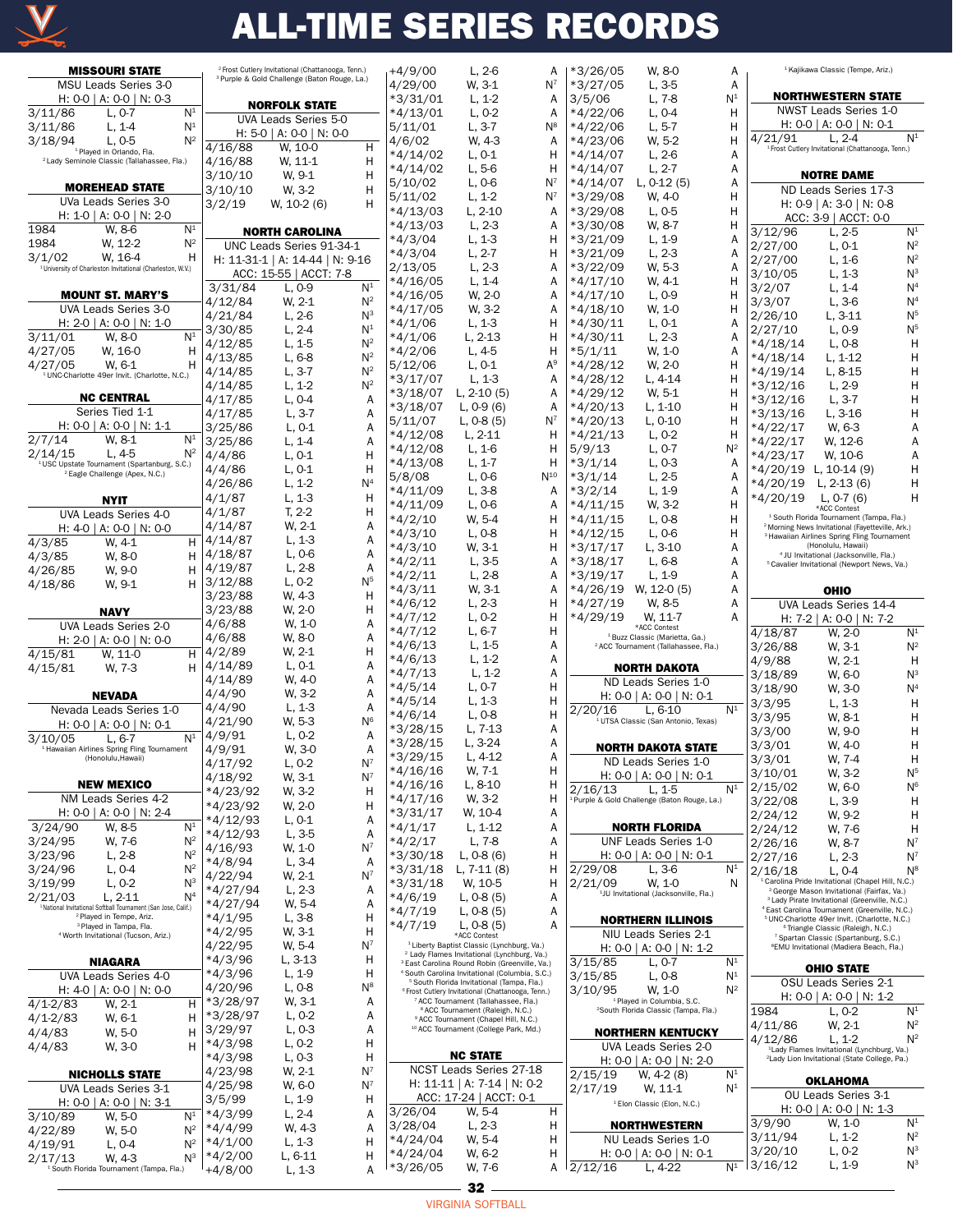

| <sup>1</sup> South Florida Tournament (Tampa, Fla.)<br><sup>2</sup> South Florida Classic (Tampa, Fla.)<br><sup>3</sup> Judi Garman Invitational (Fullerton, Calif.) |                | 3/31/85<br>3/29/86                                    |
|----------------------------------------------------------------------------------------------------------------------------------------------------------------------|----------------|-------------------------------------------------------|
|                                                                                                                                                                      |                | 3/29/86                                               |
| <b>OKLAHOMA STATE</b>                                                                                                                                                |                | 3/28/87                                               |
| OSU Leads Series 5-1                                                                                                                                                 |                | 3/28/87                                               |
| H: 0-0   A: 0-0   N: 1-5                                                                                                                                             |                | 4/11/87                                               |
| 3/14/93<br>L, 0-4                                                                                                                                                    | N <sup>1</sup> | 3/25/88                                               |
| $L, 3-11$<br>2/22/03                                                                                                                                                 | $N^2$          | 4/8/88                                                |
| L, 3-6<br>3/3/06                                                                                                                                                     | NЗ             | 4/9/88                                                |
| 3/5/06<br>W, 2-1                                                                                                                                                     | NЗ             | 4/29/89                                               |
| L, 9-10<br>2/16/08                                                                                                                                                   | N <sup>4</sup> | 3/14/92                                               |
| 2/20/10<br>L, 2-5                                                                                                                                                    | N5             | 3/14/97                                               |
| South Florida Classic (Tampa, Fla.)                                                                                                                                  |                | 3/14/97                                               |
| <sup>2</sup> Worth Invitational (Tucson, Ariz.)                                                                                                                      |                | 3/26/99                                               |
| <sup>3</sup> Buzz Classic (Marietta, Ga.)<br><sup>4</sup> Kajikawa Classic (Tempe, Ariz.)                                                                            |                |                                                       |
| <sup>5</sup> LSU Tiger Classic (Baton Rogue, La.)                                                                                                                    |                | 3/26/00                                               |
|                                                                                                                                                                      |                | 3/25/01                                               |
| <b>OLE MISS</b>                                                                                                                                                      |                | 3/25/01                                               |
| UVA Leads Series 1-0                                                                                                                                                 |                | 3/24/02                                               |
| H: 0-0   A: 0-0   N: 1-0                                                                                                                                             |                | 3/24/02                                               |
|                                                                                                                                                                      |                | 3/22/03                                               |
| 3/12/99<br>W, 1-0<br><sup>1</sup> Florida State Invitational (Tallahassee, Fla.)                                                                                     | N1             | 3/23/03                                               |
|                                                                                                                                                                      |                | 3/27/04                                               |
|                                                                                                                                                                      |                | 3/28/04                                               |
| OMAHA                                                                                                                                                                |                |                                                       |
| Series Tied 1-1                                                                                                                                                      |                | 3/2/12<br><sup>1</sup> Navy Tour                      |
| H: 0-0   A: 0-0   N: 1-1                                                                                                                                             |                | <sup>2</sup> Lady Flames                              |
| 2/13/15<br>W, 2-1                                                                                                                                                    | N <sup>1</sup> | <sup>3</sup> George Mas                               |
| 2/14/15<br>L, 3-9                                                                                                                                                    | Ν              | <sup>4</sup> South Florid<br><sup>5</sup> Speedline   |
| <sup>1</sup> Eagle Challenge (Apex, N.C.)                                                                                                                            |                | <sup>6</sup> Citrus Class                             |
|                                                                                                                                                                      |                |                                                       |
|                                                                                                                                                                      |                | Pľ                                                    |
| <b>ONONDAGA CC</b>                                                                                                                                                   |                | UVA Le                                                |
| Series Tied 2-2                                                                                                                                                      |                | H: 6-0                                                |
| H: 2-2   A: 0-0   N: 0-0                                                                                                                                             |                |                                                       |
|                                                                                                                                                                      |                | ACC: I                                                |
| 4/17/81<br>L, 1-8                                                                                                                                                    | Н              | 3/24/00                                               |
| W, 2-1<br>4/17/81                                                                                                                                                    | Н              | 4/21/01                                               |
| W, 2-1<br>4/18/81                                                                                                                                                    | Н              | 4/21/01                                               |
| $L, 2-4$<br>4/7/82                                                                                                                                                   | Н              | 2/28/04                                               |
|                                                                                                                                                                      |                |                                                       |
|                                                                                                                                                                      |                |                                                       |
| <b>OREGON</b>                                                                                                                                                        |                | $*3/29/14$                                            |
|                                                                                                                                                                      |                | $*3/29/14$                                            |
| Oregon Leads Series 4-1                                                                                                                                              |                | *3/30/14                                              |
| H: 0-0   A: 0-0   N: 1-4                                                                                                                                             |                | *2/28/15                                              |
| $\overline{W}$ , 3-2<br>3/4/11                                                                                                                                       | N <sup>1</sup> | *2/28/15                                              |
| L, 2-6<br>3/4/12                                                                                                                                                     | $N^2$          | $*3/1/15$                                             |
| $L, 0-13$<br>2/22/13                                                                                                                                                 | NЗ             | *3/25/16                                              |
| L, 3-12<br>2/22/14                                                                                                                                                   | NЗ             | *3/26/16                                              |
| 2/9/17<br>$L, 6-11$                                                                                                                                                  | N <sup>4</sup> | *3/26/16                                              |
| <sup>1</sup> ESPN Rise Tournament (Lake Buena Vista, Fla.)                                                                                                           |                |                                                       |
| <sup>2</sup> Citrus Classic (Lake Buena Vista, Fla.)                                                                                                                 |                | *4/20/18                                              |
| <sup>3</sup> Mary Nutter Collegiate Classic (Palm Springs, Calif.)<br><sup>4</sup> Kajikawa Classic (Tempe, Ariz.)                                                   |                | $*4/21/18$                                            |
|                                                                                                                                                                      |                | *4/22/18                                              |
| <b>OREGON STATE</b>                                                                                                                                                  |                | $*3/9/19$                                             |
| OSU Leads Series 4-0                                                                                                                                                 |                | *3/10/19                                              |
|                                                                                                                                                                      |                | *3/10/19                                              |
| H: 0-0   A: 0-0   N: 0-4                                                                                                                                             |                |                                                       |
| 2/20/00<br>L, 0-2                                                                                                                                                    | N <sup>1</sup> | <sup>1</sup> Hyatt Regency O<br><sup>2</sup> Play     |
| 2/24/07<br>L, 2-6                                                                                                                                                    | $N^2$          |                                                       |
| 2/16/08<br>L, 6-7                                                                                                                                                    | NЗ             |                                                       |
| 2/21/14<br>L. 1-9                                                                                                                                                    | $\mathsf{N}^4$ | <b>POR</b>                                            |
| <sup>1</sup> UNLV Classic (Las Vegas, Nev.)                                                                                                                          |                | PSU <sub>L</sub>                                      |
| <sup>2</sup> Palm Springs Classic, Cathedral City, Calif.<br><sup>3</sup> Kajikawa Classic (Tempe, Ariz.)                                                            |                | H: 0-0                                                |
| <sup>4</sup> Mary Nutter Classic (Palm Springs, Calif.)                                                                                                              |                | 2/17/00                                               |
|                                                                                                                                                                      |                | 3/16/00                                               |
| <b>PACIFIC</b>                                                                                                                                                       |                | <sup>1</sup> UNLV CI<br><sup>2</sup> Capital Cla      |
| UVA Leads Series 4-2                                                                                                                                                 |                |                                                       |
| H: 0-0   A: 2-2   N: 2-0                                                                                                                                             |                |                                                       |
| 3/10/00<br>W. 4-3                                                                                                                                                    | $\mathsf{N}^1$ | PI                                                    |
|                                                                                                                                                                      | Α              | Ser                                                   |
| W, 5-3<br>3/15/00                                                                                                                                                    |                | H: 1-0                                                |
| 3/15/00<br>L, 0-1                                                                                                                                                    | Α              | 1984                                                  |
| 3/10/04<br>L, 0-8                                                                                                                                                    | А              | 3/17/94                                               |
| 3/10/04<br>W, 8-2                                                                                                                                                    | A              | 3/22/98                                               |
| 2/20/14<br>W, 6-5                                                                                                                                                    | $N^2$          | 3/12/11                                               |
| <sup>1</sup> National Invitational Softball Tournament (Sunnyvale, Calif.)                                                                                           |                | Spring Training                                       |
| <sup>2</sup> Mary Nutter Classic (Palm Springs, Calif.)                                                                                                              |                | <sup>2</sup> Lady Seminol<br><sup>3</sup> Winthrop In |
|                                                                                                                                                                      |                |                                                       |
| <b>PENN STATE</b><br>UVA Leads Series 17-12                                                                                                                          |                | РR                                                    |

H: 13-8 | A: 0-2 | N: 4-2<br>'81 L, 3-6  $\frac{5}{1/81}$  L, 3-6 N<sup>1</sup><br>4/8/84 W, 4-2 H 4/8/84 W, 4-2 H<br>4/8/84 W, 5-4 H 4/8/84 W, 5-4 H<br>4/12/84 L, 0-6 N<sup>2</sup>  $4/12/84$  L, 0-6 N<sup>2</sup><br>3/31/85 L, 2-6 H

 $3/31/85$ 

| 3/31/85<br>L, 2-4                                                                                                  | H                         |                    | <b>PURDUE</b>                                                                                                    |                     | 3/28/92            | L. 2-5                                                                                                               | H                   |
|--------------------------------------------------------------------------------------------------------------------|---------------------------|--------------------|------------------------------------------------------------------------------------------------------------------|---------------------|--------------------|----------------------------------------------------------------------------------------------------------------------|---------------------|
| 3/29/86<br>L, 2-3                                                                                                  | Η                         |                    | Purdue Leads Series 2-0                                                                                          |                     | 3/2/02             | W. 6-2                                                                                                               | Н                   |
| 3/29/86<br>L, 3-6                                                                                                  | Η                         |                    | H: 0-0   A: 0-0   N: 2-0                                                                                         |                     | 3/7/09             | W, 6-0                                                                                                               | Н                   |
| W, 6-3<br>3/28/87                                                                                                  | Η                         | 3/12/04            | $L, 0-8$                                                                                                         | N <sup>1</sup>      | 3/7/09             | W. 13-1                                                                                                              | Н                   |
| 3/28/87<br>L, 2-3                                                                                                  | Η                         | 2/15/14            | $L, 3-13$                                                                                                        | $N^2$               |                    |                                                                                                                      |                     |
| 4/11/87<br>L, 1-2                                                                                                  | A                         |                    | <sup>1</sup> National Invitational Softball Tournament<br>(Sunnyvale, Calif.)                                    |                     |                    | <b>ROANOKE</b>                                                                                                       |                     |
| 3/25/88<br>W, 1-0                                                                                                  | $\mathsf{N}^3$            |                    | <sup>1</sup> Coastal Carolina Tournament (Conway, S.C.)                                                          |                     |                    | UVA Leads Series 2-0                                                                                                 |                     |
| W. 6-0<br>4/8/88                                                                                                   | H                         |                    |                                                                                                                  |                     |                    | H: 0-0   A: 0-0   N: 2-0                                                                                             | N <sup>1</sup>      |
| 4/9/88<br>W. 6-0<br>4/29/89<br>L. 1-4                                                                              | H<br>Α                    |                    | <b>RADFORD</b><br>UVA Leads Series 22-19                                                                         |                     | 4/9/82<br>1983     | W, 12-5<br>W. 12-1                                                                                                   | $N^2$               |
| 3/14/92<br>W. 4-2                                                                                                  | N <sup>4</sup>            |                    | H: $10-11$   A: 8-6   N: 4-2                                                                                     |                     |                    | <sup>1</sup> Lady Flame Invitational (Lynchburg, Va.)                                                                |                     |
| 3/14/97<br>W. 3-2                                                                                                  | N <sup>5</sup>            | 3/27/82            | L, 8-9                                                                                                           | N <sup>1</sup>      |                    | <sup>2</sup> Radford Invitational (Radford, Va.)                                                                     |                     |
| 3/14/97<br>W. 2-1                                                                                                  | $\mathsf{N}^5$            | 4/24/82            | W. 6-0                                                                                                           | H                   |                    |                                                                                                                      |                     |
| W. 4-2<br>3/26/99                                                                                                  | н                         | 4/24/82            | W. 9-5                                                                                                           | н                   |                    | <b>ROBERT MORRIS</b><br>UVA Leads Series 8-1                                                                         |                     |
| 3/26/00<br>L, 3-7                                                                                                  | Η                         | 1984               | W. 4-1                                                                                                           | $N^2$               |                    | H: 2-1   A: 0-0   N: 6-0                                                                                             |                     |
| 3/25/01<br>W. 5-2                                                                                                  | Η                         | 3/27/92            | W, 9-0                                                                                                           | Н                   | 4/3/92             | W. 3-2                                                                                                               | Н                   |
| 3/25/01<br>W. 8-7                                                                                                  | Η                         | 3/26/93            | L, 4-7                                                                                                           | Н                   | 4/3/92             | $L, 3-11$                                                                                                            | H                   |
| 3/24/02<br>W, 4-2                                                                                                  | Η                         | 4/20/93            | W. 10-0                                                                                                          | Α                   | 3/12/93            | W. 9-2                                                                                                               | N <sup>1</sup>      |
| 3/24/02<br>W. 5-2                                                                                                  | Η                         | 4/20/93            | W, 2-0                                                                                                           | Α                   | 3/9/96             | W. 6-0                                                                                                               | N <sup>1</sup>      |
| 3/22/03<br>W. 4-1                                                                                                  | Η                         | 2/26/96            | L, 1-4                                                                                                           | н                   | 3/13/99            | W, 3-0                                                                                                               | $N^2$               |
| 3/23/03<br>L, 3-4<br>3/27/04<br>L, 2-3                                                                             | Η<br>Η                    | 2/26/96<br>3/25/97 | $L, 1-8$<br>W, 2-1                                                                                               | Н<br>Α              | 3/16/01            | W. 10-2                                                                                                              | $N^3$               |
| 3/28/04<br>W, 5-0                                                                                                  | н                         | 3/25/97            | $L, 2-3$                                                                                                         | Α                   | 2/16/02            | W. 6-2                                                                                                               | N <sup>4</sup>      |
| 3/2/12<br>W. 13-1                                                                                                  | N <sup>6</sup>            | 3/18/98            | W. 8-0                                                                                                           | н                   | 3/21/03            | W. 10-1                                                                                                              | H<br>N <sup>5</sup> |
| <sup>1</sup> Navy Tournament (Annapolis, Md.)                                                                      |                           | 3/18/98            | L. 2-4                                                                                                           | н                   | 2/8/13             | W. 4-0<br><sup>1</sup> South Florida Classic (Tampa, Fla.)                                                           |                     |
| <sup>2</sup> Lady Flames Invitational (Lynchburg, Va.)<br><sup>3</sup> George Mason Invitational (Fairfax, Va.)    |                           | 3/23/99            | W. 5-3                                                                                                           | А                   |                    | <sup>2</sup> Florida State Invitational (Tallahassee, Fla.)<br><sup>3</sup> Winthrop Invitational. (Rock Hill, S.C.) |                     |
| <sup>4</sup> South Florida Invitational (Tampa, Fla.)<br><sup>5</sup> Speedline Tournament (Tampa, Fla.)           |                           | 3/23/99            | W. 7-0                                                                                                           | А                   |                    | <sup>4</sup> Triangle Classic (Raleigh, N.C.)                                                                        |                     |
| <sup>6</sup> Citrus Classic (Lake Buena Vista, Fla.)                                                               |                           | 4/9/00             | W. 8-0                                                                                                           | $\mathsf{N}^3$      |                    | <sup>5</sup> Campbell Hampton Inn Invitational (Buies Creek, N.C.)                                                   |                     |
|                                                                                                                    |                           | 4/15/04            | W. 7-6                                                                                                           | н                   |                    |                                                                                                                      |                     |
| <b>PITTSBURGH</b>                                                                                                  |                           | 4/15/04            | L. 1-4                                                                                                           | н                   |                    | <b>ROGER WILLIAMS</b>                                                                                                |                     |
| UVA Leads Series 10-9                                                                                              |                           | 2/12/05            | W, 4-2                                                                                                           | $\mathsf{N}^4$<br>Α |                    | UVA Leads Series 2-0                                                                                                 |                     |
| H: 6-0   A: 2-7   N: 2-2<br>ACC: 6-9   ACCT: 0-0                                                                   |                           | 4/21/05<br>4/21/05 | L. 2-4<br>W. 6-2                                                                                                 | Α                   |                    | H: 2-0   A: 0-0   N: 0-0                                                                                             |                     |
| 3/24/00<br>W 9-0                                                                                                   | н                         | 3/29/06            | W, 3-1                                                                                                           | н                   | 3/28/83            | W, 2-0                                                                                                               | Н                   |
| 4/21/01<br>W. 8-2                                                                                                  | н                         | 3/29/06            | $L, 1-2$                                                                                                         | н                   | 3/28/83            | W, 10-0                                                                                                              | Н                   |
| 4/21/01<br>W. 2-0                                                                                                  | Н                         | 3/21/07            | W, 2-1                                                                                                           | А                   |                    |                                                                                                                      |                     |
| 2/28/04<br>W. 5-3                                                                                                  | $\mathsf{N}^{\mathtt{1}}$ | 3/21/07            | W, 9-1 (6)                                                                                                       | Α                   |                    | <b>RUTGERS</b>                                                                                                       |                     |
| *3/29/14<br>L. 2-10                                                                                                | Α                         | 3/21/08            | L, 2-5                                                                                                           | н                   |                    | RU Leads Series 8-6                                                                                                  |                     |
| *3/29/14<br>$L, 4-9$                                                                                               | Α                         | 3/24/08            | $L, 1-9$                                                                                                         | н                   | 1984               | H: 6-7   A: 0-0   N: 0-1<br>W. 2-1                                                                                   | Н                   |
| *3/30/14<br>L, 6-7                                                                                                 | Α                         | 3/24/08            | L. 4-16                                                                                                          | н                   | 1984               | L, 0-6                                                                                                               | Н                   |
| *2/28/15<br>$L, 7-14$<br>W, 9-8                                                                                    | $N^2$<br>$N^2$            | 4/21/10<br>4/21/10 | W, 5-2<br>W. 4-2                                                                                                 | н<br>н              | 3/20/92            | $L, 1-3$                                                                                                             | N <sup>1</sup>      |
| *2/28/15<br>*3/1/15<br>$L, 2-10$                                                                                   | $N^2$                     | 4/27/11            | L, 0-1                                                                                                           | Α                   | 4/30/94            | W. 8-0                                                                                                               | Н                   |
| W. 8-5<br>*3/25/16                                                                                                 | Α                         | 4/27/11            | L, 1-5                                                                                                           | А                   | 5/1/94             | W, 8-0                                                                                                               | H                   |
| *3/26/16<br>L, 3-11                                                                                                | Α                         | 4/11/12            | W, 7-1                                                                                                           | н                   | 3/28/99            | L, 5-6                                                                                                               | Н                   |
| *3/26/16<br>W, 4-2                                                                                                 | Α                         | 4/11/12            | L. 1-12                                                                                                          | н                   | 3/26/00            | L, 4-5                                                                                                               | H                   |
| *4/20/18<br>$L, 2-9$                                                                                               | A                         | 3/5/16             | $L, 3-6$                                                                                                         | N <sup>5</sup>      | 3/18/03            | W. 5-2                                                                                                               | Н                   |
| *4/21/18<br>L, 2-3                                                                                                 | A                         | 3/6/16             | W. 3-2                                                                                                           | N <sup>5</sup>      | 3/18/03            | $L, 1-6$<br>$L. 0-4$                                                                                                 | H<br>Н              |
| *4/22/18<br>L, 1-12 (5)                                                                                            | Α                         | 3/29/16            | W. 5-2                                                                                                           | н                   | 3/19/04<br>3/21/04 | W, 7-4                                                                                                               | н                   |
| *3/9/19<br>W, 7-4                                                                                                  | н                         | 3/8/17             | L, 2-5                                                                                                           | Α                   | 3/19/05            | W. 12-3                                                                                                              | н                   |
| *3/10/19<br>W, 7-6                                                                                                 | н                         | 4/3/18             | L, 1-12                                                                                                          | н                   | 3/22/08            | L, 14-15                                                                                                             | н                   |
| *3/10/19<br>W. 5-4<br>*ACC Contest                                                                                 | н                         | 3/28/19            | L. 4-6<br><sup>1</sup> Liberty Baptist Round Robin (Lynchburg, Va.)                                              | А                   | 2/28/19            | L. 0-4                                                                                                               | н                   |
| <sup>1</sup> Hyatt Regency Cougar Classic (Houston, Texas)<br><sup>2</sup> Played in Florence, S.C.                |                           |                    | <sup>2</sup> Lady Flames Invitational (Lynchburg, Va.)<br><sup>3</sup> Tar Heel Invitational (Chapel Hill, N.C.) |                     |                    | <sup>1</sup> Florida State Invitational (Tallahassee, Fla.)                                                          |                     |
|                                                                                                                    |                           |                    | <sup>4</sup> Triangle Classic (Chapel Hill, N.C.)                                                                |                     |                    | <b>SIUE</b>                                                                                                          |                     |
| <b>PORTLAND STATE</b>                                                                                              |                           |                    | <sup>5</sup> Seahawk Softball Showcase (Wilmington, N.C.)                                                        |                     |                    | UVA Leads Series 1-0                                                                                                 |                     |
| PSU Leads Series 2-0                                                                                               |                           |                    | <b>RHODE ISLAND</b>                                                                                              |                     |                    | H: 0-0   A: 0-0   N: 1-0                                                                                             |                     |
| H: 0-0   A: 0-0   N: 0-2                                                                                           |                           |                    | UVA Leads Series 5-4                                                                                             |                     | 2/11/11            | W. 4-2                                                                                                               | N <sup>1</sup>      |
| 2/17/00<br>L, 0-4                                                                                                  | N <sup>1</sup><br>$N^2$   |                    | H: 0-0   A: 0-0   N: 5-4                                                                                         |                     |                    | <sup>1</sup> Campbell Hampton Inn Tournament (Buies Creek, N.C.)                                                     |                     |
| 3/16/00<br>L. 1-2<br><sup>1</sup> UNLV Classic (Las Vegas, Nev.)                                                   |                           | 5/1/81             | L, 0-10                                                                                                          | $N^{\overline{1}}$  |                    | <b>SACRAMENTO STATE</b>                                                                                              |                     |
| <sup>2</sup> Capital Classic (Sacramento, Calif.)                                                                  |                           | 1984               | $L, 2-4$                                                                                                         | $\mathsf{N}^2$      |                    | SSU Leads Series 3-6                                                                                                 |                     |
|                                                                                                                    |                           | 3/13/85            | W. 4-3                                                                                                           | $N^3$<br>$N^3$      |                    | H: 0-0   A: 3-4   N: 0-2                                                                                             |                     |
| <b>PRINCETON</b><br>Series Tied 2-2                                                                                |                           | 3/13/85<br>4/12/86 | W. 2-1<br>$L, 1-3$                                                                                               | N <sup>4</sup>      | 3/22/91            | L. 1-6                                                                                                               | N <sup>1</sup>      |
| H: 1-0   A: 0-0   N: 1-2                                                                                           |                           | 4/10/87            | W. 4-1                                                                                                           | N <sup>4</sup>      | 3/14/00            | $L, 0-2$                                                                                                             | Α                   |
| 1984<br>L. 3-5                                                                                                     | N <sup>1</sup>            | 4/29/88            | L. 0-6                                                                                                           | N <sup>5</sup>      | 3/14/00            | L, 2-6                                                                                                               | А                   |
| 3/17/94<br>L, 2-3                                                                                                  | $\mathsf{N}^2$            | 4/28/89            | W. 5-3                                                                                                           | N <sup>4</sup>      | 3/12/02            | W, 2-0                                                                                                               | А                   |
| 3/22/98<br>W, 2-1                                                                                                  | $\mathsf{N}^3$            | 3/1/13             | W. 4-2                                                                                                           | N <sup>6</sup>      | 3/12/02            | W. 7-6                                                                                                               | А                   |
| 3/12/11<br>W. 9-1                                                                                                  | н                         |                    | <sup>1</sup> Navy Tournament (Annapolis, Md.)<br><sup>2</sup> Spring Training Tournament (Columbia, S.C.)        |                     | 3/15/02            | W. 4-2                                                                                                               | А                   |
| <sup>1</sup> Spring Training Tournament (Columbia, S.C.)<br><sup>2</sup> Lady Seminole Classic (Tallahassee, Fla.) |                           |                    | <sup>3</sup> Played in Columbia, S.C.<br><sup>4</sup> Lady Lion Invitational (State College, Pa.)                |                     | 3/6/04<br>3/6/04   | L. 0-2<br>L, 3-5                                                                                                     | А                   |
| <sup>3</sup> Winthrop Invitational (Rock Hill, S.C.)                                                               |                           |                    | <sup>5</sup> Penn State Invitational (State College, Pa.)                                                        |                     | 3/13/04            | L. 0-3                                                                                                               | $N^2$               |
|                                                                                                                    |                           |                    | <sup>6</sup> Winthrop Combat Invitational (Rock Hill, S.C.)                                                      |                     |                    | <sup>1</sup> San Jose Invitational (San Jose, Calif.)                                                                |                     |
| PROVIDENCE<br>UVA Leads Series 1-0                                                                                 |                           |                    | <b>RIDER</b>                                                                                                     |                     |                    | <sup>2</sup> National Invitational Softball Tournament<br>(Sunnyvale, Calif.)                                        |                     |
| H: 0-0   A: 0-0   N: 1-0                                                                                           |                           |                    | UVA Leads Series 4-3                                                                                             |                     |                    |                                                                                                                      |                     |
| 3/22/98<br>W. 4-2                                                                                                  | N <sup>1</sup>            |                    | H: 4-3   A: 0-0   N: 0-0                                                                                         |                     |                    | SACRED HEART                                                                                                         |                     |
| <sup>1</sup> Winthrop Invitational (Rock Hill, S.C.)                                                               |                           | 3/25/92            | L. 1-5                                                                                                           | н                   |                    | Series Tied 3-2                                                                                                      |                     |
|                                                                                                                    |                           | 3/25/92            | W, 3-2 (8)                                                                                                       | н                   |                    | H: 2-0   A: 0-0   N: 1-2                                                                                             | N <sup>1</sup>      |
|                                                                                                                    |                           | 3/28/92            | $L. 0-3$                                                                                                         | н                   | 1983               | $L, 0-3$                                                                                                             |                     |

| н                                                 | L, 1-15<br>4/12/85                                                                                                                      | $N^2$                     |
|---------------------------------------------------|-----------------------------------------------------------------------------------------------------------------------------------------|---------------------------|
| $\overline{ }$<br>H                               | 4/29/05<br>W, 8-0                                                                                                                       | н                         |
| )<br>н                                            | 4/29/05<br>W, 9-1                                                                                                                       | н                         |
| н<br>1                                            | 2/22/09<br>W, 12-4                                                                                                                      | N                         |
|                                                   | <sup>1</sup> Played in Orlando, Fla.                                                                                                    |                           |
|                                                   | <sup>2</sup> Lady Flames Invitational (Lynchburg, Va.)                                                                                  |                           |
| E                                                 |                                                                                                                                         |                           |
| ies 2-0                                           | <b>SAINT FRANCIS (PA)</b>                                                                                                               |                           |
| N: 2-0                                            | <b>UVA Lead Series 1-0</b>                                                                                                              |                           |
| $\mathsf{N}^{\mathsf{1}}$<br>5                    |                                                                                                                                         |                           |
| $N^2$<br>1                                        | H: 0-0   A: 0-0   N: 1-0                                                                                                                |                           |
| Lynchburg, Va.)                                   | 3/1/03<br>W, 9-0                                                                                                                        | N <sup>1</sup>            |
| adford, Va.)                                      | <sup>1</sup> Cougar Classic (Mt. Pleasant, S.C.)                                                                                        |                           |
|                                                   |                                                                                                                                         |                           |
|                                                   | <b>SAINT JOSEPH'S</b>                                                                                                                   |                           |
| RRIS                                              | UVA Lead Series 3-0                                                                                                                     |                           |
| ies 8-1                                           |                                                                                                                                         |                           |
| N: 6-0                                            | H: 2-0   A: 0-0   N: 1-0                                                                                                                |                           |
| H<br>2                                            | 3/3/06<br>W, 12-3                                                                                                                       | $\mathsf{N}^{\mathsf{1}}$ |
| $\mathbf{1}$<br>н                                 | W, 3-1<br>2/25/12                                                                                                                       | H                         |
| $\mathsf{N}^{\mathsf{1}}$                         | W, 8-3<br>2/26/12                                                                                                                       | н                         |
| $\overline{\phantom{a}}$                          | <sup>1</sup> Buzz Classic (Marietta, Ga.)                                                                                               |                           |
| )<br>N1                                           |                                                                                                                                         |                           |
| )<br>$N^2$                                        |                                                                                                                                         |                           |
| $\mathsf{N}^3$<br>2                               | <b>SALISBURY</b>                                                                                                                        |                           |
| $\overline{\phantom{a}}$<br>N <sup>4</sup>        | UVA Lead Series 5-1                                                                                                                     |                           |
|                                                   | H: 5-1   A: 0-0   N: 1-0                                                                                                                |                           |
| 1<br>н                                            | W, 2-1                                                                                                                                  | Н                         |
| N <sup>5</sup><br>)                               | 3/27/84                                                                                                                                 |                           |
| Tampa, Fla.)                                      | $L, 5-6$<br>3/27/84                                                                                                                     | н                         |
| allahassee, Fla.)<br>ock Hill, S.C.)              | W, 9-1<br>3/24/85                                                                                                                       | H                         |
| eigh, N.C.)                                       | W, 7-3<br>3/24/85                                                                                                                       | н                         |
| I (Buies Creek, N.C.)                             | W, 2-1<br>4/26/85                                                                                                                       | H                         |
|                                                   |                                                                                                                                         |                           |
|                                                   | 4/27/85<br>W, 3-1                                                                                                                       | н                         |
|                                                   |                                                                                                                                         |                           |
| <b>JAMS</b>                                       | <b>SAM HOUSTON STATE</b>                                                                                                                |                           |
| ies 2-0                                           | <b>UVA Lead Series 1-0</b>                                                                                                              |                           |
| N: 0-0                                            | H: 0-0   A: 0-0   N: 1-0                                                                                                                |                           |
| н                                                 |                                                                                                                                         |                           |
| н<br>0                                            | 3/11/94<br>W, 7-0                                                                                                                       | $\mathsf{N}^{\mathsf{1}}$ |
|                                                   | <sup>1</sup> South Florida Classic (Tampa, Fla.)                                                                                        |                           |
|                                                   | <b>SAMFORD</b>                                                                                                                          |                           |
| S                                                 |                                                                                                                                         |                           |
| es 8-6                                            | <b>UVA Lead Series 3-0</b>                                                                                                              |                           |
| N: O-1                                            | H: 0-0   A: 0-0   N: 3-0                                                                                                                |                           |
| н                                                 | 3/13/92<br>W, 5-0                                                                                                                       | N <sup>1</sup>            |
|                                                   | 3/19/94<br>W, 1-0                                                                                                                       | $N^2$                     |
| н                                                 | W, 7-1<br>2/21/04                                                                                                                       | $N^3$                     |
|                                                   |                                                                                                                                         |                           |
| $\mathsf{N}^{\mathsf{1}}$                         |                                                                                                                                         |                           |
|                                                   | <sup>1</sup> South Florida Invitational (Tampa, Fla.)                                                                                   |                           |
| )<br>н                                            | <sup>2</sup> Lady Seminole Classic (Tallahassee, Fla.)                                                                                  |                           |
| $\mathbf{)}$<br>н                                 | <sup>3</sup> Sonic Challenge (Chattanooga, Tenn.)                                                                                       |                           |
| н                                                 |                                                                                                                                         |                           |
| 5<br>н                                            | <b>SAN DIEGO STATE</b>                                                                                                                  |                           |
| $\overline{ }$<br>н                               | <b>UVA Lead Series 5-1</b>                                                                                                              |                           |
| н                                                 | H: 0-0   A: 0-0   N: 5-1                                                                                                                |                           |
|                                                   | 3/26/94<br>$L, 1-2$                                                                                                                     | N <sup>1</sup>            |
| н                                                 |                                                                                                                                         | $\mathsf{N}^{\mathtt{1}}$ |
| Н                                                 | W, 5-0<br>3/26/94                                                                                                                       |                           |
| 3<br>н                                            | 3/24/95<br>W, 4-1                                                                                                                       | $\mathsf{N}^1$            |
| .5<br>н                                           | 2/27/98<br>W, 2-1                                                                                                                       | $N^2$                     |
|                                                   | 3/1/98<br>W. 4-2                                                                                                                        | $\mathsf{N}^2$            |
| н<br>allahassee, Fla.)                            | W, 5-2<br>2/21/13                                                                                                                       | N <sup>3</sup>            |
|                                                   | <sup>1</sup> Played in Tempe, Ariz.                                                                                                     |                           |
|                                                   | <sup>2</sup> Easton Showcase Tournament (Fullerton, Calif.)                                                                             |                           |
|                                                   | <sup>3</sup> Mary Nutter Collegiate Classic (Palm Springs, Calif.)                                                                      |                           |
| ies 1-0                                           |                                                                                                                                         |                           |
| N: 1-0                                            | <b>SAN JOSE STATE</b>                                                                                                                   |                           |
| N <sup>1</sup>                                    | SJSU Leads Series 5-1                                                                                                                   |                           |
| $\overline{\phantom{0}}$<br>t (Buies Creek, N.C.) | H: 0-0   A: 0-1   N: 1-4                                                                                                                |                           |
|                                                   |                                                                                                                                         |                           |
| <b>STATE</b>                                      | 3/23/90<br>L. 0-6                                                                                                                       | А                         |
|                                                   | 2/27/98<br>L, 0-6                                                                                                                       | $\mathsf{N}^{\mathsf{1}}$ |
| ies 3-6                                           | 3/13/04<br>W, 5-0                                                                                                                       | $\mathsf{N}^2$            |
| N: 0-2                                            | 3/20/10<br>L. 4-8                                                                                                                       | N3                        |
| N <sup>1</sup>                                    | 2/13/16<br>L, 1-10                                                                                                                      | $\mathsf{N}^4$            |
| Α                                                 |                                                                                                                                         | $\mathsf{N}^4$            |
| Α                                                 | 2/11/17<br>L. 0-1                                                                                                                       |                           |
| Α                                                 | <sup>1</sup> Easton Showcase Tournament (Fullerton, Calif.)                                                                             |                           |
|                                                   | <sup>2</sup> National Invitational Softball Tournament (Sunnyvale, Calif.)<br><sup>3</sup> Judi Garman Invitational (Fullerton, Calif.) |                           |
| ì<br>Α                                            | <sup>4</sup> Kajikawa Classic (Tempe, Ariz.)                                                                                            |                           |
| $\overline{ }$<br>Α                               |                                                                                                                                         |                           |
| Α                                                 |                                                                                                                                         |                           |
| A                                                 | SANTA CLARA                                                                                                                             |                           |
| $N^2$                                             | SC Leads Series 3-2                                                                                                                     |                           |
| an Jose, Calif.)                                  | H: 0-0   A: 1-1   N: 1-2                                                                                                                |                           |
| all Tournament                                    | L, 1-3<br>2/23/01                                                                                                                       | N <sup>1</sup>            |
| lif.)                                             | W, 5-0<br>3/8/02                                                                                                                        | $\mathsf{N}^2$            |
|                                                   |                                                                                                                                         | Α                         |
| :ART                                              | W, 2-1<br>3/7/04                                                                                                                        |                           |
| $3-2$                                             | 3/7/04<br>L. 6-7                                                                                                                        | А                         |
|                                                   | 3/14/04<br>L, 0-3                                                                                                                       | N3                        |
| $N: 1-2$<br>N <sup>1</sup>                        | <sup>1</sup> UCSB/Easton Invit. (Santa Barbara, Calif.)<br><sup>2</sup> National Invitational Softball Tournament (Pleasanton, Calif.)  |                           |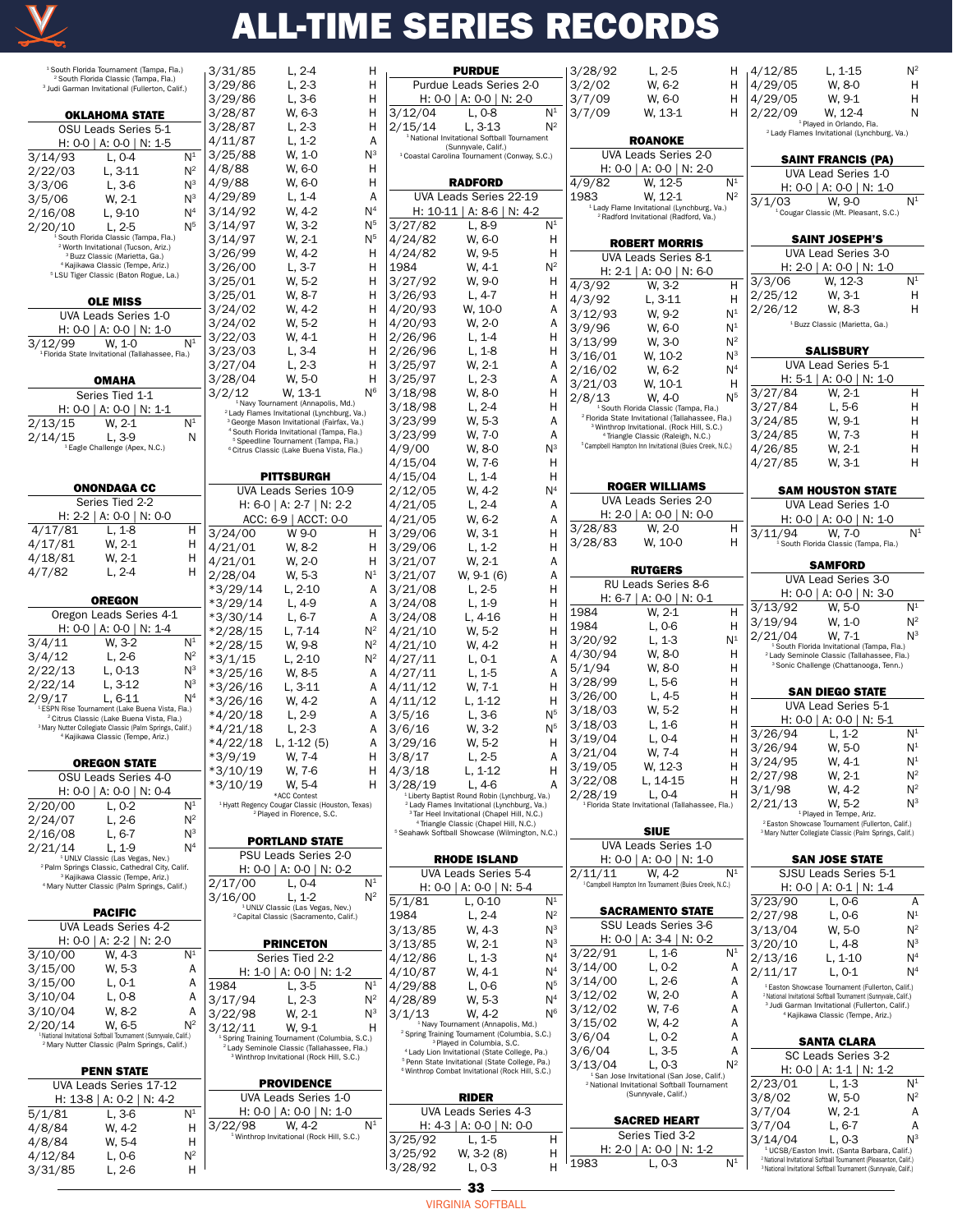

|         | <b>SETON HALL</b>                                                                                                     | 4/3/94                    | $L, 2-7$                                                                                                                  | н            | <b>STEPHEN F. AUSTIN</b>                                                                              |                                  |            | <sup>1</sup> UNC Triangle Classic (Raleigh, N.C.)<br><sup>2</sup> NCAA Tournament - Knoxville Regional            |                | 2/9/18  | L, 5-9                                                                                                                    | Νř                  |
|---------|-----------------------------------------------------------------------------------------------------------------------|---------------------------|---------------------------------------------------------------------------------------------------------------------------|--------------|-------------------------------------------------------------------------------------------------------|----------------------------------|------------|-------------------------------------------------------------------------------------------------------------------|----------------|---------|---------------------------------------------------------------------------------------------------------------------------|---------------------|
|         | SHU Leads Series 4-2                                                                                                  | 3/15/95                   | W. 2-0                                                                                                                    | Α            | Series Tied 1-1                                                                                       |                                  |            |                                                                                                                   |                |         | <sup>1</sup> UTSA Classic (San Antonio, Texas)<br><sup>2</sup> Cowgirl Classic (Lake Charles, La.)                        |                     |
|         | H: 1-2   A: 0-0   N: 1-1                                                                                              | 3/15/95                   | W. 3-2                                                                                                                    | Α            | H: 0-0   A: 0-0   N: 1-1                                                                              |                                  |            | <b>TENNESSEE TECH</b>                                                                                             |                |         |                                                                                                                           |                     |
| 3/15/03 | $L, 0-2$                                                                                                              | H<br>4/7/96               | $L, 0-4$                                                                                                                  | 4/7/01<br>н  | $L, 2-3$                                                                                              | N <sup>1</sup>                   |            |                                                                                                                   |                |         | <b>UAB</b>                                                                                                                |                     |
| 3/15/03 | $L, 1-6$                                                                                                              | 4/7/96<br>н               | $L, 2-13$                                                                                                                 | Н<br>4/8/01  | W. 9-6                                                                                                | N <sup>1</sup>                   |            | Series Tied 2-2                                                                                                   |                |         |                                                                                                                           |                     |
| 3/26/04 | W. 9-3                                                                                                                | 4/4/97<br>н               | $L, 1-4$                                                                                                                  | Α            | <sup>1</sup> Lady Vol Spring Invit. (Knoxville, Tenn.)                                                |                                  |            | H: $0-0$   A: $1-0$   N: $1-2$                                                                                    |                |         | UVA Leads Series 1-0                                                                                                      |                     |
| 2/24/17 | W. 8-1                                                                                                                | N <sup>1</sup><br>4/4/97  | $L, 2-3$                                                                                                                  | Α            |                                                                                                       |                                  | 4/15/95    | $L, 1-9$                                                                                                          | N <sup>1</sup> |         | H: 0-0   A: 0-0   N: 1-0                                                                                                  |                     |
| 2/25/17 | $L, 2-4$                                                                                                              | N <sup>1</sup><br>4/20/98 | $L, 1-2$                                                                                                                  | н            | <b>STETSON</b>                                                                                        |                                  | 2/22/02    | W, 7-0                                                                                                            | Α              | 2/25/06 | W. 4-3                                                                                                                    | N <sup>1</sup>      |
|         |                                                                                                                       | $N^2$                     |                                                                                                                           |              | UVA Leads Series 3-0                                                                                  |                                  | 2/26/05    | $L, 2-5$                                                                                                          | N <sup>1</sup> |         | <sup>1</sup> Panera Bread Challenge (Chattanooga, Tenn.)                                                                  |                     |
| 2/25/18 | $L, 7-9$<br>East Carolina Pirate Classic (Greenville, N.C.)                                                           | 4/20/98                   | $L, 1-2$                                                                                                                  | Н            | H: 0-0   A: 1-0   N: 2-0                                                                              |                                  | 2/23/20    | W. 9-2                                                                                                            | $N^2$          |         |                                                                                                                           |                     |
|         | <sup>2</sup> UNCG Invitational (Greensboro, N.C.)                                                                     | 3/20/99                   | $L, 0-7$                                                                                                                  | A<br>3/19/88 | W, 3-0                                                                                                | N <sup>1</sup>                   |            | <sup>1</sup> Frost Cutlery Classic (Chattanooga, Tenn.)                                                           |                |         | <b>UC DAVIS</b>                                                                                                           |                     |
|         |                                                                                                                       | 3/20/99                   | $L, 0-1$                                                                                                                  | A<br>3/8/89  |                                                                                                       |                                  |            | <sup>2</sup> Wings, Etc. Classic (Spartanburg, S.C.)                                                              |                |         | UCD Leads Series 1-0                                                                                                      |                     |
|         | <b>SHIPPENSBURG</b>                                                                                                   | 2/10/07                   | $L, 2-4$                                                                                                                  | A            | W, 10-4                                                                                               | Α<br>$N^2$                       |            |                                                                                                                   |                |         | H: $0-0$   A: $0-0$   N: $0-1$                                                                                            |                     |
|         | UVA Leads Series 4-0                                                                                                  |                           | <sup>1</sup> South Carolina Invitational (Columbia, S.C.)<br><sup>2</sup> Frost Cutlery Invitational (Chattanooga, Tenn.) | 3/8/91       | W. 5-0<br><sup>1</sup> Florida State Tournament (Tallahassee, Fla.)                                   |                                  |            | <b>TEXAS A&amp;M</b>                                                                                              |                | 3/15/12 | $L, 5-11$                                                                                                                 | N <sup>1</sup>      |
|         | H: 2-0   A: 2-0   N: 0-0                                                                                              |                           | <sup>3</sup> Lady Seminole Classic (Tallahassee, Fla.)                                                                    |              | <sup>2</sup> South Florida Invitational (Tampa, Fla.)                                                 |                                  |            | A&M Leads Series 3-1                                                                                              |                |         | <sup>1</sup> Judi Garman Classic (Fullerton, Calif.)                                                                      |                     |
| 3/6/88  | W. 2-0                                                                                                                | н                         |                                                                                                                           |              |                                                                                                       |                                  |            | H: $0-0$   A: $0-0$   N: 1-3                                                                                      |                |         |                                                                                                                           |                     |
| 3/6/88  | W. 5-0                                                                                                                | Η                         | <b>SOUTHERN</b>                                                                                                           |              | <b>STONY BROOK</b>                                                                                    |                                  | 3/16/94    | $L, 0-2$                                                                                                          | N <sup>1</sup> |         | <b>UC SANTA BARBARA</b>                                                                                                   |                     |
| 4/27/89 | W. 5-4                                                                                                                | Α                         | UVA Leads Series 1-0                                                                                                      |              | UVA Leads Series 2-1                                                                                  |                                  | 4/14/95    | $L, 2-5$                                                                                                          | $N^2$          |         | <b>UCSB Leads Series 6-0</b>                                                                                              |                     |
| 4/27/89 | W. 8-0                                                                                                                | Α                         | H: 0-0   A: 0-0   N: 1-0                                                                                                  |              | H: 2-0   A: 0-0   N: 0-1                                                                              |                                  | 2/26/99    | $L, 3-9$                                                                                                          | $N^3$          |         | H: $0-4$   A: $0-0$   N: $0-2$                                                                                            |                     |
|         |                                                                                                                       | 2/10/18                   | $N^1$<br>W. 14-2                                                                                                          | 3/14/03      | W, 4-1                                                                                                | н                                | 2/28/99    | W. 1-0                                                                                                            | $N^3$          | 2/25/99 | $L, 2-3$                                                                                                                  | A                   |
|         | <b>SOUTH CAROLINA</b>                                                                                                 |                           | <sup>3</sup> Cowgirl Classic (Lake Charles, La.)                                                                          | 3/14/03      | W, 11-1                                                                                               | Н                                |            | <sup>1</sup> Lady Seminole Classic (Tallahassee, Fla.)<br><sup>2</sup> Frost Cutlery Classic (Chattanooga, Tenn.) |                | 2/26/99 | $L, 4-7$                                                                                                                  |                     |
|         | SC Leads Series 29-5                                                                                                  |                           |                                                                                                                           | 2/29/08      | $L, 0-11$                                                                                             | N <sup>1</sup>                   |            | <sup>3</sup> UCSB/Easton Invitational (Santa Barbara, Calif.)                                                     |                | 2/27/99 | L, 2-5                                                                                                                    |                     |
|         |                                                                                                                       |                           | <b>SOUTHERN ILLINOIS</b>                                                                                                  |              | <sup>1</sup> JU Invitational (Jacksonville, Fla.)                                                     |                                  |            |                                                                                                                   |                | 2/18/00 | $L, 0-3$                                                                                                                  | N <sup>1</sup>      |
|         | H: 3-8   A: 2-15   N: 0-6                                                                                             |                           | UVA Leads Series 4-2                                                                                                      |              |                                                                                                       |                                  |            | <b>TEXAS TECH</b>                                                                                                 |                | 3/11/00 | L, 5-6                                                                                                                    | $N^2$               |
| 5/10/80 | L, 0-6                                                                                                                | A                         | H: $0-0$   A: $0-0$   N: 4-2                                                                                              |              | <b>SYRACUSE</b>                                                                                       |                                  |            | TTU Leads Series 3-0                                                                                              |                | 2/23/01 | $L, 0-4$                                                                                                                  |                     |
| 5/10/80 | $L, 0-9$                                                                                                              | Α<br>$3/15/88$ .          | N <sup>1</sup><br>W. 8-1                                                                                                  |              | SYR Leads Series 12-3                                                                                 |                                  |            | H: $0-0$   A: $0-0$   N: $0-3$                                                                                    |                |         | <sup>1</sup> UNLV Classic (Las Vegas, Nev.)<br><sup>2</sup> National Invitational Softball Tournament (Sunnyvale, Calif.) |                     |
| 5/1/81  | $L, 0-6$                                                                                                              | $\mathsf{N}^1$<br>3/15/88 | W, 9-0<br>N <sup>1</sup>                                                                                                  |              | H: $3-8$   A: $0-3$   N: $0-1$                                                                        |                                  | 3/17/83    | $L, 0-8$                                                                                                          | N <sup>1</sup> |         |                                                                                                                           |                     |
| 3/16/84 | $L, 1-2$                                                                                                              | А<br>3/18/88              | $L, 2-3$<br>N <sup>1</sup>                                                                                                |              | ACC: 2-10   ACCT: 0-0                                                                                 |                                  | 3/18/83    | $L, 1-3$                                                                                                          | N <sup>1</sup> |         | <b>UCLA</b>                                                                                                               |                     |
| 3/16/84 | $L, 0-9$                                                                                                              | Α<br>3/20/92              | $L, 1-2$<br>N <sup>1</sup>                                                                                                | 3/12/11      | W. 2-1                                                                                                | H                                | 2/16/07    | $L, 7-8$                                                                                                          | $N^2$          |         | <b>UCLA Leads Series 2-0</b>                                                                                              |                     |
| 4/25/86 | $L, 0-2$                                                                                                              | А<br>3/14/94              | $N^2$<br>W, 16-2                                                                                                          | 3/13/11      | $L, 8-13$                                                                                             | н                                |            | <sup>1</sup> Played in Orlando, Fla.                                                                              |                |         |                                                                                                                           |                     |
| 4/24/88 | $L, 1-6$                                                                                                              | А<br>3/19/94              | $N^3$<br>W. 1-0                                                                                                           | 3/3/12       | $L, 1-3$                                                                                              | $N^2$                            |            | <sup>2</sup> Worth Wildcat Invitational (Tucson, Ariz)                                                            |                |         | H: $0-0$   A: $0-0$   N: $0-2$                                                                                            |                     |
| 4/24/88 | $L, 0-10$                                                                                                             | Α                         | <sup>1</sup> Florida State Tournament (Tallahassee, Fla.)                                                                 | $*3/15/14$   | $L, 0-8$                                                                                              | н                                |            |                                                                                                                   |                | 3/9/02  | $L, 0-2$                                                                                                                  | N <sup>1</sup>      |
| 3/12/89 | $L, 0-7$                                                                                                              | $N^2$                     | <sup>2</sup> South Florida Classic (Tampa, Fla.)<br><sup>3</sup> Lady Seminole Classic (Tallahassee, Fla.)                | *3/15/14     | L, 1-13                                                                                               | Η                                |            | <b>TOLEDO</b>                                                                                                     |                | 3/9/02  | $L, 0-3$<br>National Invitational Softball Tournament (Pleasanton, Calif.)                                                | $N^2$               |
| 4/22/89 | $L, 0-2$                                                                                                              | $N^3$                     |                                                                                                                           | $*3/16/14$   | $L, 3-14$                                                                                             | н                                |            | UVA Leads Series 2-1                                                                                              |                |         |                                                                                                                           |                     |
| 4/11/90 | $L, 0-4$                                                                                                              | н                         | <b>SOUTHERN MISS</b>                                                                                                      | $*4/25/15$   | $L, 4-7$                                                                                              | А                                |            | H: $1-1$   A: $0-0$   N: $1-0$                                                                                    |                |         | <b>UCONN</b>                                                                                                              |                     |
| 4/11/90 | $L, 0-4$                                                                                                              | Η                         | UVA Leads Series 1-0                                                                                                      | *4/25/15     | $L, 9-14$                                                                                             | А                                | 3/19/93    | W. 6-1                                                                                                            | N <sup>1</sup> |         | <b>UCONN Leads Series 3-2</b>                                                                                             |                     |
| 3/10/91 | $L, 1-3$                                                                                                              | N <sup>4</sup>            | H: 0-0   A: 0-0   N: 1-0                                                                                                  | $*4/26/15$   | $L, 2-11$                                                                                             | А                                | 3/19/05    | W, 4-1                                                                                                            | Н              |         | H: 1-0   A: 0-0   N: 1-3                                                                                                  |                     |
| 4/10/91 | $L, 1-2$                                                                                                              | Α<br>4/21/90              | N <sup>1</sup><br>W. 4-3                                                                                                  | $*4/9/16$    | W. 5-3                                                                                                | Н                                | 3/20/05    | $L, 1-2$                                                                                                          | H              | 3/12/85 | $L, 0-1$                                                                                                                  | N <sup>1</sup>      |
| 4/10/91 | W. 3-0                                                                                                                | А                         | <sup>5</sup> Frost Cutlery Invitational (Chattanooga, Tenn.)                                                              | $*4/9/16$    | $L, 8-10$                                                                                             | н                                |            | <sup>1</sup> Lady Seminole Classic (Tallahassee, Fla.)                                                            |                | 3/12/85 | $L, 2-8$                                                                                                                  | $\mathsf{N}^1$      |
| 4/10/92 | W. 6-5                                                                                                                | Η                         |                                                                                                                           | *4/10/16     | $L, 4-8$                                                                                              | Η                                |            |                                                                                                                   |                | 4/11/86 | L, 0-6                                                                                                                    | $N^2$               |
| 4/10/92 | L, $3-5(10)$                                                                                                          | Η                         | <b>SOUTHERN UTAH</b>                                                                                                      | $*3/16/18$   |                                                                                                       | Η                                |            | <b>TOWSON</b>                                                                                                     |                | 3/4/95  | W. 4-1                                                                                                                    | Н                   |
| 4/3/93  | $L, 1-4$                                                                                                              | Α                         | UVA Leads Series 3-2                                                                                                      |              | L, $0-12(5)$                                                                                          | H                                |            | UVA Leads Series 14-10                                                                                            |                |         |                                                                                                                           | $N^3$               |
| 4/3/93  | W. 3-1                                                                                                                | Α                         | H: 0-0   A: 0-0   N: 3-2                                                                                                  |              | $*3/17/18$ W, 9-8 (11)                                                                                |                                  |            | H: 9-3   A: 3-5   N: 2-2                                                                                          |                | 3/4/06  | W, 5-1<br><sup>1</sup> Played in Columbia, S.C.                                                                           |                     |
| 4/30/94 | W, 2-1                                                                                                                | Η<br>3/25/94              | W. 9-0<br>N <sup>1</sup>                                                                                                  | *3/18/18     | L, 6-9 (9)<br><sup>1</sup> Citrus Classic (Lake Buena Vista, Fla.)                                    | н                                | 3/28/81    | W, 6-5                                                                                                            | Н              |         | <sup>2</sup> Lady Lion Invitational (State College, Pa.)                                                                  |                     |
| 5/1/94  | W. 3-1                                                                                                                | н<br>3/27/94              | N <sup>1</sup><br>W. 2-0                                                                                                  |              |                                                                                                       |                                  | 5/2/81     | $L, 2-4$                                                                                                          | N <sup>1</sup> |         | <sup>3</sup> Buzz Classic (Marietta, Ga.)                                                                                 |                     |
| 3/18/95 | $L, 0-2$                                                                                                              | 3/22/96<br>Α              | $L, 2-3$<br>N <sup>1</sup>                                                                                                |              | <b>TEMPLE</b>                                                                                         |                                  | 4/2/82     | W, 12-5                                                                                                           | н              |         |                                                                                                                           |                     |
| 3/18/95 | $L, 0-1$                                                                                                              | 2/15/08<br>Α              | $N^2$<br>$L, 3-5$                                                                                                         |              | <b>UVA Leads Series 8-6</b>                                                                           |                                  | 4/16-18/82 | W. 10-2                                                                                                           | $N^2$          |         | <b>UMBC</b>                                                                                                               |                     |
| 3/19/95 | $L, 0-6$                                                                                                              | Α<br>2/12/09              | W. 3-1                                                                                                                    | N            | H: 4-2   A: 1-1   N: 3-3                                                                              |                                  | 3/26/93    | W, 3-1                                                                                                            | Н              |         | UVA Leads Series 12-1                                                                                                     |                     |
| 3/19/95 | $L, 0-4$                                                                                                              | Α                         | <sup>1</sup> Played in Tempe, Ariz.                                                                                       | 4/4/86       | $L, 0-4$                                                                                              | Н                                | 3/17/01    | W, 2-0                                                                                                            | $N^3$          |         | H: 8-0   A: 3-1   N: 1-0                                                                                                  |                     |
| 4/8/95  | $L, 0-8$                                                                                                              | N <sup>5</sup>            | <sup>2</sup> Kajikawa Classic (Tempe, Ariz.)                                                                              | 4/5/86       | W, 2-0                                                                                                | н                                | 3/20/04    | W, 10-2                                                                                                           | Н              |         | 4/28/91 W, 1-0 (forfeit)                                                                                                  | H                   |
| 4/9/95  | $L, 0-6$                                                                                                              | N <sup>5</sup>            |                                                                                                                           | 4/5/86       | W. 4-0                                                                                                | н                                | 4/6/04     | W, 7-3                                                                                                            | A              |         | 4/28/91 W, 1-0 (forfeit)                                                                                                  | Н                   |
| 4/29/95 | $L, 2-10$                                                                                                             | н                         | <b>ST. BONAVENTURE</b>                                                                                                    | 3/25/87      | $L.0-2$                                                                                               | Α                                | 4/6/04     | W, 9-2                                                                                                            | Α              | 3/6/93  | W, 21-0                                                                                                                   | Н<br>$\overline{1}$ |
| 3/30/96 | L, 6-9                                                                                                                | н                         | UVA Leads Series 2-0                                                                                                      | 3/25/87      | W, 2-0                                                                                                | Α                                | 4/5/05     | L, 4-5                                                                                                            | H              | 3/6/93  | W, 10-0                                                                                                                   |                     |
| 3/31/96 | L, 1-9                                                                                                                | н                         | H: 0-0   A: 0-0   N: 2-0                                                                                                  | 3/11/88      | L, 4-5                                                                                                | N <sup>1</sup>                   | 4/5/05     | $L, 2-3$                                                                                                          | Н              | 3/4/98  | W, 2-1                                                                                                                    |                     |
| 4/7/98  | $L, 2-4$                                                                                                              | 2/28/03<br>н              | W. 7-3<br>N <sup>1</sup>                                                                                                  | 4/1/89       | W, 4-0                                                                                                | H                                | 5/2/06     | $L, 0-1$                                                                                                          | Α              | 3/4/98  | W, 1-0                                                                                                                    |                     |
| 4/7/98  |                                                                                                                       | 2/9/13<br>Η               | $N^2$<br>W. 15-5                                                                                                          | 3/28/92      |                                                                                                       | н                                | 5/2/06     | W, 4-2                                                                                                            | Α              | 4/20/99 | L, 3-4                                                                                                                    |                     |
|         | $L, 6-8$                                                                                                              |                           | <sup>1</sup> Cougar Classic (Mt. Pleasant, S.C.)<br><sup>3</sup> Campbell Hampton Inn Invitational (Buies Creek, N.C.)    | 3/28/92      | L, 2-3<br>W, 7-3                                                                                      | н                                | 4/3/07     | W, 5-3                                                                                                            | Н              | 4/20/99 | W, 3-1                                                                                                                    |                     |
| 3/5/03  | $L, 1-4$<br>$L, 0-2$                                                                                                  | Α                         |                                                                                                                           |              |                                                                                                       | $N^2$                            | 4/3/07     | W, 4-2                                                                                                            | Н              | 3/29/00 | W, 1-0                                                                                                                    | Н                   |
| 3/5/03  | <sup>1</sup> Navy Tournament (Annapolis, Md.)                                                                         | Α                         | <b>ST. JOHN'S (NY)</b>                                                                                                    | 3/10/95      | L, 4-5                                                                                                | $N^3$                            | 4/23/08    | $L, 0-2$                                                                                                          | Α              | 3/29/00 | W, 4-3                                                                                                                    |                     |
|         | <sup>2</sup> South Florida Tournament (Tampa, Fla.)                                                                   |                           | UVA Leads Series 2-1                                                                                                      | 3/8/96       | $L, 3-4$                                                                                              |                                  | 4/23/08    | $L, 2-5$                                                                                                          | Α              | 4/16/02 | W. 9-0                                                                                                                    |                     |
|         | <sup>3</sup> Frost Cutlery Invitational (Chattanooga, Tenn.)<br><sup>4</sup> South Florida Invitational (Tampa, Fla.) |                           | H: 0-0   A: 0-0   N: 2-1                                                                                                  | 2/12/05      | W, 3-2                                                                                                | N <sup>4</sup><br>N <sup>5</sup> | 4/7/10     | W, 5-3                                                                                                            | Н              | 4/16/02 | W, 6-1                                                                                                                    | Α                   |
|         | <sup>5</sup> Played in Conway, S.C.                                                                                   | 2/19/11                   | W. 15-8<br>N <sup>1</sup>                                                                                                 | 2/19/05      | W, 5-4                                                                                                |                                  | 4/7/10     | W, 8-4                                                                                                            | H              | 3/3/18  | $W, 12-2(5)$                                                                                                              | N <sup>1</sup>      |
|         |                                                                                                                       | 3/2/12                    | $N^2$<br>W, 4-1                                                                                                           | 2/17/07      | W, 11-8<br><sup>1</sup> South Florida Invitational (Tampa, Fla.)                                      | N <sup>6</sup>                   | 2/16/14    | $L, 2-7$                                                                                                          | N <sup>4</sup> |         | <sup>1</sup> District Classic (Washington, D.C.)                                                                          |                     |
|         | <b>SOUTH DAKOTA STATE</b>                                                                                             | 2/10/19                   | $N^3$<br>$L, 3-4$                                                                                                         |              | <sup>2</sup> South Florida Classic (Tampa, Fla.)                                                      |                                  | 3/8/16     | $L, 2-10$                                                                                                         | Α              |         |                                                                                                                           |                     |
|         | UVA Leads Series 1-0                                                                                                  |                           | <sup>1</sup> East Carolina Pirate Classic (Greenville, N.C.)                                                              |              | <sup>3</sup> South Florida Classic (Tampa, Fla.)<br><sup>4</sup> Triangle Classic (Chapel Hill, N.C.) |                                  | 3/8/16     | L, 3-6                                                                                                            | Α              |         | <b>UNCG</b>                                                                                                               |                     |
|         | H: $0-0$   A: $0-0$   N: 1-0                                                                                          |                           | <sup>2</sup> Citrus Classic (Lake Buena Vista, Fla.)<br><sup>3</sup> FAU First Pitch Classic (Boca Raton, Fla.)           |              | <sup>5</sup> Holiday Inn Green & White (Charlotte, N.C.)                                              |                                  | 3/21/17    | W, 5-4                                                                                                            | н              |         | UVA Leads Series 19-8                                                                                                     |                     |
| 3/4/06  | W. 5-2                                                                                                                | $N^1$                     |                                                                                                                           |              | <sup>6</sup> Worth Wildcat Invitational (Tucson, Ariz.)                                               |                                  | 3/21/17    | $L, 4-7$                                                                                                          | н              |         | H: 8-2   A: 7-4   N: 4-2                                                                                                  |                     |
|         | <sup>1</sup> Buzz Classic (Marietta, Ga.)                                                                             |                           | ST. MARY'S (CA)                                                                                                           |              | <b>TENNESSEE</b>                                                                                      |                                  |            | <sup>1</sup> Navy Tournament (Annapolis, Md.)                                                                     |                | 4/18/90 | W. 4-0                                                                                                                    | H                   |
|         | <b>SOUTH FLORIDA</b>                                                                                                  |                           | Series Tied 1-1                                                                                                           |              | UT Leads Series 9-2                                                                                   |                                  |            | <sup>2</sup> D.C. Metro Tournament (Washington, D.C.)<br><sup>3</sup> Winthrop Invitational. (Rock Hill, S.C.)    |                | 4/18/90 | W, 6-1                                                                                                                    | Н                   |
|         | USF Leads Series 16-6                                                                                                 |                           | H: 0-0   A: 1-1   N: 0-0                                                                                                  |              | H: 1-1   A: 1-6   N: 0-2                                                                              |                                  |            | <sup>4</sup> Coastal Carolina Tournament (Conway, S.C.)                                                           |                | 4/7/91  | W, 10-1                                                                                                                   |                     |
|         | H: 0-6   A: 4-9   N: 2-1                                                                                              | 3/13/02                   | W, 2-0                                                                                                                    | 2/18/01<br>Α | $L, 1-4$                                                                                              | N <sup>1</sup>                   |            |                                                                                                                   |                | 4/7/91  | W, 5-0                                                                                                                    | Α                   |
| 4/26/86 | L. 1-4                                                                                                                | N <sup>1</sup><br>3/13/02 | $L, 1-4$                                                                                                                  | 4/6/01<br>A  | W, 2-1                                                                                                | A                                |            | <b>TROY</b>                                                                                                       |                | 3/7/92  | W, 1-0                                                                                                                    | N <sup>1</sup>      |
| 3/13/87 | $L, 0-1$                                                                                                              | A                         |                                                                                                                           | 4/8/01       | L, 1-3                                                                                                | Α                                |            | Series Tied 1-1                                                                                                   |                | 4/15/92 | W, 11-1                                                                                                                   | H                   |
| 3/12/88 |                                                                                                                       |                           | <b>STANFORD</b>                                                                                                           | 2/17/02      | $L, 1-3$                                                                                              | N <sup>1</sup>                   |            | H: $0-0$   A: 1-1   N: 0-0                                                                                        |                | 4/15/92 | W, 4-1                                                                                                                    | Н                   |
|         | W, 4-3                                                                                                                | Α                         |                                                                                                                           |              |                                                                                                       |                                  | 4/27/03    | W, 3-2                                                                                                            | A              | 2/25/94 | W, 2-0                                                                                                                    |                     |
| 4/21/89 | W, 2-0                                                                                                                | $N^2$                     | Stanford Leads Series 3-0                                                                                                 | 3/2/02       | W, 2-0                                                                                                | H                                | 4/27/03    | $L, 2-3$                                                                                                          | Α              | 2/25/94 | W, 12-0                                                                                                                   |                     |
| 3/8/90  | $L, 4-9$                                                                                                              | Α                         | H: $0-0$   A: $0-0$   N: $0-3$                                                                                            | 3/24/05      | $L, 0-10$                                                                                             | н                                |            |                                                                                                                   |                | 4/1/95  | L, 1-3                                                                                                                    |                     |
| 3/7/91  | $L, 0-2$                                                                                                              | 2/28/98<br>Α              | N <sup>1</sup><br>$L, 1-2$                                                                                                | 2/22/08      | L, 0-8                                                                                                | А                                |            | <b>TULSA</b>                                                                                                      |                | 4/2/95  | W, 7-6                                                                                                                    | Н                   |
| 3/7/91  | $L, 3-7$                                                                                                              | 2/23/13<br>Α              | $L, 0-4$<br>$N^2$                                                                                                         | 2/24/08      | $L, 1-5$                                                                                              | Α                                |            | Tulsa Leads Series 3-0                                                                                            |                | 4/29/95 | W, 3-0                                                                                                                    |                     |
| 3/12/93 | W, 3-1                                                                                                                | 2/5/15<br>Α               | $L, 3-11$<br>$N^3$<br><sup>1</sup> Easton Showcase Tournament (Fullerton, Calif.)                                         | 5/22/10      | $L, 2-11$                                                                                             | $A^2$                            |            | H: $0-1$   A: $0-0$   N: $0-2$                                                                                    |                | 2/25/96 | W, 5-4                                                                                                                    |                     |
| 3/19/93 | W, 4-3                                                                                                                | $N^3$                     | <sup>2</sup> Mary Nutter Collegiate Classic (Palm Springs, Calif.)                                                        | 2/24/19      | $L, 1-11(5)$                                                                                          | Α                                | 3/21/03    | $L, 0-4$                                                                                                          | н              | 2/25/96 | W, 6-4                                                                                                                    | Α                   |
| 4/3/94  | $L, 2-3$                                                                                                              | H                         | <sup>3</sup> Kajikawa Classic (Tempe, Ariz.)                                                                              | 2/25/19      | L, 2-6                                                                                                | Α                                | 2/19/16    | $L, 3-4$                                                                                                          | N <sup>1</sup> |         |                                                                                                                           |                     |
|         |                                                                                                                       |                           |                                                                                                                           |              |                                                                                                       |                                  |            |                                                                                                                   |                |         |                                                                                                                           |                     |